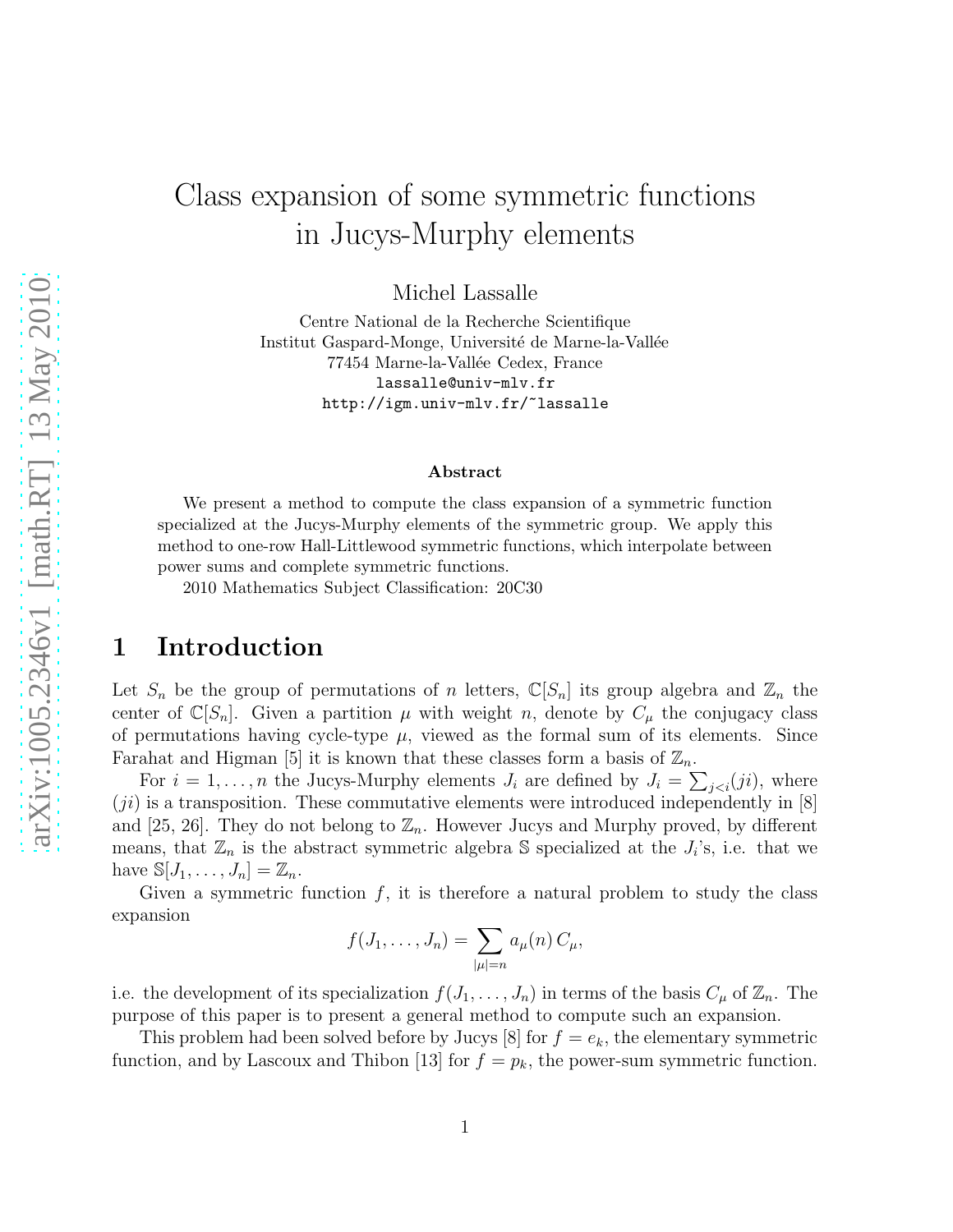Our method provides a new proof for these classical results, but also allows to handle many new cases.

In this paper we consider  $f = h_k$ , the complete symmetric function and  $f = P_k(z)$  the one-row Hall-Littlewood symmetric function, which interpolates between  $h_k$  and  $p_k$ . But, among others, our method also works with the product  $f = h_k e_l$  or with  $f = s_{(k,1^l)}$ , the Schur function associated with hooks.

It should be emphasized that our method is not algebraic, but analytic. We do not work in the symmetric algebra  $\mathbb{C}[S_n]$ , but rather in the shifted symmetric algebra [11, 29. Actually given a partition  $\lambda$  and  $\chi^{\lambda}$  the character of the corresponding irreducible representation, by a celebrated result of Jucys and Murphy we have

$$
f(J_1,\ldots,J_n)\chi^{\lambda} = f(A_{\lambda})\chi^{\lambda},
$$

with  $A_{\lambda}$  the alphabet of "contents" of  $\lambda$ .

This fundamental property allows us to translate the class expansion of the central element  $f(J_1, \ldots, J_n)$  in terms of the content evaluation  $f(A_\lambda)$ . Namely we may write equivalently

$$
f(J_1,\ldots,J_n)=\sum_{|\mu|=n}a_{\mu}(n)\,C_{\mu}\quad\text{or}\quad f(A_{\lambda})=\sum_{|\mu|=n}a_{\mu}(n)\,\theta_{\mu}^{\lambda},
$$

with  $\theta_{\mu}^{\lambda}$  the central character of  $\lambda$  taken at  $\mu$ . In this paper we consider the second equality, which connects two shifted symmetric functions and can be studied by analytic means.

This method presents two advantages. Firstly its proofs keep totally elementary. Secondly it has a very natural extension in the framework of Jack polynomials. In that context the symmetric algebra and the Jucys-Murphy elements have not yet been generalized, but the algebra of  $\alpha$ -shifted symmetric functions is very well known.

The paper is organized as follows. Section 2 is devoted to general facts about the symmetric group. Section 3 recalls results about the transition measure. Section 4 presents our tools and a summary of our method. The latter is used in Sections 5 and 6 to recover the classical results of Jucys [8] and Lascoux-Thibon [13]. Sections 7 and 8 are respectively devoted to the new cases of complete symmetric functions and Hall-Littlewood symmetric functions. The generating functions associated with these class expansions are considered in Section 9. An extension of our method in the framework of Jack polynomials is briefly sketched at the end.

### 2 Generalities and notations

We recall some notions about the symmetric group and its representations, referring the reader to  $[4]$  for an introduction. In this paper n is a fixed positive integer.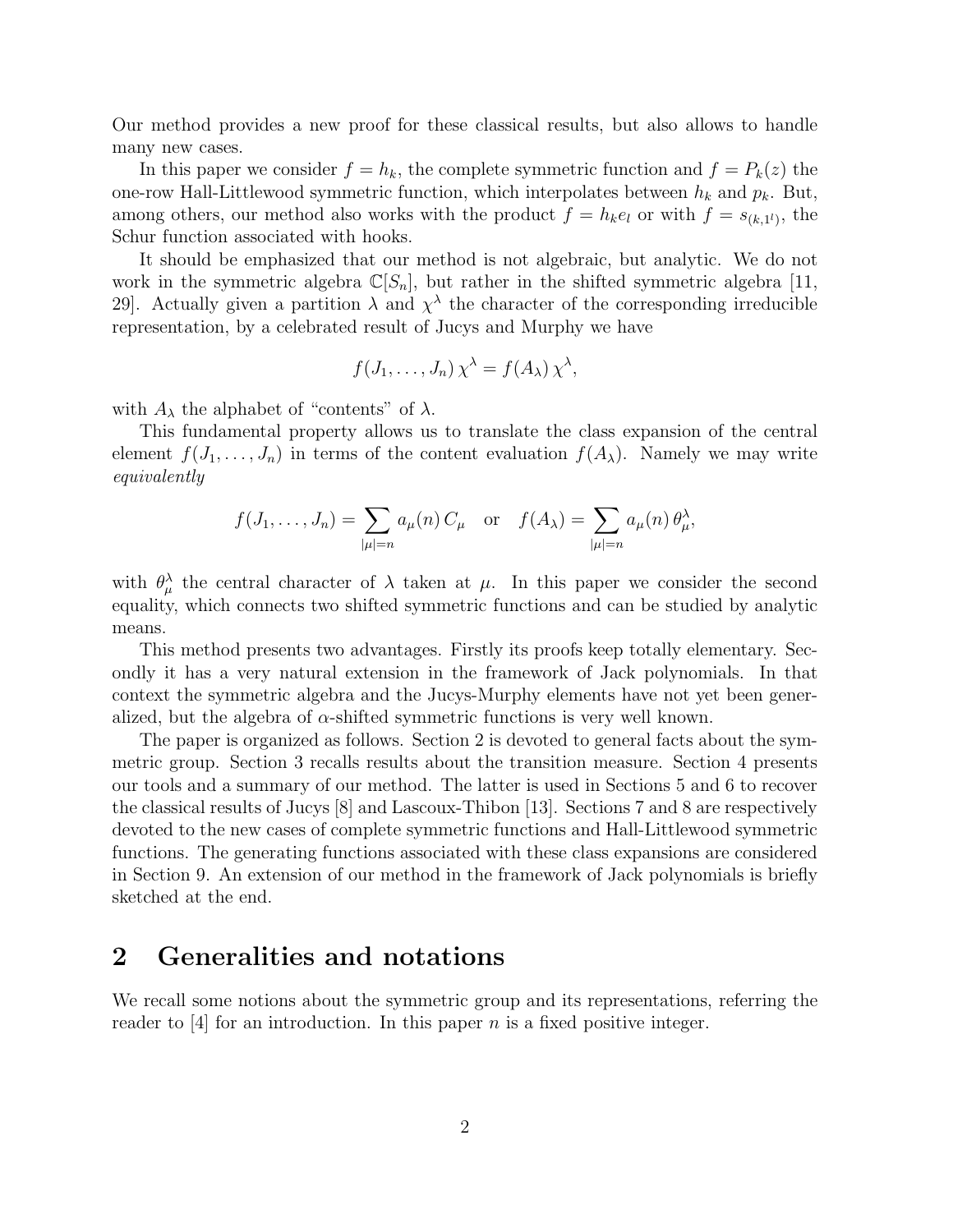#### 2.1 Permutations and partitions

A partition  $\lambda = (\lambda_1, ..., \lambda_r)$  is a finite weakly decreasing sequence of nonnegative integers, called parts. The number  $l(\lambda)$  of positive parts is called the length of  $\lambda$ , and  $|\lambda| = \sum_{i=1}^{r} \lambda_i$ the weight of  $\lambda$ . For any integer  $i \geq 1$ ,  $m_i(\lambda) = \text{card}\{j : \lambda_j = i\}$  is the multiplicity of the part *i* in  $\lambda$ . We write  $\lambda = (1^{m_1(\lambda)}, 2^{m_2(\lambda)}, 3^{m_3(\lambda)}, \ldots)$ , and  $\lambda \vdash n$  for  $|\lambda| = n$ .

We denote by  $\lambda'$  the partition conjugate to  $\lambda$ , with parts given by  $\lambda'_i = \sum_{j \geq i} m_j(\lambda)$ . We identify  $\lambda$  with its Ferrers diagram  $\{(i, j) : 1 \le i \le l(\lambda), 1 \le j \le \lambda_i\}$ . We set

$$
z_{\lambda} = \prod_{i \geq 1} i^{m_i(\lambda)} m_i(\lambda)!, \qquad H_{\lambda} = \prod_{(i,j) \in \lambda} (\lambda_i + \lambda'_j - i - j + 1).
$$

For any partition  $\lambda$  and any integer  $1 \leq i \leq l(\lambda) + 1$ , we denote by  $\lambda^{(i)}$  the partition  $\mu$  (if it exists) such that  $\mu_j = \lambda_j$  for  $j \neq i$  and  $\mu_i = \lambda_i + 1$ . Similarly for any integer  $1 \leq i \leq l(\lambda)$ , we denote by  $\lambda_{(i)}$  the partition  $\nu$  (if it exists) such that  $\nu_j = \lambda_j$  for  $j \neq i$ and  $\nu_i = \lambda_i - 1$ .

Given some positive integers p, q and a partition  $\lambda$ , we denote by  $\lambda \setminus (p) \cup (q)$  the partition (if it exists) obtained by removing a part p and adding a part q to  $\lambda$ .

Given a partition  $\rho$ , we denote by  $\bar{\rho}$  the partition obtained by erasing all parts 1 of  $\rho$ . Thus  $m_1(\overline{\rho}) = 0$  and  $\rho = \overline{\rho} \cup 1^{|\rho| - |\overline{\rho}|}$ . Conversely we denote by  $\tilde{\rho}$  the partition obtained by adding parts 1 to  $\rho$  up to the weight n. Thus  $m_1(\tilde{\rho}) = m_1(\rho) + n - |\rho|$  and  $\tilde{\rho} = \rho \cup 1^{n-|\rho|}$ .

Let  $S_n$  be the group of permutations of n letters,  $\mathbb{C}[S_n]$  its group algebra and  $\mathbb{Z}_n$  the center of  $\mathbb{C}[S_n]$ . Each permutation  $\sigma \in S_n$  factorizes uniquely as a product of disjoint cycles, whose respective lengths are ordered such as to form a partition  $\mu = (\mu_1, \ldots, \mu_r)$ with weight n. This partition, called the cycle-type of  $\sigma$ , determines each permutation up to conjugacy in  $S_n$ . Given a partition  $\mu \vdash n$ , we denote by  $C_\mu$  the conjugacy class of permutations having cycle-type  $\mu$ .

We view any central function  $\chi$  on  $S_n$  as the formal sum  $\sum_{\sigma} \chi(\sigma) \sigma \in \mathbb{Z}_n$ . In particular we identify each  $C_{\mu}$  with the formal sum of its elements. The set  $\{C_{\mu}, \mu \vdash n\}$  forms a basis of  $\mathbb{Z}_n$ .

#### 2.2 Symmetric functions

Let  $A = \{a_1, a_2, a_3, \ldots\}$  a (possibly infinite) set of independent indeterminates, called an alphabet. The generating functions

$$
E_z(A) = \prod_{a \in A} (1 + za) = \sum_{k \ge 0} z^k e_k(A), \qquad H_z(A) = \prod_{a \in A} (1 - za)^{-1} = \sum_{k \ge 0} z^k h_k(A)
$$

define symmetric functions known as respectively elementary and complete. The power sum symmetric functions are defined by  $p_k(A) = \sum_{i \geq 1} a_i^k$ . For any partition  $\mu$ , we define functions  $e_{\mu}$ ,  $h_{\mu}$  or  $p_{\mu}$  by

$$
f_{\mu} = \prod_{i=1}^{l(\mu)} f_{\mu_i} = \prod_{k \ge 1} f_k^{m_k(\mu)},
$$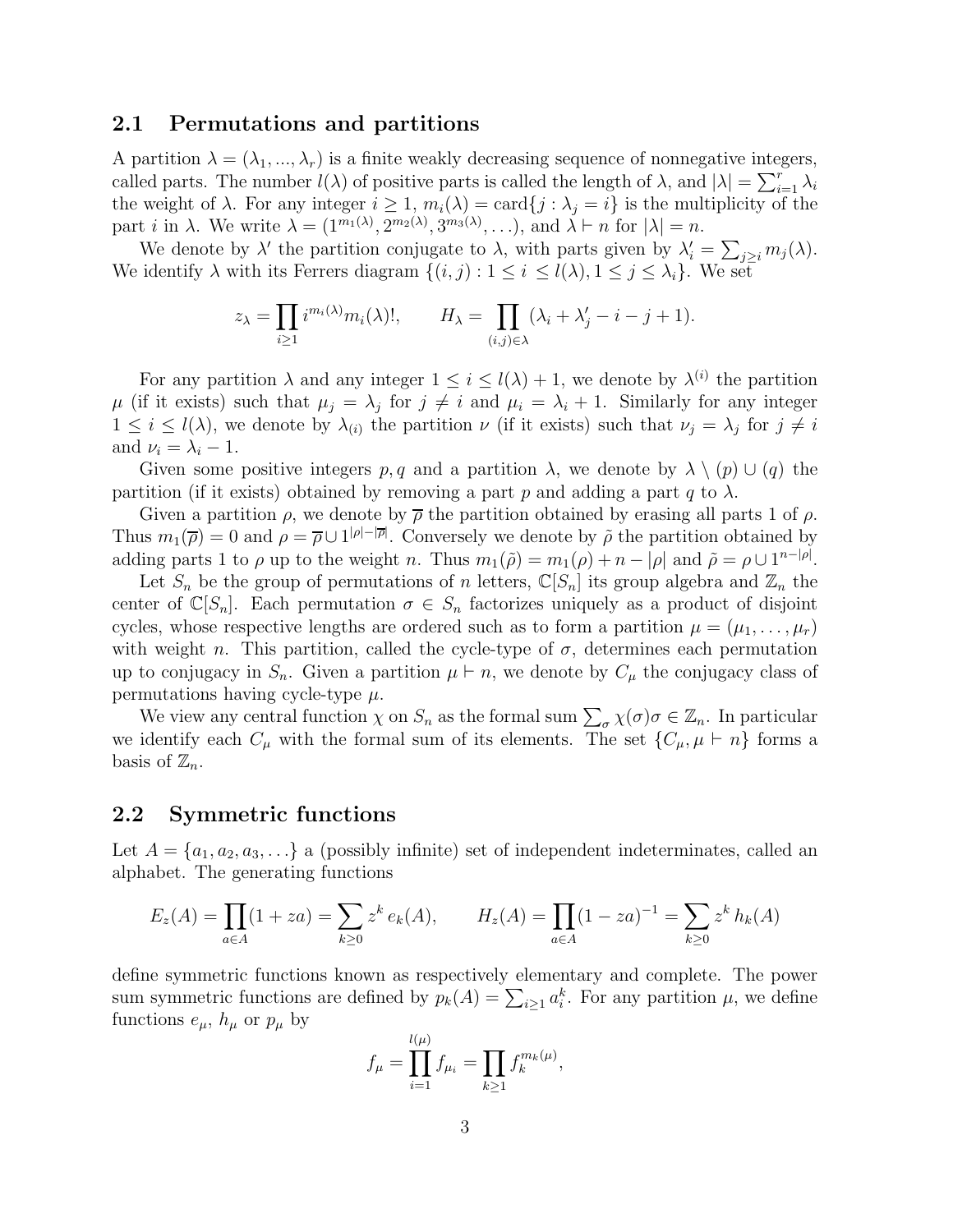where  $f_i$  stands for  $e_i$ ,  $h_i$  or  $p_i$ .

When A is infinite, each of the three sets of functions  $e_i$ ,  $h_i$  or  $p_i$  forms an algebraic basis of  $\mathbb{S}$ , the symmetric algebra with coefficients in  $\mathbb{R}$ . Each of the sets of functions  $e_{\mu}$ ,  $h_{\mu}$ ,  $p_{\mu}$  is a linear basis of this algebra. Two other linear bases are formed by the Schur functions  $s_\lambda$  and by the monomial symmetric functions  $m_\lambda$ , defined as the sum of all distinct monomials whose exponent is a permutation of  $\lambda$ .

#### 2.3 Shifted symmetric functions

Although the theory of symmetric functions goes back to the early 19th century, shifted symmetric functions are quite recent. They were introduced and studied in [11, 29].

Being given a finite alphabet  $A = \{a_1, a_2, \ldots, a_r\}$ , a polynomial in A is "shifted symmetric" if it is symmetric in the shifted variables  $a_i - i$ . When  $A = \{a_1, a_2, a_3, \ldots\}$ is infinite, in analogy with symmetric functions, a "shifted symmetric function"  $f$  is a family  $\{f_i, i \geq 1\}$  such that  $f_i$  is shifted symmetric in  $(a_1, a_2, \ldots, a_i)$ , together with the stability property  $f_{i+1}(a_1, a_2, \ldots, a_i, 0) = f_i(a_1, a_2, \ldots, a_i)$ .

This defines  $\mathbb{S}^*$ , the shifted symmetric algebra with coefficients in  $\mathbf{R}$ , which is algebraically generated by the "shifted power sums"

$$
p_k^*(A) = \sum_{i \ge 1} \Big( (a_i - i + 1)_k - (-i + 1)_k \Big).
$$

Here for an indeterminate  $z$  and any positive integer  $p$ , the *lowering* factorial

$$
(z)_p = z(z-1)\dots(z-p+1) = \sum_{i=1}^p s(p,i) z^i,
$$

is the generating function of the Stirling numbers of the first kind  $s(p, i)$ . Conversely

$$
z^p = \sum_{i=1}^p S(p,i)(z)_i
$$

is the generating function of the Stirling numbers of the second kind  $S(p, i)$ .

An element  $f \in \mathbb{S}^*$  may be evaluated at any sequence  $(a_1, a_2, \ldots)$  with finitely many non zero terms, hence at any partition  $\lambda$ . Moreover by analyticity, f is entirely determined by its restriction  $f(\lambda)$  to partitions. This identification is usually performed and  $\mathbb{S}^*$  is considered as a function algebra on the set of partitions.

#### 2.4 Contents

Given a partition  $\lambda$ , the content of any node  $(i, j) \in \lambda$  is defined as  $j - i$ . Denote by  $A_{\lambda} = \{j - i, (i, j) \in \lambda\}$  the finite alphabet of the contents of  $\lambda$ . The symmetric algebra  $\mathbb{S}[A_{\lambda}]$  is generated by the power sums

$$
p_k(A_{\lambda}) = \sum_{(i,j)\in\lambda} (j-i)^k = \sum_{i=1}^{l(\lambda)} \sum_{j=1}^{\lambda_i} (j-i)^k.
$$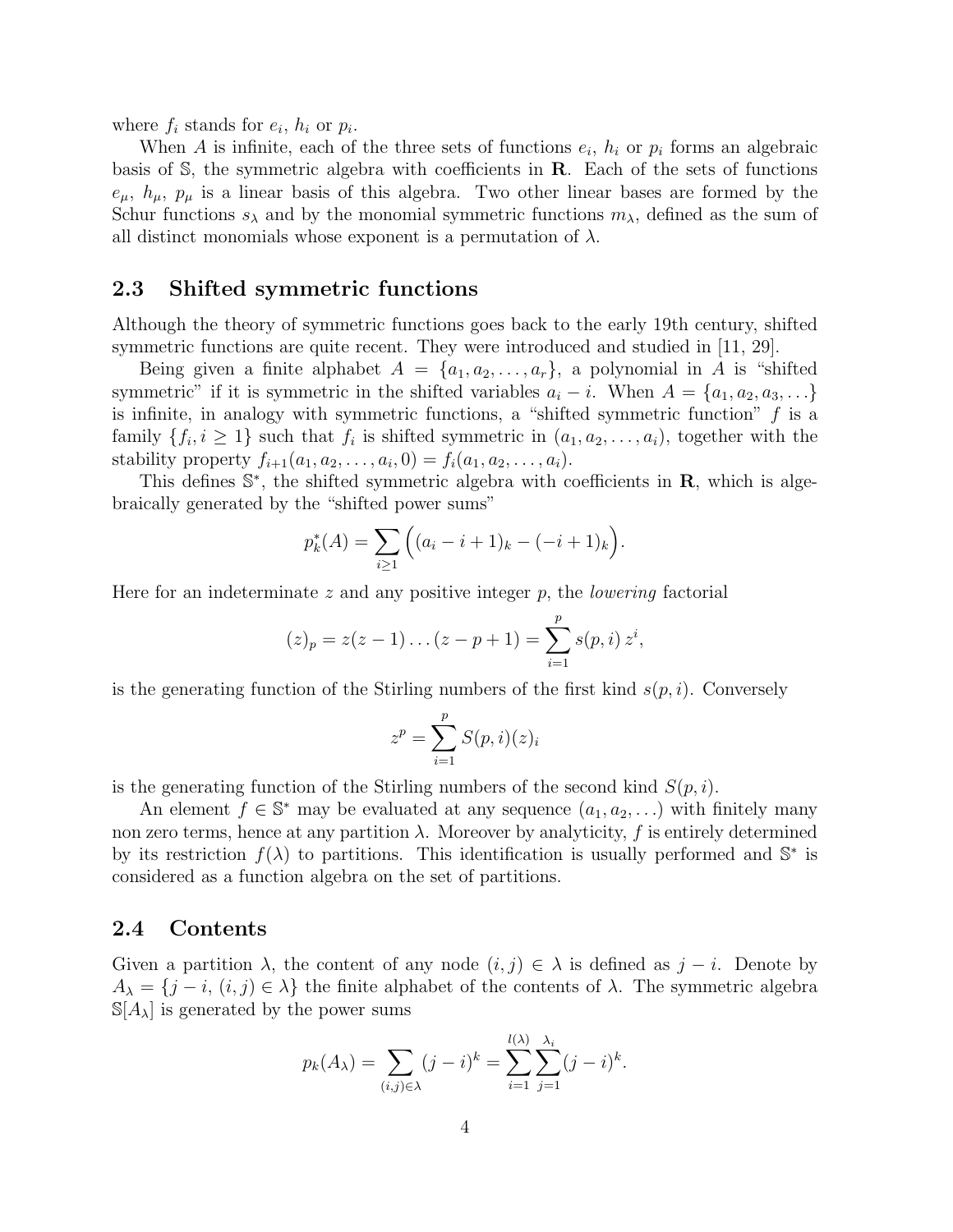It is well known [11, 29] that the quantities  $p_k(A_\lambda)$  are shifted symmetric polynomials of  $\lambda$ . Indeed for any integer  $k \geq 1$ , applying the identity  $r(z)_{r-1} = (z+1)_r - (z)_r$ , we have

$$
p_k(A_\lambda) = \sum_{r=1}^k \sum_{(i,j)\in\lambda} S(k,r) (j-i)_r
$$
  
= 
$$
\sum_{r=1}^k \frac{S(k,r)}{r+1} \sum_{i=1}^{l(\lambda)} \left( (\lambda_i - i + 1)_{r+1} - (-i+1)_{r+1} \right)
$$
  
= 
$$
\sum_{r=1}^k \frac{S(k,r)}{r+1} p_{r+1}^*(\lambda).
$$

As a straightforward consequence, the shifted symmetric algebra  $\mathbb{S}^*$  is algebraically generated by the functions  $p_k(A_\lambda), k \geq 1$  together with  $p_1^*(\lambda) = |\lambda|$ . The latter corresponds to the cardinal of the alphabet  $A_{\lambda}$ .

In other words, any shifted symmetric function may be written  $f(A_\lambda)$ , with  $f \in$  ${\bf R}[card, p_1, p_2, p_3, \ldots]$ . Moreover this expression is unique. As mentioned in [32, Proposition 2.4], this fact was already known to Kerov.

### 2.5 Representations

The irreducible representations of  $S_n$  and their characters are labelled by partitions  $\lambda \vdash n$ . Given such a partition, we denote by  $\chi^{\lambda}$  the corresponding irreducible character. We write  $\chi^{\lambda}_{\mu}$  for its value  $\chi^{\lambda}(\sigma)$  at any permutation  $\sigma$  of cycle-type  $\mu$ , and dim  $\lambda = \chi^{\lambda}_{1^n}$  for the dimension of the representation  $\lambda$ . Then

$$
\hat{\chi}^{\lambda}_{\mu} = \frac{\chi^{\lambda}_{\mu}}{\dim \lambda}, \qquad \theta^{\lambda}_{\mu} = \frac{n!}{z_{\mu}} \hat{\chi}^{\lambda}_{\mu},
$$

are the normalized character and central character of the representation  $\lambda$ , respectively. The dimension of the representation  $\lambda$  is given by

$$
\dim \lambda = \frac{n!}{H_{\lambda}} = \frac{n!}{\prod_{i=1}^{l(\lambda)} (\lambda_i + l(\lambda) - i)!} \prod_{1 \leq i < j \leq l(\lambda)} (\lambda_i - \lambda_j + j - i).
$$

#### 2.6 Jucys-Murphy elements

For  $1 \leq i \leq n$  the Jucys-Murphy elements  $J_i$  are defined by

$$
J_i = \sum_{1 \le j < i} (ji),
$$

where  $(i)$  denotes a transposition. These elements generate a maximal commutative subalgebra of  $\mathbb{C}[S_n]$ . Jucys [8] and Murphy [26] proved the following fundamental property.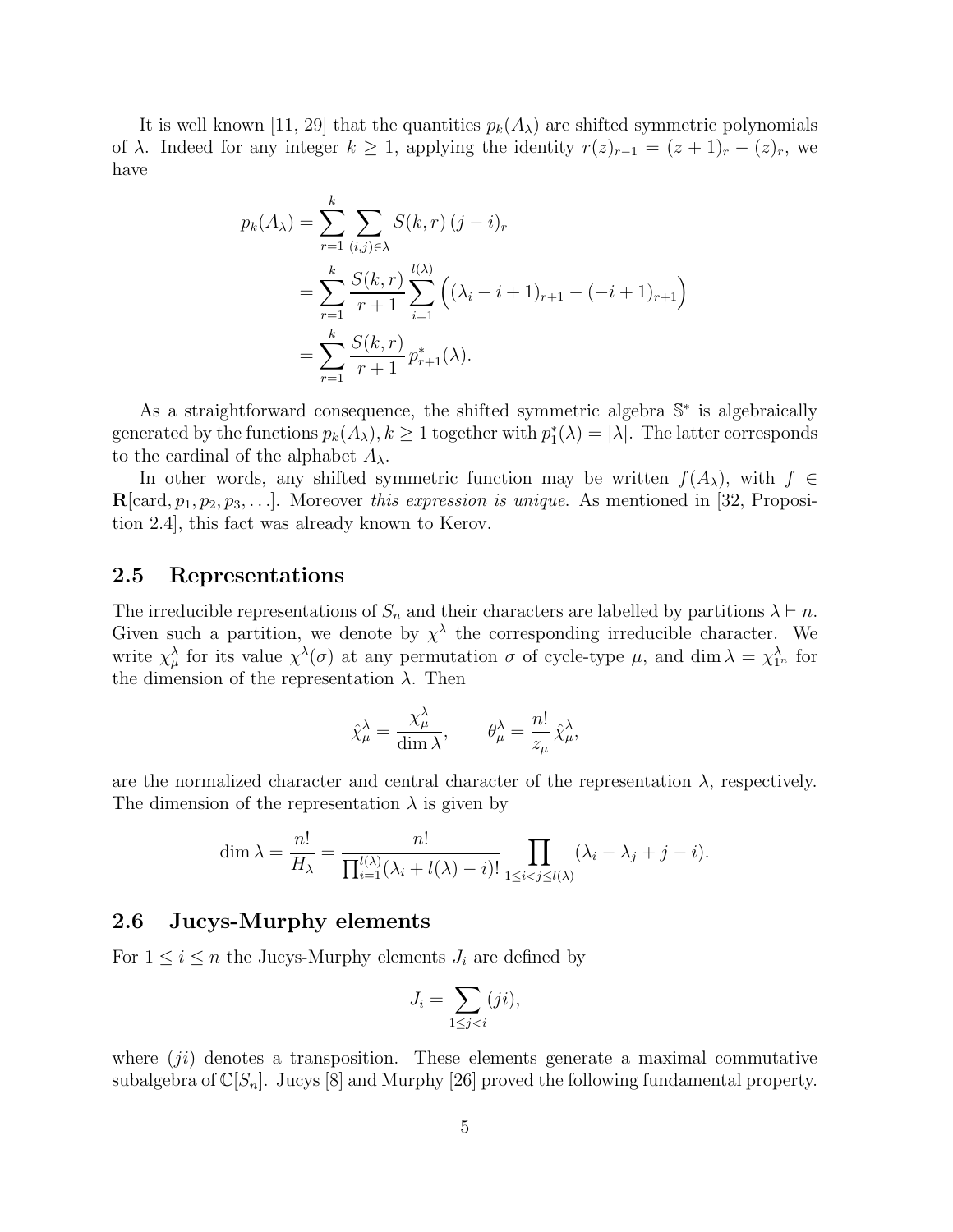**Theorem.** The center  $\mathbb{Z}_n$  is spanned by the elements  $f(J_1, \ldots, J_n)$ , with f a symmetric function. These elements act on irreducible characters by

$$
f(J_1,\ldots,J_n)\,\chi^\lambda = f(A_\lambda)\,\chi^\lambda.
$$

This result has the following important consequence.

**Corollary.** For any symmetric functions  $f, g$  (possibly depending on n) the following statements are equivalent:

\n- (i) 
$$
f = g
$$
,
\n- (ii)  $f(J_1, \ldots, J_n) = g(J_1, \ldots, J_n)$  for any  $n \geq 1$ ,
\n- (iii)  $f(A_\lambda) = g(A_\lambda)$  for any partition  $\lambda$ .
\n

*Proof.* In view of the theorem the implications  $(i) \Rightarrow (ii) \Rightarrow (iii)$  are obvious. The implication  $(iii) \Rightarrow (i)$  is a consequence of Section 2.4 and the unicity result stated at the end. □

Now given some symmetric function  $f \in \mathbb{S}$ , consider

$$
f(J_1, \dots, J_n) = \sum_{|\mu|=n} a_{\mu}(n) C_{\mu},
$$
\n(2.1)

the class expansion of its Jucys-Murphy specialization  $f(J_1, \ldots, J_n) \in \mathbb{Z}_n$ . By definition we have  $C_{\mu} \chi^{\lambda} = \theta_{\mu}^{\lambda} \chi^{\lambda}$ . By taking eigenvalues we get

$$
f(A_{\lambda}) = \sum_{|\mu|=n} a_{\mu}(n) \,\theta_{\mu}^{\lambda}.
$$
 (2.2)

for any partition  $\lambda \vdash n$ . It is well known [11, 29, 3, 18] that the central character  $\theta_{\mu}^{\lambda}$ is a shifted symmetric function of  $\lambda$ . Thus the previous equality holds in  $\mathbb{S}^*$ . We may equivalently study this decomposition in  $\mathbb{S}^*$ , rather than the original one in  $\mathbb{Z}_n$ .

### 2.7 Inverse problem

We may also consider the inverse problem, and look for an expression of each class  $C_{\mu}$  as the Jucys-Murphy specialization

$$
C_{\mu} = f_{\mu}(J_1, \ldots, J_n)
$$

of some symmetric function  $f_{\mu}$  (depending on n). This amounts to write the corresponding central character as the content evaluation of  $f_{\mu}$ , namely

$$
\theta_{\mu}^{\lambda} = f_{\mu}(A_{\lambda}).
$$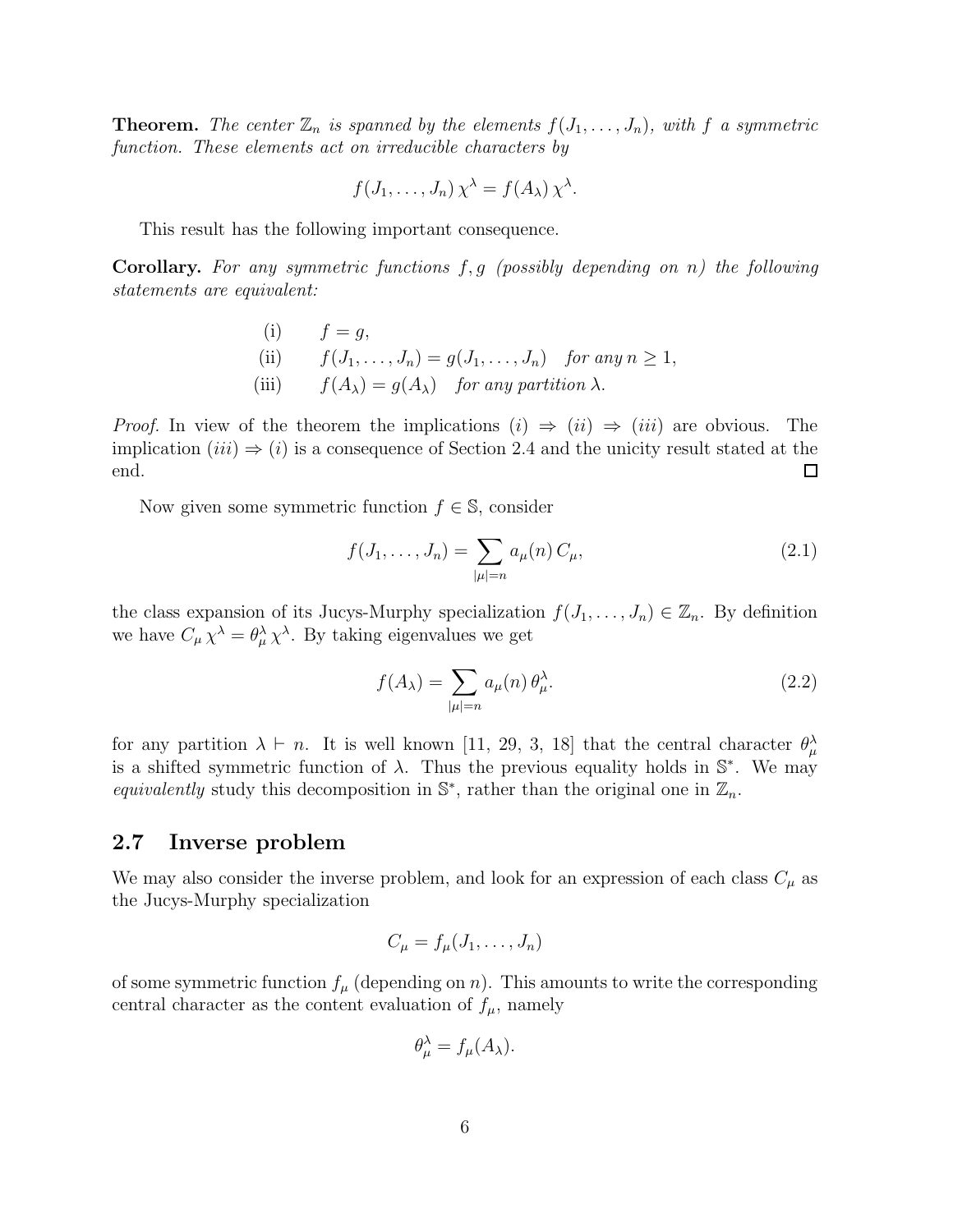Moreover it is equivalent to write (2.1), (2.2) or

$$
f = \sum_{|\mu|=n} a_{\mu}(n) f_{\mu}.
$$
 (2.3)

In other words, the symmetric functions  $f_{\mu}$  form a basis of S (depending on n) [11, 3].

The functions  $f_{\mu}$  have been made explicit in [18], up to a constant factor. Actually the central character  $\theta_{\mu}^{\lambda}$  may be written as

$$
\theta_{\mu}^{\lambda} = n! z_{\mu}^{-1} \hat{\chi}_{\mu}^{\lambda} = n(n-1) \cdots (n-|\overline{\mu}|+1) z_{\overline{\mu}}^{-1} \hat{\chi}_{\mu}^{\lambda} = z_{\overline{\mu}}^{-1} g_{\mu}(A_{\lambda}),
$$

with  $g_{\mu}$  some symmetric function (depending on n), explicitly given in [18] in terms of auxiliary symmetric functions.

Thus we have  $f_{\mu} = z_{\overline{\mu}}^{-1} g_{\mu}$ . Tables giving  $g_{\mu}$  for  $|\mu| - l(\mu) \leq 14$  are available on a web page [21].

### **2.8** Dependence on  $n$

The notion of partial permutation of  $\{1, \ldots, n\}$  has been introduced in [7]. It leads to define an abstract algebra  $\mathbb{B}$ , a basis of which is formed by elements  $B_{\rho}$  indexed by all partitions.

There is an isomorphism  $\iota$  between this algebra and the shifted symmetric algebra  $\mathbb{S}^*$ , which may be described as follows [7, Theorem 9.1]. For any partition  $\rho$  we have

$$
\iota(B_{\rho})(\lambda) = \frac{(n)_{|\rho|}}{z_{\rho}} \hat{\chi}_{\tilde{\rho}}^{\lambda}
$$
  
= 
$$
\begin{pmatrix} n - |\rho| + m_1(\rho) \\ m_1(\rho) \end{pmatrix} \frac{n!}{z_{\tilde{\rho}}} \hat{\chi}_{\tilde{\rho}}^{\lambda}
$$
  
= 
$$
\begin{pmatrix} n - |\overline{\rho}| \\ m_1(\rho) \end{pmatrix} \theta_{\tilde{\rho}}^{\lambda},
$$

with  $\lambda \vdash n$ . This isomorphism implies that the decomposition (2.2) of the shifted symmetric function  $f(A_\lambda)$  takes the form

$$
f(A_{\lambda}) = \sum_{|\rho| \le n} c_{\rho} \binom{n - |\overline{\rho}|}{m_1(\rho)} \theta_{\tilde{\rho}}^{\lambda},
$$

the coefficients  $c_{\rho}$  being independent of n. Equivalently (2.1) writes as

$$
f(J_1,\ldots,J_n)=\sum_{|\rho|\leq n}c_\rho\binom{n-|\overline{\rho}|}{m_1(\rho)}C_{\tilde{\rho}}.
$$

In other words  $a_{\mu}(n)$  may be written as

$$
a_{\mu}(n) = \sum_{\rho} c_{\rho} \binom{n - |\overline{\rho}|}{m_1(\rho)},
$$

summed over partitions  $\rho$  satisfying  $\overline{\rho} = \overline{\mu}$ , or equivalently  $\tilde{\rho} = \mu$ .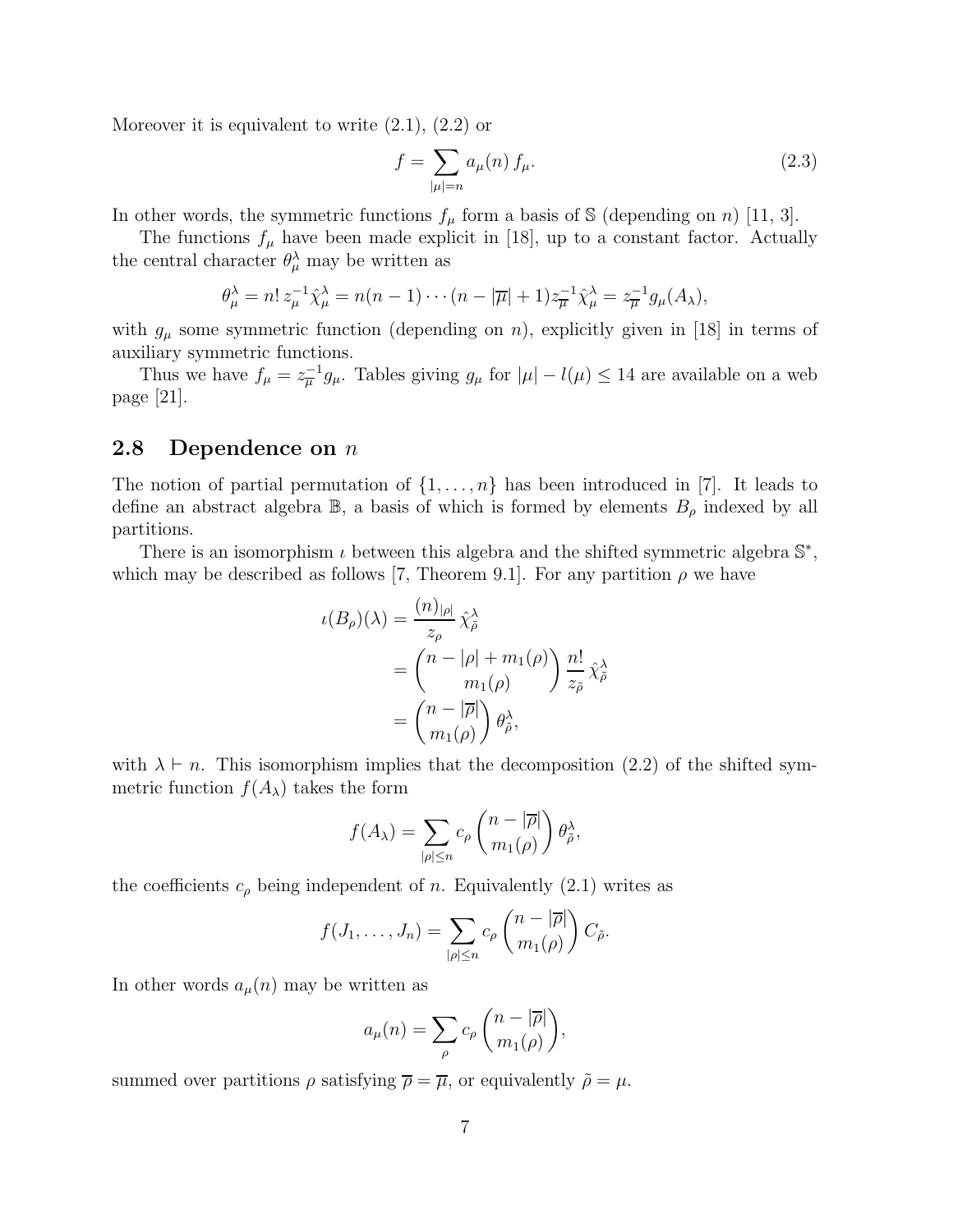# 3 The transition measure

Given a partition  $\lambda \vdash n$ , the transition measure  $\omega_{\lambda}$  is a probability measure on the real line, studied by Kerov [9, 10] and others.

For any  $i = 1, \ldots, l(\lambda) + 1$  we define the transition probabilities

$$
c_i(\lambda) = \frac{H_{\lambda}}{H_{\lambda^{(i)}}} = \frac{1}{n+1} \frac{\dim \lambda^{(i)}}{\dim \lambda},
$$

if the partition  $\lambda^{(i)}$  exists, and 0 otherwise. We have easily

$$
c_i(\lambda) = \frac{1}{\lambda_i + l(\lambda) - i + 2} \prod_{\substack{j=1 \ j \neq i}}^{l(\lambda)+1} \frac{\lambda_i - \lambda_j + j - i + 1}{\lambda_i - \lambda_j + j - i}.
$$

We consider the discrete measure

$$
\omega_{\lambda} = \sum_{i=1}^{l(\lambda)+1} c_i(\lambda) \, \delta_{\lambda_i - i + 1},
$$

where  $\delta_u$  is the Dirac measure at u. It is a probability measure, supported by the points  $\lambda_i - i + 1$  such that  $\lambda^{(i)}$  exists.

We denote the moments of  $\omega_{\lambda}$  by

$$
\sigma_k(\lambda) = \sum_{i=1}^{l(\lambda)+1} c_i(\lambda) (\lambda_i - i + 1)^k.
$$
\n(3.1)

Thus the moment generating series of  $\omega_{\lambda}$  is given by

$$
\mathcal{M}_{\lambda}(z) = \sum_{k \ge 0} \sigma_k(\lambda) z^{-k-1} = \sum_{i=1}^{l(\lambda)+1} \frac{c_i(\lambda)}{z - \lambda_i + i - 1}.
$$
\n(3.2)

In the more general context of Jack polynomials, we have shown that  $\mathcal{M}_{\lambda}$  may be alternatively written

$$
\mathcal{M}_{\lambda}(z) = z^{-1} \frac{C_{\lambda}(-z)}{C_{\lambda}(-z-1)} \frac{C_{\lambda}(-z)}{C_{\lambda}(-z+1)},
$$
\n(3.3)

where  $C_{\lambda}(z)$  denotes the content polynomial

$$
C_{\lambda}(z) = \prod_{(i,j)\in\lambda} (z+j-i).
$$

The proof is given in [17, Theorem 8.1, p. 3470] (written for  $\alpha = 1$ ) by using Lagrange interpolation.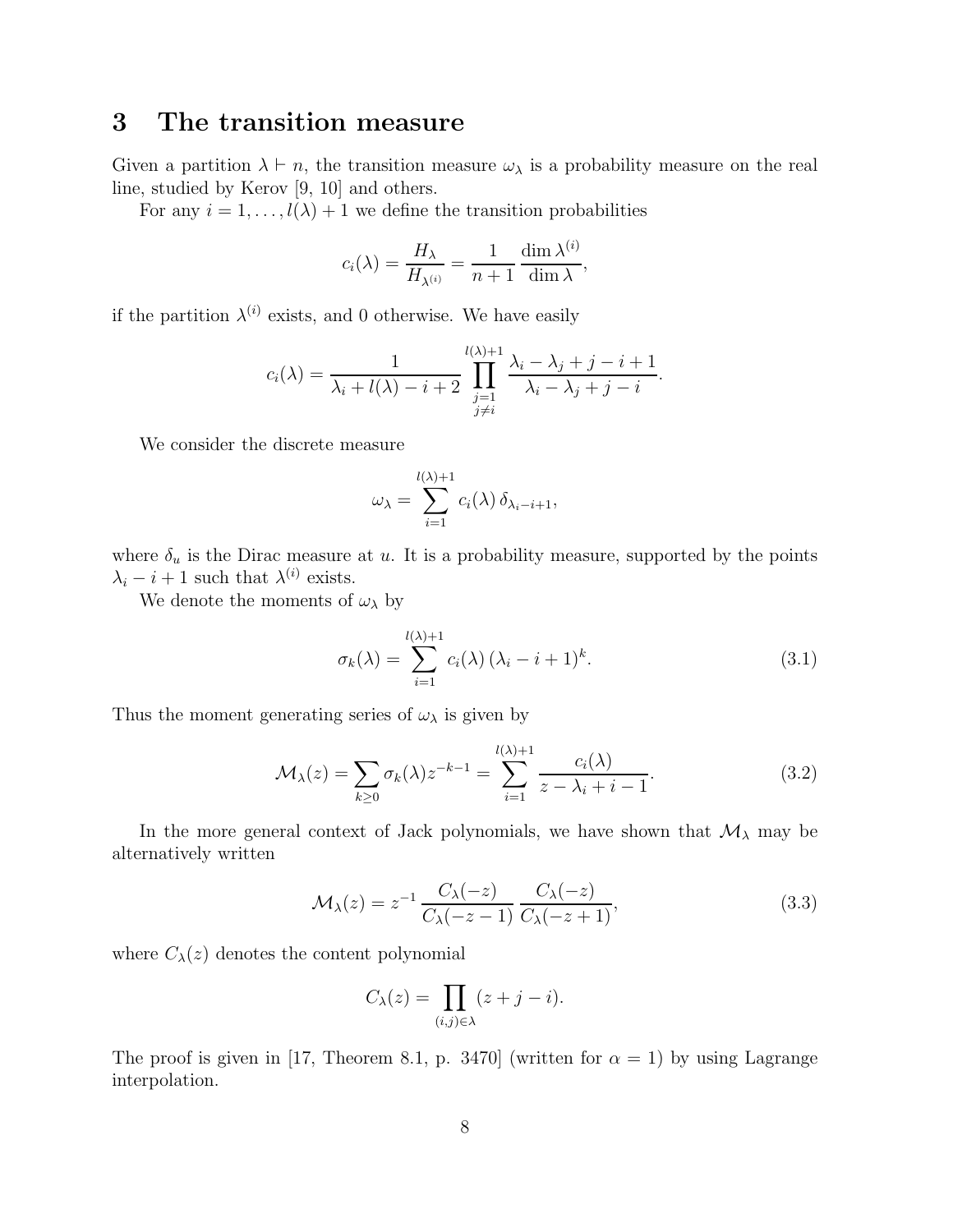We may identify the developments of  $(3.2)$  and  $(3.3)$  in descending powers of z. By [17, Corollary 5.2, p. 3464] (written for  $y = -1$ ) we obtain

$$
\sigma_k(\lambda) = f_k(A_\lambda),
$$

where

$$
f_k = \sum_{\substack{q,r \ge 0 \\ q+2r \le k}} \sum_{s=0}^{\min(r,k-2r)} \binom{n+r-1}{r-s} \sum_{|\mu|=k-2r} \binom{\mu}{q}_s z_{\mu}^{-1} p_{\mu}
$$
(3.4)

is a symmetric function depending on *n*. Here  $\binom{\mu}{a}$  $_{q}^{\mu} \rangle$ s is some positive integer explicitly known (see [16], [17, p. 3459] or [18, p. 392]), in particular by a generating function.

In view of Section 2.4, the moments  $\sigma_k(\lambda)$  are shifted symmetric functions. In this paper we shall mainly need the following elementary values

$$
\sigma_0(\lambda) = 1, \qquad \sigma_1(\lambda) = 0, \qquad \sigma_2(\lambda) = n, \qquad \sigma_3(\lambda) = 2p_1(A_{\lambda}). \tag{3.5}
$$

But we also mention

$$
\sigma_4(\lambda) = 3p_2(A_{\lambda}) + {n+1 \choose 2},
$$
  
\n
$$
\sigma_5(\lambda) = 4p_3(A_{\lambda}) + 2(n+1)p_1(A_{\lambda}),
$$
  
\n
$$
\sigma_6(\lambda) = 5p_4(A_{\lambda}) + 3(n+1)p_2(A_{\lambda}) + 2p_2(A_{\lambda}) + 2p_1^2(A_{\lambda}) + {n+2 \choose 3}.
$$
\n(3.6)

Since the moments may be written  $\sigma_k(\lambda) = f_k(A_\lambda)$  with  $f_k$  a symmetric function depending on  $n$ , we may also consider the central element

$$
M_n^{(k)} = f_k(J_1,\ldots,J_n).
$$

Biane [1, 2] has shown that  $M_n^{(k)} = \pi(J_{n+1}^k)$ , with  $\pi$  the orthogonal projection of  $\mathbb{C}[S_{n+1}]$ onto  $\mathbb{C}[S_n]$ . By Jucys' result, for any  $\lambda \vdash n$  we have

$$
M_n^{(k)} \chi^{\lambda} = \sigma_k(\lambda) \chi^{\lambda}.
$$

It is natural to study the equivalent expansions

$$
M_n^{(k)} = \sum_{|\mu|=n} s_{\mu}^{(k)}(n) C_{\mu} = \sum_{\rho} s_{\rho}^{(k)} \binom{n-|\overline{\rho}|}{m_1(\rho)} C_{\tilde{\rho}},
$$
  

$$
\sigma_k(\lambda) = \sum_{|\mu|=n} s_{\mu}^{(k)}(n) \theta_{\mu}^{\lambda} = \sum_{\rho} s_{\rho}^{(k)} \binom{n-|\overline{\rho}|}{m_1(\rho)} \theta_{\tilde{\rho}}^{\lambda}.
$$

We shall give them explicitly at the end of Section 6.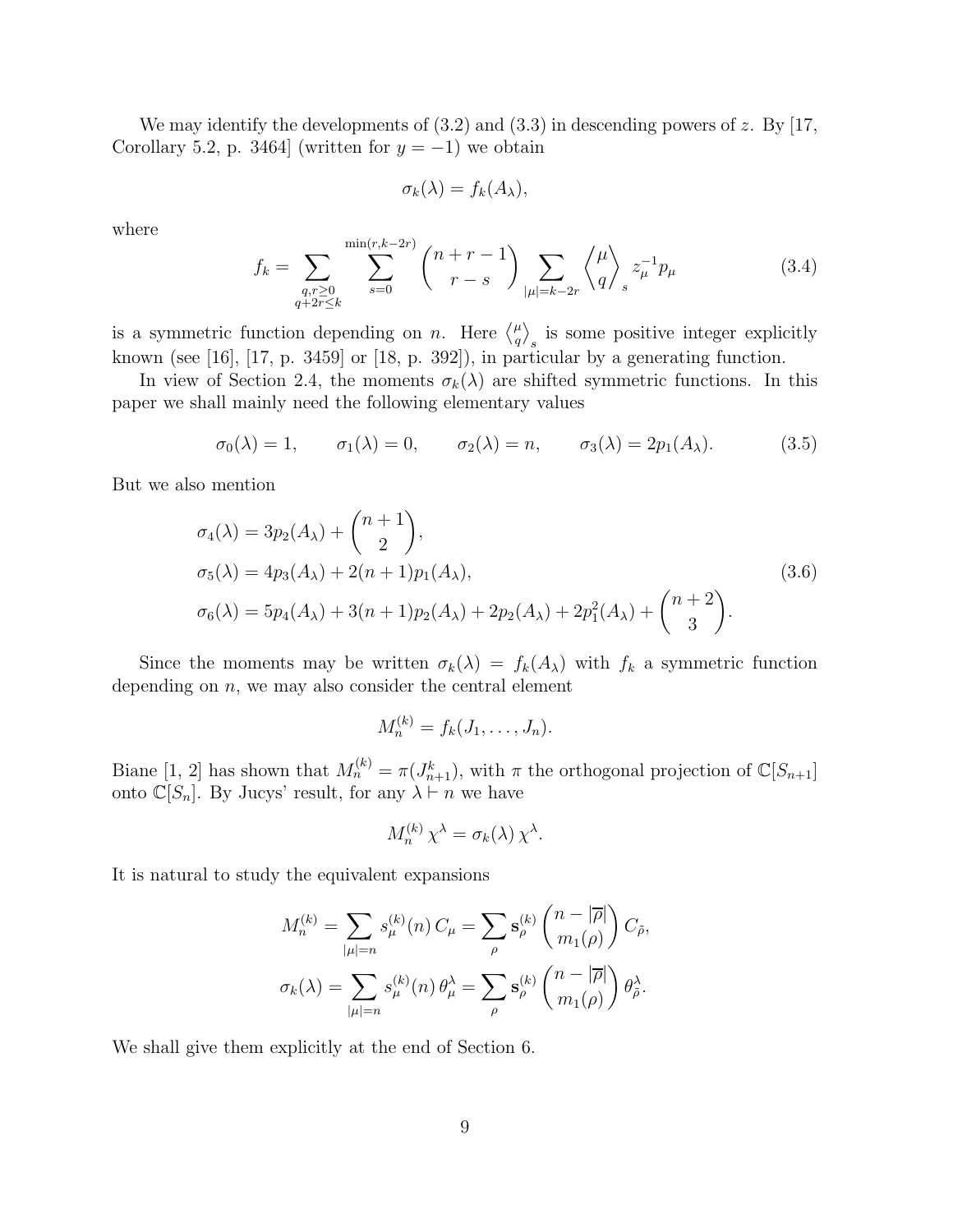# 4 Tools and method

In this paper we make a crucial use of some linear relations between central characters. The following auxiliary material is needed.

### 4.1 Differential operators

In the space  $\mathbf{R}^N$  of N variables  $(x_1, \ldots, x_N)$ , for any integer  $k \geq 0$  we introduce the differential operators

$$
E_k = \sum_{i=1}^N x_i^k \frac{\partial}{\partial x_i},
$$
  

$$
D_k = \frac{1}{2} \sum_{i=1}^N x_i^k \frac{\partial^2}{\partial x_i^2} + \sum_{\substack{i,j=1 \ i \neq j}}^N \frac{x_i^k}{x_i - x_j} \frac{\partial}{\partial x_i}.
$$

The following result is proved by an easy induction on N.

**Lemma.** For any integer  $r \geq 2$ , we have

$$
2\sum_{\substack{i,j=1 \ i \neq j}}^{N} \frac{x_i^r}{x_i - x_j} = \sum_{i=1}^{r-2} p_i p_{r-i-1} + (2N - r) p_{r-1}.
$$

After some easy computation, for any integer  $k \geq 2$  and any partition  $\mu$ , this property yields

$$
2D_k p_{\mu} = \sum_{r,s\geq 1} r s m_r(\mu) (m_s(\mu) - \delta_{rs}) p_{\mu \setminus (r,s) \cup (r+s+k-2)} + \sum_{r\geq 1} r m_r(\mu) \sum_{i=1}^{r+k-3} p_{\mu \setminus (r) \cup (i,r-i+k-2)} + (2N-k) \sum_{r\geq 1} r m_r(\mu) p_{\mu \setminus (r) \cup (r+k-2)}.
$$
\n(4.1)

We have also

$$
E_0 p_\mu = \sum_{r \ge 2} r m_r(\mu) p_{\mu \setminus (r) \cup (r-1)} + N m_1(\mu) p_{\mu \setminus (1)},
$$
  
\n
$$
E_2 p_\mu = \sum_{r \ge 1} r m_r(\mu) p_{\mu \setminus (r) \cup (r+1)}.
$$
\n(4.2)

Let  $\Delta_0 = p_1$  considered as a multiplication operator on the symmetric algebra S. For any  $k \geq 1$  define the k-th nested commutator

$$
\Delta_k=[D_2,[D_2,\cdots,[D_2,p_1]\cdots]].
$$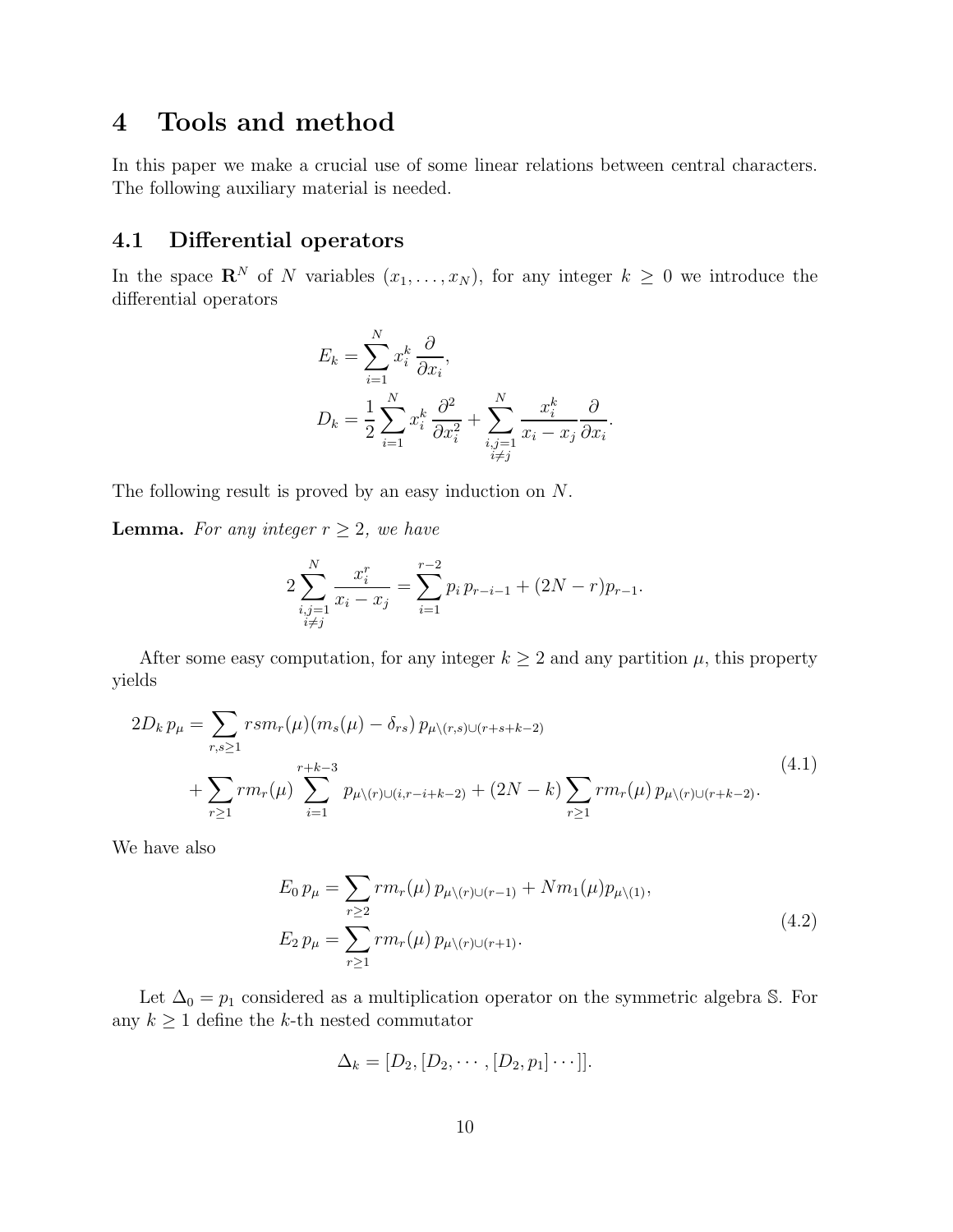After some computation we have easily

$$
\Delta_1 = E_2 + (N - 1)p_1,\n\Delta_2 = 2D_3 + E_2 + (N - 1)^2 p_1.
$$
\n(4.3)

It is known that the Schur functions  $s_{\lambda}(x_1, \ldots, x_N)$  are eigenfunctions of  $D_2$ , namely

$$
D_2 s_\lambda = (p_1(A_\lambda) + |\lambda|(N-1)) s_\lambda.
$$
\n(4.4)

This result and the Pieri formula

$$
p_1 s_\lambda = \sum_{i=1}^{l(\lambda)+1} s_{\lambda^{(i)}},
$$

imply inductively

$$
\Delta_k s_\lambda = \sum_{i=1}^{l(\lambda)+1} (\lambda_i + N - i)^k s_{\lambda^{(i)}}.
$$

### 4.2 Linear relations

We are now in a position to obtain some linear relations between central characters. Our purpose is to evaluate

$$
\sum_{i=1}^{l(\lambda)+1} c_i(\lambda) (\lambda_i - i + 1)^k \theta_{\mu}^{\lambda^{(i)}},
$$

at least for the first values of k.

**Theorem 4.1.** For any partitions  $\lambda \vdash n$  and  $\mu \vdash n+1$ , we have

$$
\sum_{i=1}^{l(\lambda)+1} c_i(\lambda) \theta_{\mu}^{\lambda^{(i)}} = \theta_{\mu \setminus (1)}^{\lambda}, \qquad (4.5)
$$

$$
\sum_{i=1}^{l(\lambda)+1} c_i(\lambda) (\lambda_i - i + 1) \theta_{\mu}^{\lambda^{(i)}} = \sum_{r \ge 1} r(m_r(\mu) + 1) \theta_{\mu \setminus (r+1) \cup (r)}^{\lambda}, \qquad (4.6)
$$

$$
\sum_{i=1}^{l(\lambda)+1} c_i(\lambda) (\lambda_i - i + 1)^2 \theta_{\mu}^{\lambda^{(i)}} = (2n - m_1(\mu) + 1) \theta_{\mu \lambda 1}^{\lambda} + \sum_{r,s \ge 1} r s(m_r(\mu) + 1)(m_s(\mu) + \delta_{rs} + 1) \theta_{\mu \lambda(r+s+1) \cup (r,s)}^{\lambda} \qquad (4.7)
$$
  
+ 
$$
\sum_{r,s \ge 2} (r+s-1)(m_{r+s-1}(\mu) + 1) \theta_{\mu \lambda(r,s) \cup (r+s-1)}^{\lambda}.
$$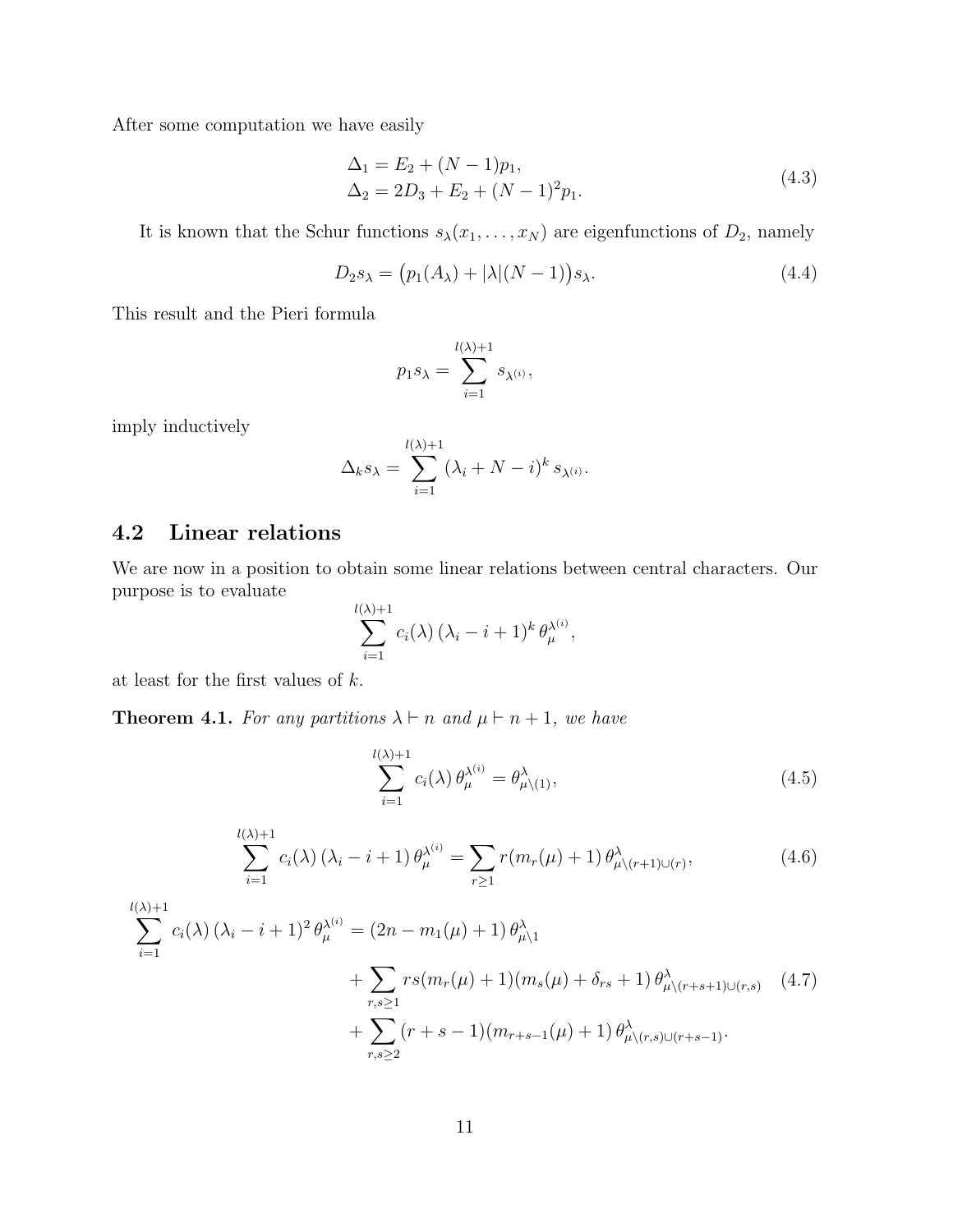*Proof.* Since  $\theta_{\mu}^{\lambda} = H_{\lambda} z_{\mu}^{-1} \chi_{\mu}^{\lambda}$ , we may write the classical Frobenius formula

$$
s_{\lambda} = \sum_{\mu} z_{\mu}^{-1} \chi_{\mu}^{\lambda} p_{\mu}
$$

under the equivalent form

$$
H_{\lambda} s_{\lambda} = \sum_{\mu} \theta_{\mu}^{\lambda} p_{\mu}.
$$

We apply the differential operator  $\Delta_k$  on both sides. Since  $H_\lambda = c_i(\lambda)H_{\lambda^{(i)}}$  we obtain

$$
H_{\lambda} \Delta_k s_{\lambda} = \sum_{i=1}^{l(\lambda)+1} c_i(\lambda) (\lambda_i + N - i)^k H_{\lambda^{(i)}} s_{\lambda^{(i)}}
$$
  
= 
$$
\sum_{\nu} \left( \sum_{i=1}^{l(\lambda)+1} c_i(\lambda) (\lambda_i + N - i)^k \theta_{\nu}^{\lambda^{(i)}} \right) p_{\nu}
$$
  
= 
$$
\sum_{\mu} \theta_{\mu}^{\lambda} \Delta_k p_{\mu}.
$$

Now we write this identity for  $k = 2$ . By  $(4.1)$ – $(4.3)$  we get

$$
\sum_{\nu} \left( \sum_{i=1}^{l(\lambda)+1} c_i(\lambda) (\lambda_i + N - i)^2 \theta_{\nu}^{\lambda^{(i)}} \right) p_{\nu}
$$
  
= 
$$
\sum_{\mu} \theta_{\mu}^{\lambda} \left( \sum_{r,s \ge 1} r s m_r(\mu) (m_s(\mu) - \delta_{rs}) p_{\mu \setminus (r,s) \cup (r+s+1)} + \sum_{r \ge 1} r m_r(\mu) \sum_{i=1}^r p_{\mu \setminus (r) \cup (i,r-i+1)} + (2N - 3) \sum_{r \ge 1} r m_r(\mu) p_{\mu \setminus (r) \cup (r+1)} + \sum_{r \ge 1} r m_r(\mu) p_{\mu \setminus (r) \cup (r+1)} + (N - 1)^2 p_{\mu \cup (1)} \right).
$$

If we denote by  $L_{\mu}^{(k)}$ ,  $(k = 0, 1, 2)$ , the respective left-hand sides of  $(4.5)$ – $(4.7)$ , we have

$$
\sum_{\nu} \left( \sum_{i=1}^{l(\lambda)+1} c_i(\lambda) \left( \lambda_i + N - i \right)^2 \theta_{\nu}^{\lambda^{(i)}} \right) p_{\nu} = \sum_{\nu} \left( L_{\nu}^{(2)} + 2(N-1) L_{\nu}^{(1)} + (N-1)^2 L_{\nu}^{(0)} \right) p_{\nu}.
$$

Since these quantities are independent of N, we obtain  $\sum_{\nu} L_{\nu}^{(k)} p_{\nu}$  by identification of the coefficients of  $N - 1$ .

Finally we identify the coefficients of power sums on both sides. Relations (4.5) and (4.6) are straightforward. For (4.7) some attention is needed with the term

$$
\sum_{r\geq 1} rm_r(\mu) \sum_{i=1}^r p_{\mu \setminus (r) \cup (i, r-i+1)},
$$
\n(4.8)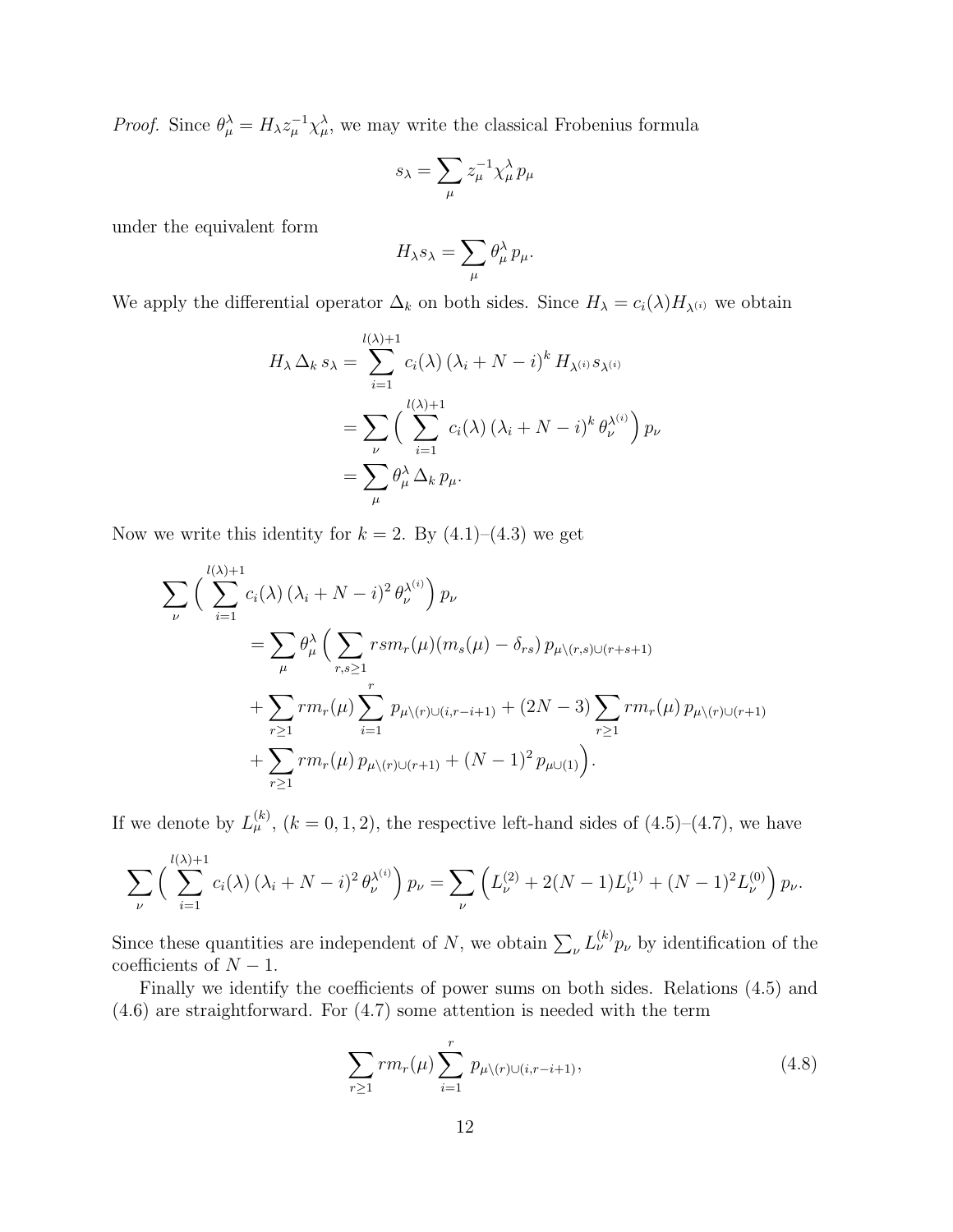which should be written as

$$
\sum_{r,s\geq 2} (r+s-1)m_{r+s-1}(\mu) p_{\mu\setminus (r+s-1)\cup (r,s)} + (2|\mu|-m_1(\mu)) p_{\mu\cup (1)}.
$$

The last term  $(2|\mu|-m_1(\mu))p_{\mu\cup(1)}$  is justified as follows. In (4.8) for  $r\neq 1$ , each case  $i=1$ and  $i = r$  contributes by  $p_{\mu\cup(1)}$ . For  $r = 1$  there is only one such contribution, obtained for  $i = r = 1$ . Hence a total of  $m_1(\mu) + 2\sum_{r \geq 2} r m_r(\mu) = 2|\mu| - m_1(\mu)$ .  $\Box$ 

Remark: Féray (private communication) has observed that

$$
\sum_{i=1}^{l(\lambda)+1} c_i(\lambda) (\lambda_i - i + 1)^k \theta_{\mu}^{\lambda^{(i)}} = \hat{\chi}^{\lambda}(\pi(J_{n+1}^k C_{\mu})),
$$

with  $\pi$  the orthogonal projection of  $\mathbb{C}[S_{n+1}]$  onto  $\mathbb{C}[S_n]$  and  $C_\mu \in \mathbb{C}[S_{n+1}]$  the formal sum of permutations with cycle-type  $\mu$ . This formula provides an interesting connection between the analytic and combinatorial points of view. The proof is an extension of the one given by Biane [1, Proposition 3.3] for  $\mu = 1^{n+1}$ .

#### 4.3 Our method

Consider a symmetric function  $f$  and its central character expansion

$$
f(A_{\lambda}) = \sum_{|\mu|=n} a_{\mu}(n) \theta_{\mu}^{\lambda}.
$$

We sketch the main steps of our method to compute  $a_\mu(n)$ . *First step:* By definition we have  $A_{\lambda^{(i)}} = A_{\lambda} \cup \{\lambda_i - i + 1\}$ . Therefore we may write

$$
f(A_{\lambda^{(i)}}) = f(A_{\lambda}) + \sum_{k \ge 1} g_k(A_{\lambda})(\lambda_i - i + 1)^k,
$$
\n(4.9)

for a finite family of symmetric functions  $g_k$ . This development may be found explicitly when f is specified. But this is a general fact  $[22, \text{Example 1.5.3 (b)}, p. 75]$ : actually  $g_k = h_k^{\perp} f.$ 

Second step: Using (3.1) the previous expansion implies for  $r = 0, 1, 2$ ,

$$
\sum_{i=1}^{l(\lambda)+1} c_i(\lambda) (\lambda_i - i + 1)^r f(A_{\lambda^{(i)}}) = \sigma_r(\lambda) f(A_{\lambda}) + \sum_{k \ge 1} \sigma_{k+r}(\lambda) g_k(A_{\lambda}).
$$

Then it may be possible (but not always) to eliminate the quantities  $\sigma_i(\lambda)$ . This can be done by performing some linear combinations and using the explicit expressions (3.5)–  $(3.6)$ . This elimination depends strongly on the specific form of f.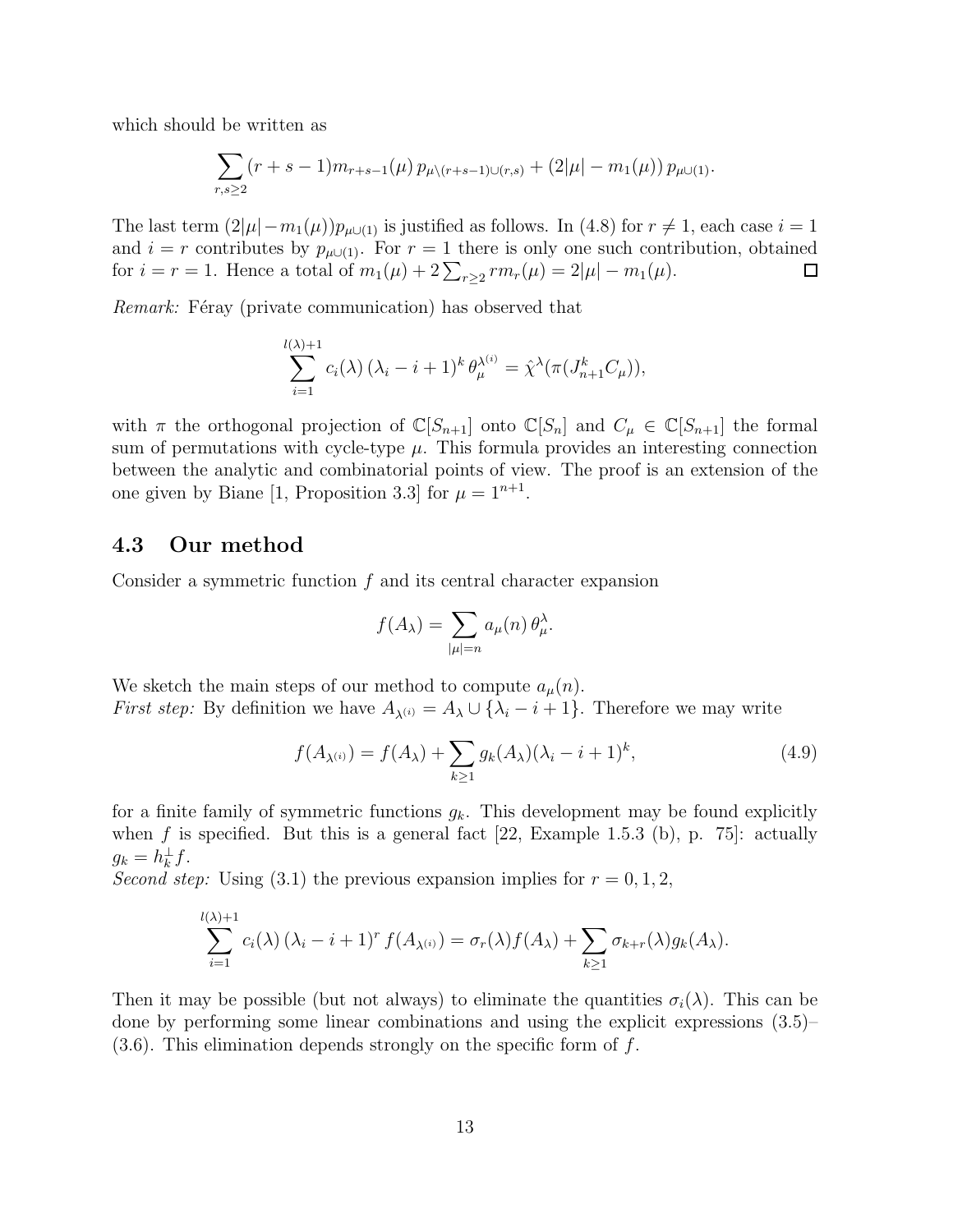In the most elementary situation (always encountered in this paper), this elimination transforms the previous relation into

$$
\sum_{i=1}^{l(\lambda)+1} c_i(\lambda) (\lambda_i - i + 1)^r f(A_{\lambda^{(i)}}) = F(A_{\lambda}) + \sum_{i=1}^{l(\lambda)+1} c_i(\lambda) (\lambda_i - i + 1)^s G(A_{\lambda^{(i)}}), \quad (4.10)
$$

for some  $s = 0, 1, 2$  and some symmetric functions F, G (all three depending on r). Third step: Writing the content evaluation of these functions as

$$
F(A_{\lambda}) = \sum_{|\mu|=n} F_{\mu}(n) \theta_{\mu}^{\lambda}, \quad G(A_{\lambda}) = \sum_{|\mu|=n} G_{\mu}(n) \theta_{\mu}^{\lambda},
$$

the previous relation becomes

$$
\sum_{|\mu|=n+1} a_{\mu}(n+1) \Big( \sum_{i=1}^{l(\lambda)+1} c_i(\lambda) (\lambda_i - i + 1)^r \theta_{\mu}^{\lambda^{(i)}} \Big)
$$
  
= 
$$
\sum_{|\nu|=n} F_{\nu}(n) \theta_{\nu}^{\lambda} + \sum_{|\mu|=n+1} G_{\mu}(n+1) \Big( \sum_{i=1}^{l(\lambda)+1} c_i(\lambda) (\lambda_i - i + 1)^s \theta_{\mu}^{\lambda^{(i)}} \Big).
$$

Applying  $(4.5)$ – $(4.7)$ , the quantities between brackets can be evaluated in terms of the characters  $\theta_{\nu}^{\lambda}$ .

Fourth step: By identification of the coefficients of the  $\theta_{\nu}^{\lambda}$ 's, we obtain some linear relations between  $a_\mu(n+1)$  and the  $F_\mu(n)$ ,  $G_\mu(n+1)$ 's.

*Final step:* These relations may be used to define  $a_\mu(n)$  inductively.

This method will appear much clearer below, when applied to  $f = e_k, p_k, h_k$  and the Hall-Littlewood function  $f = P_k(z)$ .

# 5 Elementary functions

As an easy example, let us first apply our method to recover the classical result of Jucys [8].

**Theorem 5.1.** For any positive integer  $k$  we have

$$
e_k(J_1,\ldots,J_n)=\sum_{\substack{|\mu|=n\\l(\mu)=n-k}}C_{\mu}.
$$

Proof. Writing

$$
e_k(A_\lambda) = \sum_{|\mu|=n} a_{\mu}^{(k)}(n) \theta_{\mu}^{\lambda},
$$

we must equivalently prove that  $a_{\mu}^{(k)}(n) = \delta_{l(\mu),n-k}$ .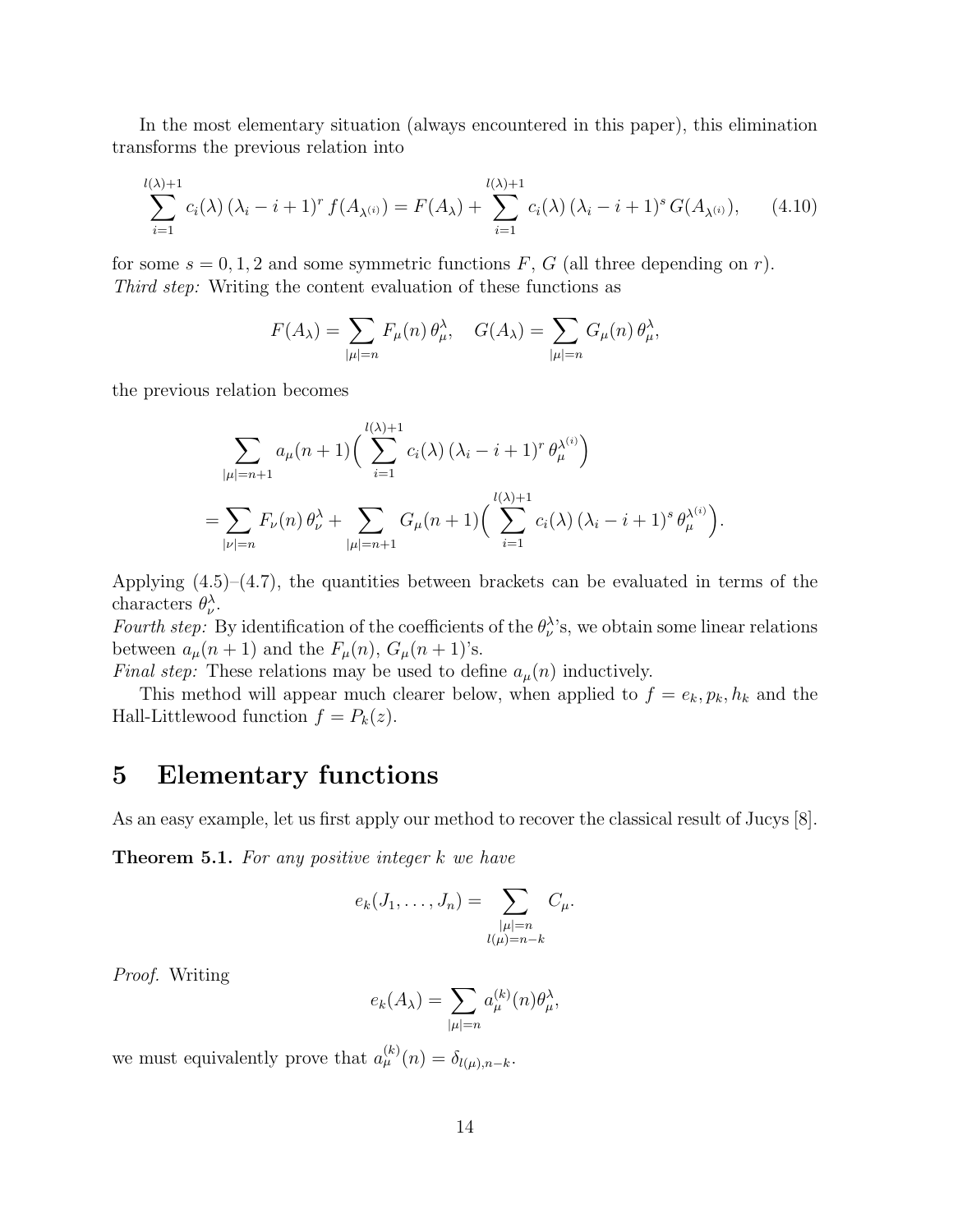*First step:* Denoting  $u_i = \lambda_i - i + 1$ , we have

$$
E_z(A_{\lambda^{(i)}}) = E_z(A_{\lambda})(1 + zu_i).
$$

Hence the expansion (4.9) takes the very simple form

$$
e_k(A_{\lambda^{(i)}}) = e_k(A_{\lambda}) + e_{k-1}(A_{\lambda})u_i.
$$

Second step: Using  $(3.1)$  and  $(3.5)$  this yields

$$
\sum_{i=1}^{l(\lambda)+1} c_i(\lambda) e_k(A_{\lambda^{(i)}}) = \sum_{i=1}^{l(\lambda)+1} c_i(\lambda) (e_k(A_{\lambda}) + e_{k-1}(A_{\lambda})u_i) = e_k(A_{\lambda}),
$$
  
\n
$$
\sum_{i=1}^{l(\lambda)+1} c_i(\lambda) u_i e_k(A_{\lambda^{(i)}}) = \sum_{i=1}^{l(\lambda)+1} c_i(\lambda) u_i (e_k(A_{\lambda}) + e_{k-1}(A_{\lambda})u_i) = n e_{k-1}(A_{\lambda}),
$$
  
\n
$$
\sum_{i=1}^{l(\lambda)+1} c_i(\lambda) u_i^2 e_k(A_{\lambda^{(i)}}) = \sum_{i=1}^{l(\lambda)+1} c_i(\lambda) u_i^2 (e_k(A_{\lambda}) + e_{k-1}(A_{\lambda})u_i) = (n e_k + 2e_1 e_{k-1})(A_{\lambda}).
$$
  
\n(5.1)

With the notations of Section 4.3, we have  $G = 0$  and  $F = e_k$ ,  $ne_{k-1}$ ,  $ne_k + 2e_1e_{k-1}$ , respectively.

Third step: Applying (4.5) and (4.6) the two first relations write as

$$
\sum_{|\mu|=n+1} a_{\mu}^{(k)}(n+1) \theta_{\mu \backslash (1)}^{\lambda} = \sum_{|\nu|=n} a_{\nu}^{(k)}(n) \theta_{\nu}^{\lambda},
$$

$$
\sum_{|\mu|=n+1} a_{\mu}^{(k)}(n+1) \sum_{r \ge 1} r(m_r(\mu) + 1) \theta_{\mu \backslash (r+1) \cup (r)}^{\lambda} = n \sum_{|\nu|=n} a_{\nu}^{(k-1)}(n) \theta_{\nu}^{\lambda}.
$$

Fourth step: By identification of coefficients on both sides, for any  $\mu \vdash n$  we obtain

$$
a_{\mu\cup(1)}^{(k)}(n+1) = a_{\mu}^{(k)}(n),
$$
  

$$
\sum_{r\geq 1} rm_r(\mu) a_{\mu\setminus(r)\cup(r+1)}^{(k)}(n+1) = na_{\mu}^{(k-1)}(n).
$$
 (5.2)

Final step: The previous recurrence relations allow us to conclude by a triple induction: firstly on k, then on n and finally on the lowest part of  $\mu \vdash n$ .

We warn the reader that we shall use such a multiple induction several times in this paper. Details are given here, but will not be repeated below.

(i) Assume  $a_{\mu}^{(i)}(n) = \delta_{l(\mu),n-i}$  for any n and  $\mu$ , and  $i \leq k-1$ .

(ii) Assume  $a_{\mu}^{(k)}(m-1) = \delta_{l(\mu),m-k-1}$  for any  $\mu \vdash m-1$ . By the first relation (5.2) we have obviously  $a_{\mu}^{(k)}(m) = \delta_{l(\mu),m-k}$  for those  $\mu \vdash m$  whose lowest part is 1.

(iii) Now assume this property to be true for those  $\mu \vdash m$  whose lowest part is  $p-1$ . Let  $\nu \vdash m$  having lowest part p. Then  $\mu = \nu \setminus (p) \cup (p-1) \vdash m-1$  has lowest part  $p-1$ with multiplicity 1.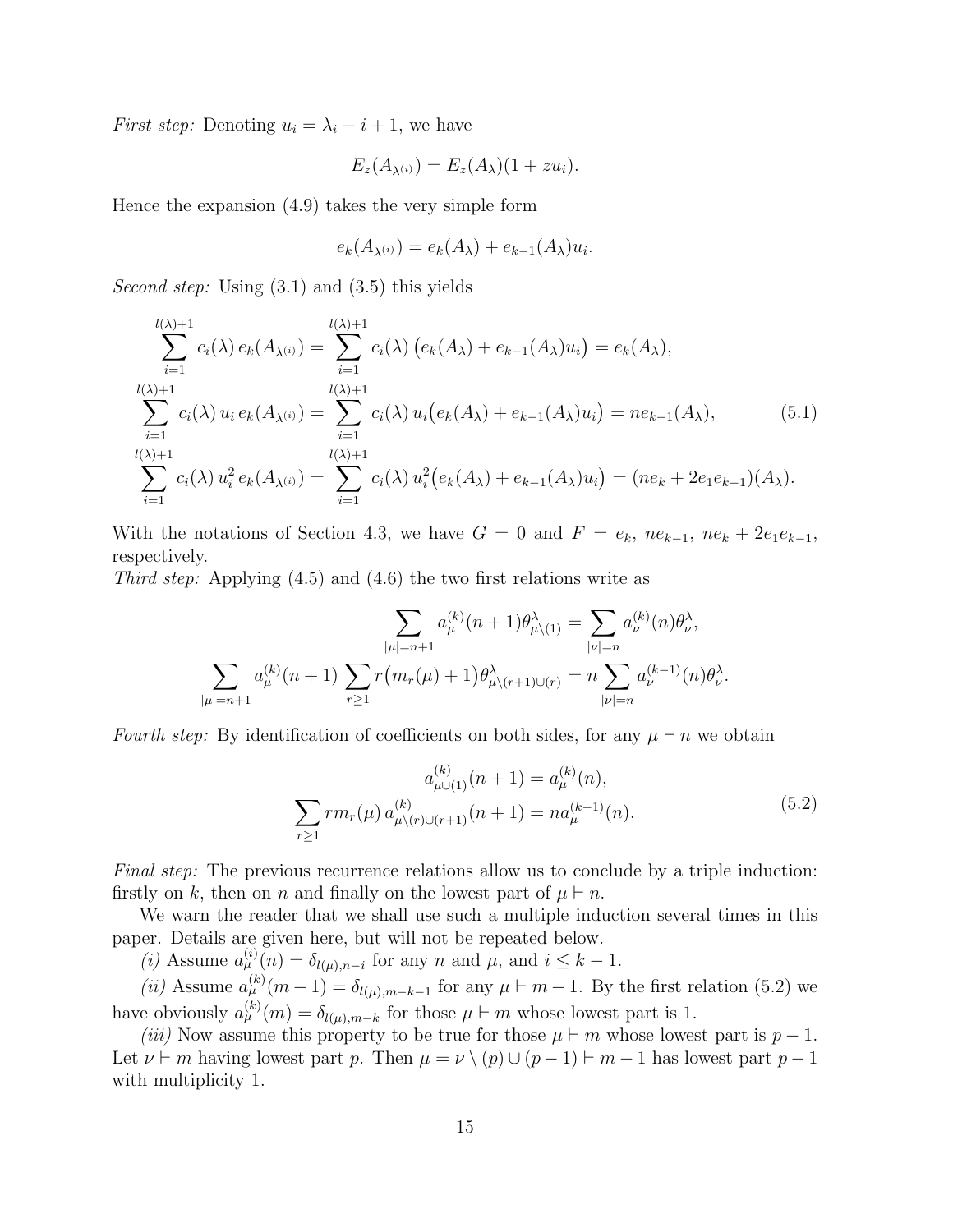Writing the second relation (5.2) for  $\mu$  determines  $a_{\nu}^{(k)}(m)$ , since all partitions on the left-hand side have lowest part  $p-1$ , but  $\nu = \mu \setminus (p-1) \cup (p)$ . Namely

$$
(p-1) a_{\nu}^{(k)}(m) = (m-1)a_{\mu}^{(k-1)}(m-1) - \sum_{r>p-1} r m_r(\mu) a_{\mu \setminus (r) \cup (r+1)}^{(k)}(m)
$$
  
= 
$$
\left(m-1 - \sum_{r>p-1} r m_r(\mu)\right) \delta_{l(\mu),m-k}
$$
  
= 
$$
(p-1)\delta_{l(\nu),m-k}.
$$

 $\Box$ 

Up to now we have only used the two first equations (5.1). But the third one has also an interesting consequence.

Proposition 5.2. For any positive integer k we have

$$
(e_1e_k)(J_1,\ldots,J_n) = \sum_{\substack{|\mu|=n\\ l(\mu)=n-k-1}} a_{\mu}C_{\mu} + \sum_{\substack{|\mu|=n\\ l(\mu)=n-k+1}} \left( \binom{n}{2} - a_{\mu} \right) C_{\mu},
$$

with  $a_{\mu} = \sum_{r\geq 2} m_r(\mu) \binom{r}{2}$  $\binom{r}{2}$ .

Proof. The last relation (5.1) writes as

$$
2(e_k e_1)(A_\lambda) := \sum_{|\mu|=n} 2a_{\mu}^{(k,1)}(n)\theta_{\mu}^{\lambda} = -ne_{k+1}(A_\lambda) + \sum_{i=1}^{l(\lambda)+1} c_i(\lambda) (\lambda_i - i + 1)^2 e_{k+1}(A_{\lambda^{(i)}}).
$$

Using (4.7), the expansion of the right-hand side is

$$
-n \sum_{\substack{|\mu|=n \\ l(\mu)=n-k-1}} \theta_{\mu}^{\lambda} + \sum_{\substack{|\mu|=n+1 \\ l(\mu)=n-k}} \left( (2n - m_1(\mu) + 1) \, \theta_{\mu \setminus 1}^{\lambda} + \sum_{r,s \ge 1} rs(m_r(\mu) + 1)(m_s(\mu) + \delta_{rs} + 1) \, \theta_{\mu \setminus (r+s+1) \cup (r,s)}^{\lambda} + \sum_{r,s \ge 1} (r+s-1)(m_{r+s-1}(\mu) + 1) \, \theta_{\mu \setminus (r,s) \cup (r+s-1)}^{\lambda} \right).
$$

By identification of coefficients on both sides, we obtain

$$
2a_{\mu}^{(k,1)}(n) = -n\delta_{l(\mu),n-k-1} + \sum_{r,s\geq 1} rsm_r(\mu)(m_s(\mu) - \delta_{rs}) \delta_{l(\mu)-1,n-k} + \sum_{r,s\geq 1} (r+s-1)m_{r+s-1}(\mu) \delta_{l(\mu)+1,n-k}.
$$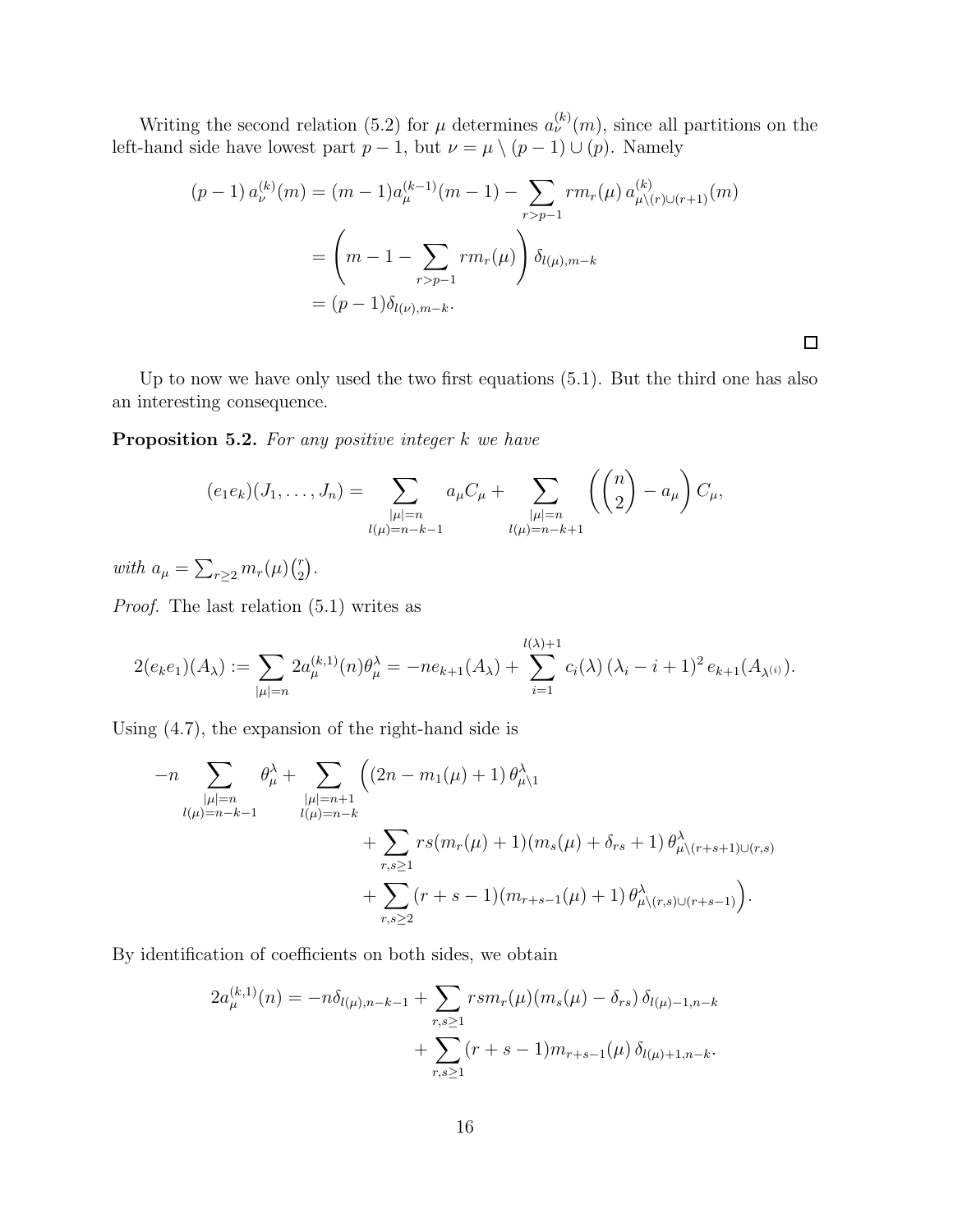The coefficient of  $\delta_{l(\mu),n-k-1}$  is

$$
-n + \sum_{r,s \ge 1} (r+s-1)m_{r+s-1}(\mu) = -n + \sum_{t \ge 1} t^2 m_t(\mu) = 2a_{\mu}.
$$

The coefficient of  $\delta_{l(\mu),n-k+1}$  is

$$
\sum_{r,s\geq 1} rsm_r(\mu)(m_s(\mu)-\delta_{rs})=n^2-\sum_{t\geq 1}t^2m_t(\mu)=n^2-n-2a_\mu.
$$

# 6 Power sums

We are now in a position to give an alternative proof of the classical result of Lascoux-Thibon [13]. We study the expansion

$$
p_k(A_\lambda) = \sum_{|\mu|=n} a_{\mu}^{(k)}(n) \theta_{\mu}^{\lambda}
$$

in two steps: firstly a recurrence between coefficients, secondly a generating function.

### 6.1 Recurrence

Denoting  $u_i = \lambda_i - i + 1$ , the expansion (4.9) takes the very simple form

$$
p_k(A_{\lambda^{(i)}}) = p_k(A_{\lambda}) + u_i^k.
$$

Therefore (3.1) and (3.5) yield

$$
\sum_{i=1}^{l(\lambda)+1} c_i(\lambda) p_k(A_{\lambda^{(i)}}) = p_k(A_{\lambda}) + \sigma_k(\lambda),
$$
  

$$
\sum_{i=1}^{l(\lambda)+1} c_i(\lambda) u_i p_k(A_{\lambda^{(i)}}) = \sigma_{k+1}(\lambda),
$$
  

$$
\sum_{i=1}^{l(\lambda)+1} c_i(\lambda) u_i^2 p_k(A_{\lambda^{(i)}}) = np_k(A_{\lambda}) + \sigma_{k+2}(\lambda).
$$

By elimination we get immediately

$$
\sum_{i=1}^{l(\lambda)+1} c_i(\lambda) p_k(A_{\lambda^{(i)}}) = p_k(A_{\lambda}) + \sum_{i=1}^{l(\lambda)+1} c_i(\lambda) u_i p_{k-1}(A_{\lambda^{(i)}}),
$$
  

$$
\sum_{i=1}^{l(\lambda)+1} c_i(\lambda) u_i p_k(A_{\lambda^{(i)}}) = -np_{k-1}(A_{\lambda}) + \sum_{i=1}^{l(\lambda)+1} c_i(\lambda) u_i^2 p_{k-1}(A_{\lambda^{(i)}}).
$$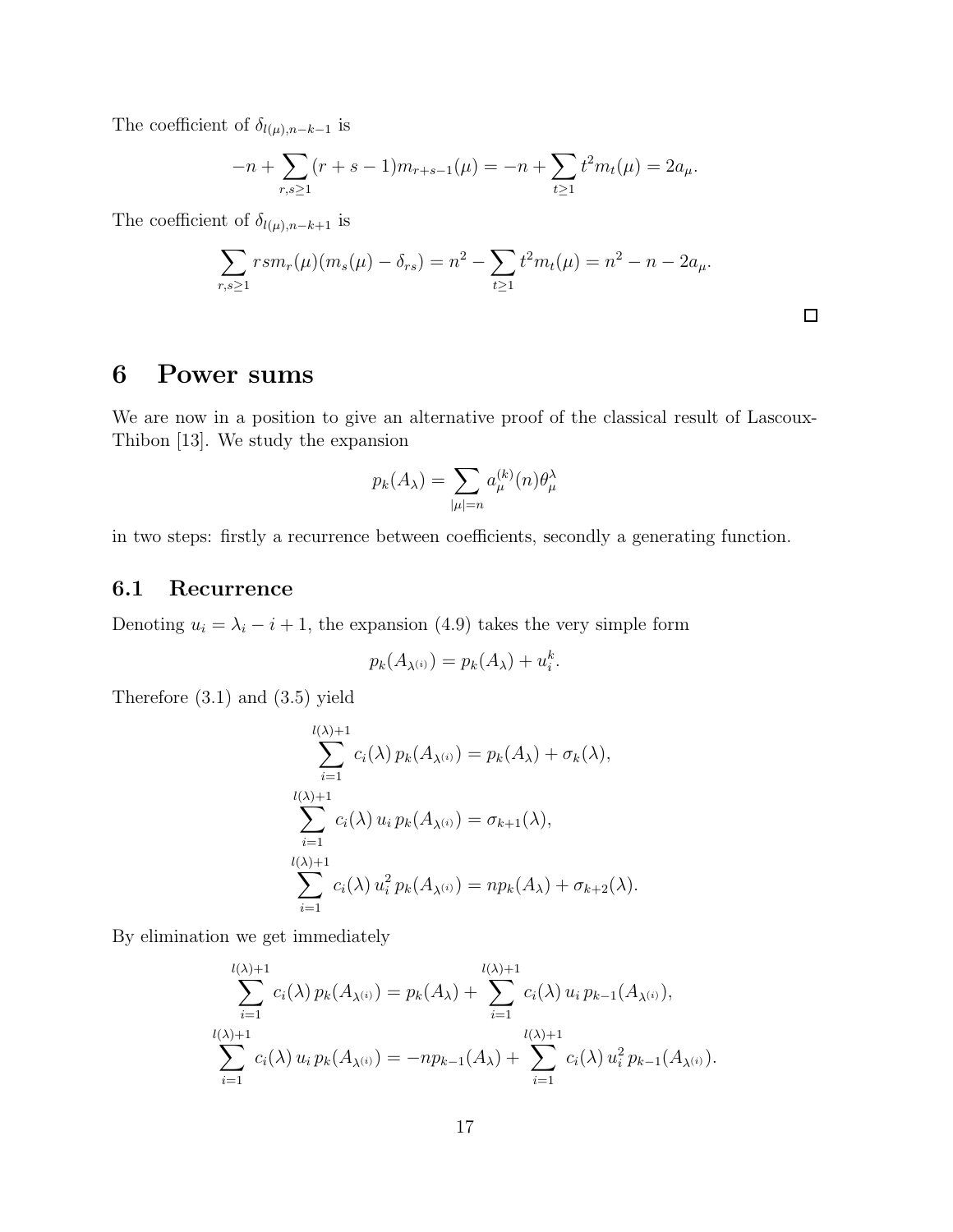Applying  $(4.5)$ – $(4.7)$  these relations write respectively as

$$
\sum_{|\mu|=n+1} a_{\mu}^{(k)}(n+1)\theta_{\mu\backslash(1)}^{\lambda} = \sum_{|\nu|=n} a_{\nu}^{(k)}(n)\theta_{\nu}^{\lambda}
$$
  
+ 
$$
\sum_{|\mu|=n+1} a_{\mu}^{(k-1)}(n+1)\sum_{r\geq 1} r(m_{r}(\mu)+1)\theta_{\mu\backslash(r+1)\cup(r)}^{\lambda},
$$
  

$$
\sum_{|\mu|=n+1} a_{\mu}^{(k)}(n+1)\sum_{r\geq 1} r(m_{r}(\mu)+1)\theta_{\mu\backslash(r+1)\cup(r)}^{\lambda} = -n\sum_{|\nu|=n} a_{\nu}^{(k-1)}(n)\theta_{\nu}^{\lambda}
$$
  
+ 
$$
\sum_{|\mu|=n+1} a_{\mu}^{(k-1)}(n+1)\left((2n-m_{1}(\mu)+1)\theta_{\mu\backslash 1}^{\lambda} + \sum_{r,s\geq 1} rs(m_{r}(\mu)+1)(m_{s}(\mu)+\delta_{rs}+1)\theta_{\mu\backslash(r+s+1)\cup(r,s)}^{\lambda}
$$
  
+ 
$$
\sum_{r,s\geq 2} (r+s-1)(m_{r+s-1}(\mu)+1)\theta_{\mu\backslash(r,s)\cup(r+s-1)}^{\lambda}).
$$

By identification of coefficients on both sides, for any  $\mu \vdash n$  we get

$$
a_{\mu\cup(1)}^{(k)}(n+1) = a_{\mu}^{(k)}(n) + \sum_{r\geq 1} r m_r(\mu) a_{\mu\setminus(r)\cup(r+1)}^{(k-1)}(n+1),
$$
(6.1)  

$$
\sum_{r\geq 1} r m_r(\mu) a_{\mu\setminus(r)\cup(r+1)}^{(k)}(n+1) = -n a_{\mu}^{(k-1)}(n)
$$

$$
+ \sum_{r,s\geq 1} r s m_r(\mu) (m_s(\mu) - \delta_{rs}) a_{\mu\setminus(r,s)\cup(r+s+1)}^{(k-1)}(n+1)
$$
(6.2)  

$$
+ \sum_{r,s\geq 1} (r+s-1) m_{r+s-1}(\mu) a_{\mu\setminus(r+s-1)\cup(r,s)}^{(k-1)}(n+1).
$$

In the second sum on the right-hand side, the cases  $r = 1$  or  $s = 1$  give the total contribution  $(2n - m_1(\mu)) a_{\mu \cup (1)}^{(k-1)}(n+1)$ .

These two recurrence relations determine the coefficients  $a_{\mu}^{(k)}(n)$  by a triple induction: on k, on n and on the lowest part of  $\mu$ . Firstly (6.1) gives  $a_{\mu}^{(k)}(n+1)$  for those  $\mu$  whose lowest part is 1. Then (6.2) determines  $a_{\mu}^{(k)}(n+1)$  by induction on the lowest part of  $\mu$ . The proof is strictly parallel to the final step of Theorem 5.1 and is left to the reader.

These recurrence relations also imply that  $a_{\mu}^{(k)}(n)$  writes as

$$
a_{\mu}^{(k)}(n) = \sum_{\overline{\rho} = \overline{\mu}} c_{\rho}^{(k)} \binom{n - |\overline{\rho}|}{m_1(\rho)},
$$

with  $c_{\rho}^{(k)}$  independent of n (a property already known in view of Section 2.8). By substitution into (6.1)–(6.2), we obtain the corresponding recurrence relations for  $c_{\rho}^{(k)}$ .

This computation will be used several times in this paper. Since it is rather technical, we postpone it to an Appendix. Using the Lemma given there with  $z = 1$ , we obtain the following result.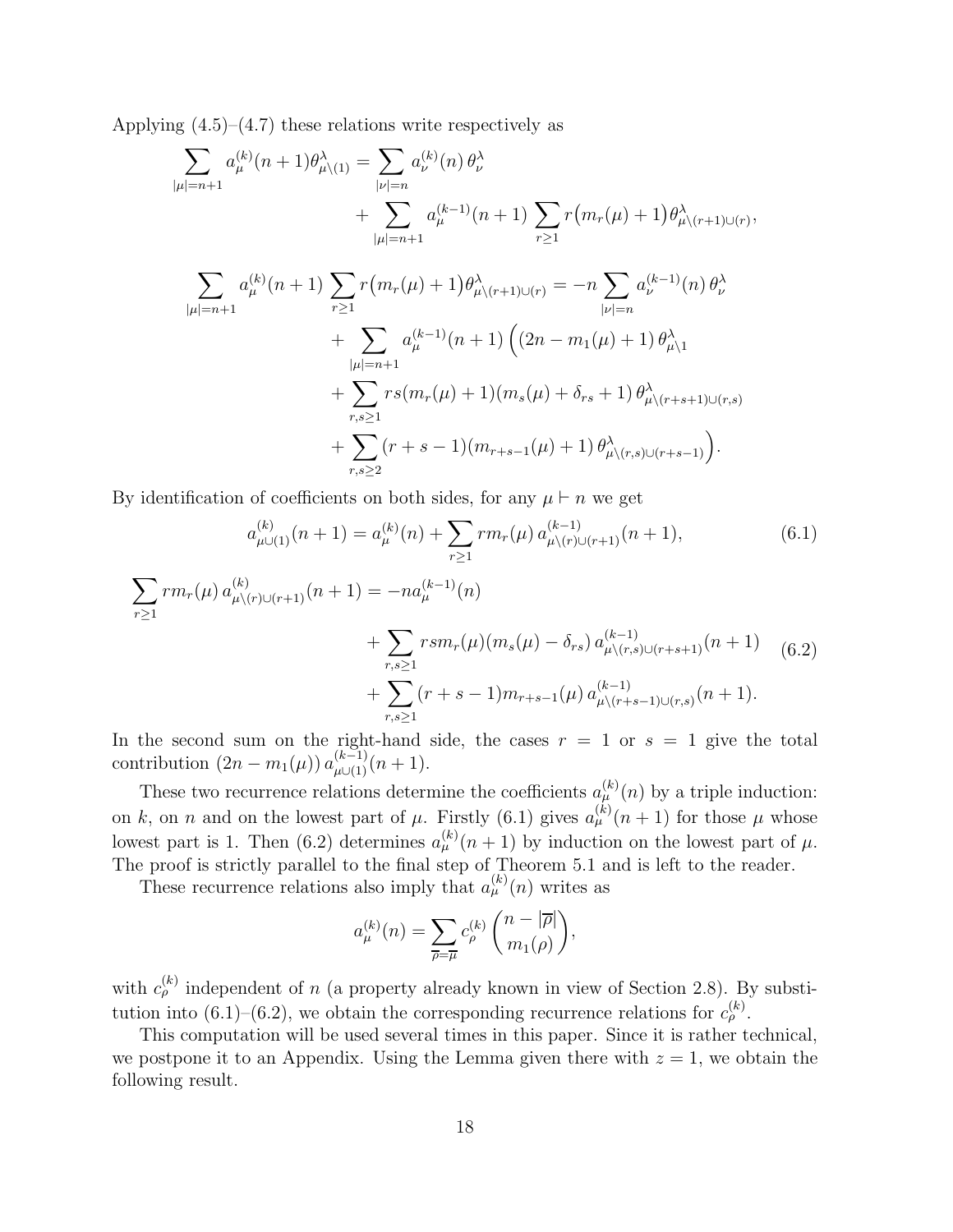Theorem 6.1. We have the class expansion

$$
p_k(J_1,\ldots,J_n)=\sum_{\rho}c_{\rho}^{(k)}\binom{n-|\overline{\rho}|}{m_1(\rho)}C_{\tilde{\rho}},
$$

where the coefficients  $c_{\rho}^{(k)}$  are determined by the two recurrence relations

$$
c_{\rho\cup(1)}^{(k)} = \sum_{r\geq 1} rm_r(\rho) c_{\rho\setminus(r)\cup(r+1)}^{(k-1)},
$$
\n(6.3)

$$
\sum_{r\geq 1} rm_r(\rho) c_{\rho \setminus (r) \cup (r+1)}^{(k)} = |\rho| c_{\rho}^{(k-1)} + \sum_{r,s\geq 1} r s m_r(\rho) (m_s(\rho) - \delta_{rs}) c_{\rho \setminus (r,s) \cup (r+s+1)}^{(k-1)} + \sum_{r,s\geq 1} (r+s-1) m_{r+s-1}(\rho) c_{\rho \setminus (r+s-1) \cup (r,s)}^{(k-1)}.
$$
\n(6.4)

*Remarks: (i)* In the second sum on the right-hand side of (6.4), the cases  $r = 1$  or  $s = 1$ give the total contribution  $(2|\rho|-m_1(\rho)) c_{\rho\cup(1)}^{(k-1)}$ .

(ii) As above,  $c_{\rho}^{(k)}$  is inductively defined by (6.3) for  $\rho$  having lowest part 1, and by (6.4) for  $\rho$  having lowest part  $> 1$ .

(iii) By induction on k and the lowest part of  $\rho$ , the coefficients  $c_{\rho}^{(k)}$  are non zero for  $|\rho| + l(\rho) = k + 2 - 2i$  for some  $i \ge 0$ .

### 6.2 Generating functions

We now look for a generating function of the coefficients  $c_{\rho}^{(k)}$ , written under the form

$$
\phi_{\rho}(t) = \sum_{k \geq 0} c_{\rho}^{(k)} \frac{t^k}{k!}.
$$

It will be useful to collect the  $\phi_{\rho}$ 's for partitions  $\rho$  having the same weight. For that purpose, we introduce a set of N auxiliary variables  $X = (x_1, \ldots, x_N)$ , and we define

$$
\Phi_m(t;X) = \sum_{|\rho|=m} \phi_\rho(t) z_\rho^{-1} p_\rho(X).
$$

We shall translate the recurrence relations (6.3)–(6.4) in terms of  $\Phi_m$ . This will allow us to evaluate  $\Phi_m$ , hence  $\phi_\rho$ .

In  $\mathbf{R}^N$  we introduce the differential operators

$$
\mathbf{E} = E_0 - N \frac{\partial}{\partial p_1}, \qquad \mathbf{D} = 2D_1 - (2N - 1)\mathbf{E} - N(N - 1)\frac{\partial}{\partial p_1}.
$$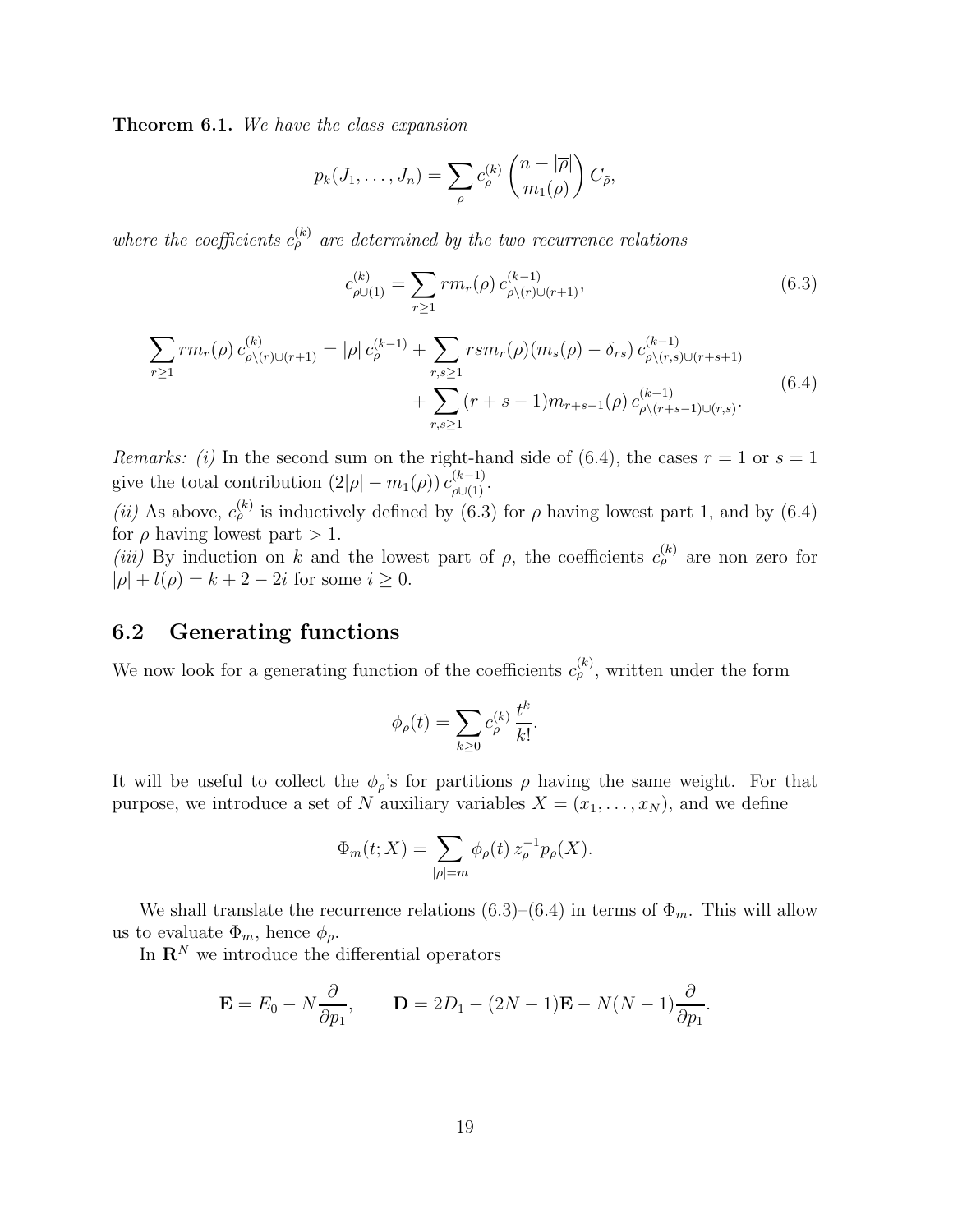Their actions on symmetric functions are independent of N. Actually denoting  $\hat{p}_{\mu} = z_{\mu}^{-1} p_{\mu}$ they act on the power sums by

$$
\mathbf{E}\,\widehat{p}_{\mu} = \sum_{r\geq 1} r(m_r(\mu) + 1)\,\widehat{p}_{\mu\backslash (r+1)\cup (r)},
$$
\n
$$
\mathbf{D}\,\widehat{p}_{\mu} = \sum_{r,s\geq 1} (r+s-1)(m_{r+s-1}(\mu) + 1)\,\widehat{p}_{\mu\backslash (r,s)\cup (r+s-1)} + \sum_{r,s\geq 1} rs(m_r(\mu) + 1)(m_s(\mu) + 1 + \delta_{rs})\,\widehat{p}_{\mu\backslash (r+s+1)\cup (r,s)}.
$$

This is a direct consequence of  $(4.1)–(4.2)$  and

$$
z_{\mu}^{-1}z_{\mu\setminus(r+1)\cup(r)} = \frac{r(m_r(\mu)+1)}{(r+1)m_{r+1}(\mu)},
$$
  
\n
$$
z_{\mu}^{-1}z_{\mu\setminus(r,s)\cup(r+s-1)} = \frac{(r+s-1)(m_{r+s-1}(\mu)+1)}{rsm_r(\mu)(m_s(\mu)-\delta_{rs})},
$$
  
\n
$$
z_{\mu}^{-1}z_{\mu\setminus(r+s+1)\cup(r,s)} = \frac{rs(m_r(\mu)+1)(m_s(\mu)+1+\delta_{rs})}{(r+s+1)m_{r+s+1}(\mu)}.
$$

**Proposition 6.2.** The recurrence relations  $(6.3)$ – $(6.4)$  are equivalent with

$$
\frac{d}{dt}\frac{\partial}{\partial p_1}\Phi_m = \mathbf{E}\,\Phi_m, \qquad \frac{d}{dt}\,\mathbf{E}\,\Phi_{m+1} = \mathbf{D}\,\Phi_{m+1} + m\Phi_m.
$$

Proof. We have

$$
\frac{d}{dt} \frac{\partial}{\partial p_1} \Phi_m = \sum_{|\rho|=m} \sum_{k\geq 0} c_{\rho}^{(k)} \frac{t^{k-1}}{(k-1)!} \widehat{p}_{\rho\backslash(1)},
$$
\n
$$
\mathbf{E} \Phi_m = \sum_{|\rho|=m} \sum_{k\geq 0} c_{\rho}^{(k)} \frac{t^k}{k!} \sum_{r\geq 1} r(m_r(\rho) + 1) \widehat{p}_{\rho\backslash(r+1)\cup(r)}
$$
\n
$$
\mathbf{D} \Phi_{m+1} = \sum_{|\rho|=m+1} \sum_{k\geq 0} c_{\rho}^{(k)} \frac{t^k}{k!} \Big( \sum_{r,s\geq 1} (r+s-1) (m_{r+s-1}(\rho) + 1) \widehat{p}_{\rho\backslash(r,s)\cup(r+s-1)}
$$
\n
$$
+ \sum_{r,s\geq 1} r s(m_r(\rho) + 1) (m_s(\rho) + 1 + \delta_{rs}) \widehat{p}_{\rho\backslash(r+s+1)\cup(r,s)} \Big).
$$

We conclude by identification of coefficients of  $t^{k-1}\widehat{p}_{\rho}$ .

Instead of power sums, we may alternatively decompose  $\Phi_m(t;X)$  in terms of Schur functions, and write

$$
\Phi_m(t;X) = \sum_{|\rho|=m} \psi_\rho(t) \, s_\rho(X).
$$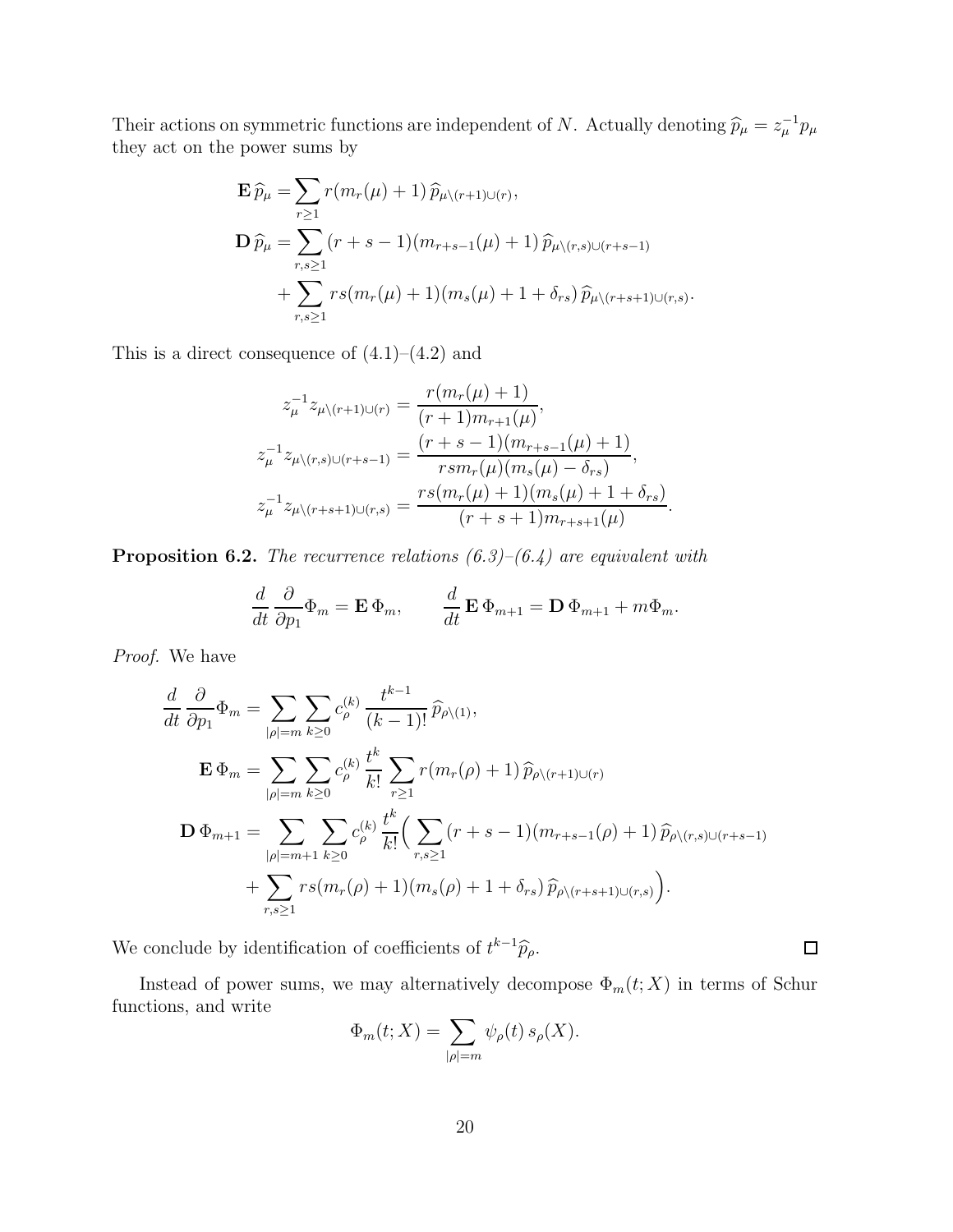As an easy consequence of  $2D_1 = [E_0, D_2]$  together with  $(4.3)$  and

$$
E_0 s_\lambda = \sum_{i=1}^{l(\lambda)} (N + \lambda_i - i) s_{\lambda_{(i)}}, \qquad \frac{\partial}{\partial p_1} s_\lambda = \sum_{i=1}^{l(\lambda)} s_{\lambda_{(i)}},
$$

we have

$$
\mathbf{E}s_{\lambda} = \sum_{i=1}^{l(\lambda)} (\lambda_i - i)s_{\lambda_{(i)}}, \qquad \mathbf{D}s_{\lambda} = \sum_{i=1}^{l(\lambda)} (\lambda_i - i)^2 s_{\lambda_{(i)}}.
$$
 (6.5)

Therefore, by identification of coefficients of Schur functions on both sides, Proposition 6.2 writes equivalently as

$$
\sum_{i=1}^{l(\rho)+1} \frac{d}{dt} \psi_{\rho^{(i)}}(t) = \sum_{i=1}^{l(\rho)+1} (\rho_i - i + 1) \psi_{\rho^{(i)}}(t),
$$
\n
$$
\sum_{i=1}^{l(\rho)+1} (\rho_i - i + 1) \frac{d}{dt} \psi_{\rho^{(i)}}(t) = \sum_{i=1}^{l(\rho)+1} (\rho_i - i + 1)^2 \psi_{\rho^{(i)}}(t) + |\rho| \psi_{\rho}(t).
$$
\n(6.6)

Because  $p_0(J_1, \ldots, J_n) = n$ , this first order (overdeterminate) differential system must be solved with the initial conditions  $\psi_{\rho}(0) = \delta_{\rho,(1)}$ , equivalently  $c_{\rho}^{(0)} = \delta_{\rho,(1)}$ .

**Proposition 6.3.** The solutions of the system  $(6.6)$  are given by

$$
|\rho|! \,\psi_{\rho}(t) = \begin{cases} (e^t - 1)^{r-1} \,(e^{-t} - 1)^s & \text{if } \rho \text{ is a hook}(r, 1^s) \text{ with } r \ge 1, \\ 0 & \text{otherwise.} \end{cases}
$$

*Proof.* We begin by the statement for hooks. By linear combination of  $(6.6)$  written for  $\rho = (r)$  we obtain

$$
(r+1) \psi'_{(r+1)} = r(r+1) \psi_{(r+1)} + r\psi_{(r)},
$$

$$
(r+1) \psi'_{(r,1)} = -(r+1) \psi_{(r,1)} - r\psi_{(r)}.
$$

If  $\psi_{(r)}$  satisfies the statement, so do  $\psi_{(r+1)}$  and  $\psi_{(r,1)}$ . Similarly by linear combination of  $(6.6)$  written for  $\rho = (r, 1^s)$  we obtain

$$
(r+s+1)\psi'_{(r+1,1^s)} + (s+1)\psi'_{(r,2,1^{s-1})} = r(r+s+1)\psi_{(r+1,1^s)} + (r+s)\psi_{(r,1^s)},
$$
  

$$
r\psi'_{(r,2,1^{s-1})} + (r+s+1)\psi'_{(r,1^{s+1})} = -(s+1)(r+s+1)\psi_{(r,1^{s+1})} - (r+s)\psi_{(r,1^s)}.
$$

If  $\psi_{(r,1^s)}$  is known for any r and  $s \leq s_0$ , this gives  $\psi_{(r,2,1^{s_0-1})} = 0$  and  $\psi_{(r,1^{s_0+1})}$ .

In a second step we show that  $\psi_{\rho} = 0$  when  $\rho$  is not a hook, i.e. when  $\rho = (\rho_1, \ldots, \rho_k)$ with  $\rho_2 \geq 2$ . This is performed by a double induction on k and on  $\rho_k$ . As above by linear combination of (6.6) written for  $\sigma = (\rho_1, \ldots, \rho_k - 1)$ , we obtain

$$
\psi'_{\rho} = (\rho_k - k) \psi_{\rho}, \qquad \psi'_{(\sigma,1)} = -k \psi_{(\sigma,1)},
$$

which gives  $\psi_{\rho} = \psi_{(\sigma,1)} = 0$ .

21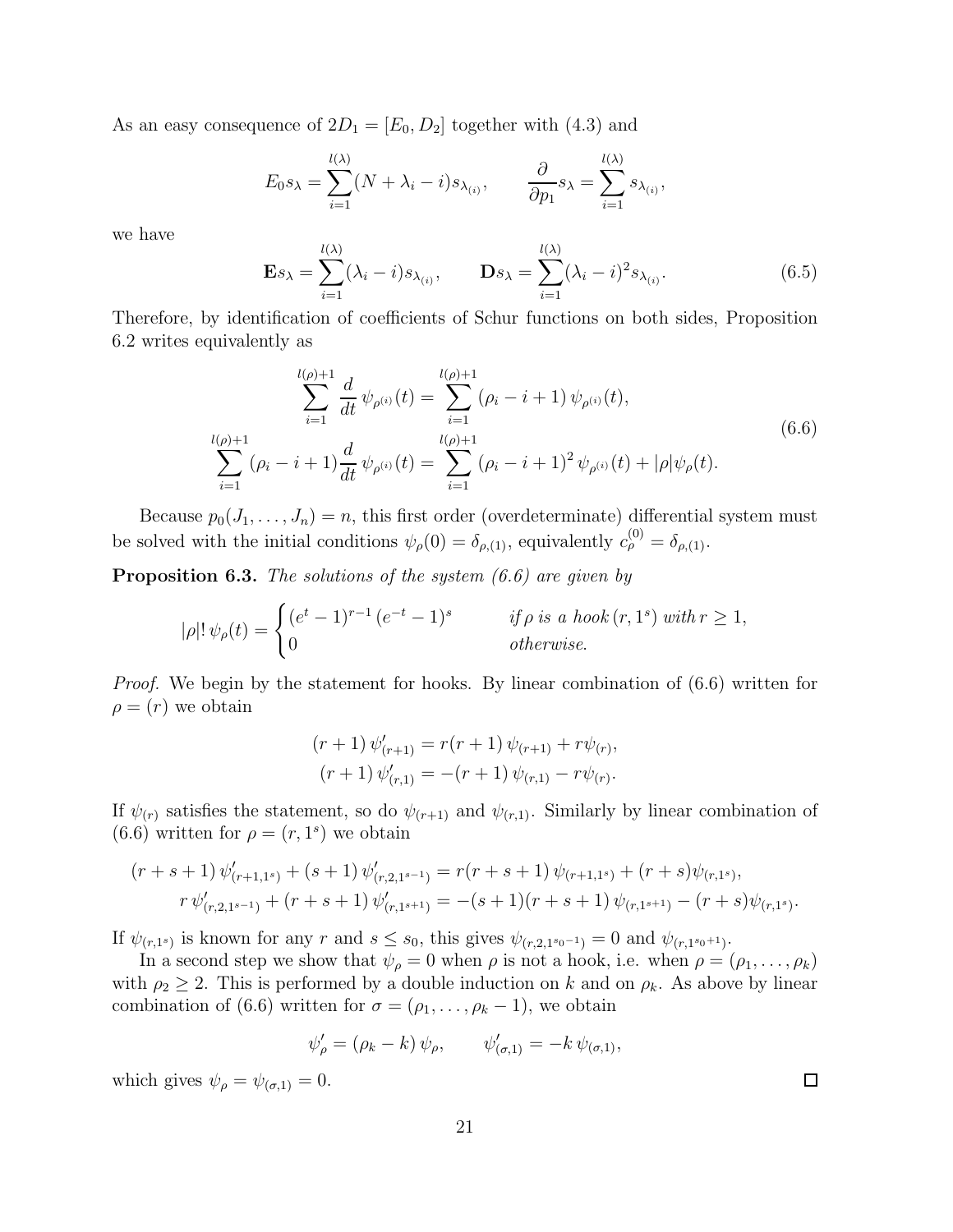We are now in a position to give another proof of the Lascoux-Thibon's result [13]. We shall make a limited, but crucial, use of  $\lambda$ -ring calculus. Here we shall not enter into details, and refer the reader to [12, Chapter 2] or [15, Section 3] for a short survey of this theory.

If f is a symmetric function, we denote by  $f[P]$  its  $\lambda$ -ring action on any polynomial P. Let q be some indeterminate,  $X = (x_1, \ldots, x_N)$  an alphabet and  $X^{\dagger} = \sum_{i=1}^{N} x_i$ . We have the fundamental Cauchy formulas [12, p.13]

$$
h_m[(q-1)X^{\dagger}] = \sum_{|\rho|=m} p_{\rho}[q-1] z_{\rho}^{-1} p_{\rho}(X)
$$
  
= 
$$
\sum_{|\rho|=m} s_{\rho}[q-1] s_{\rho}(X),
$$

with [12, p.11]

$$
p_{\rho}[q-1] = \prod_{i \ge 1} (q^{i} - 1)^{m_{i}(\rho)},
$$
  
\n
$$
s_{\rho}[q-1] = \begin{cases} (-1)^{s} q^{r-1} (q-1) & \text{if } \rho \text{ is a hook } (r, 1^{s}) \text{ with } r \ge 1, \\ 0 & \text{otherwise.} \end{cases}
$$

Theorem 6.4. In the class expansion

$$
p_k(J_1,\ldots,J_n)=\sum_{\rho}c_{\rho}^{(k)}\binom{n-|\overline{\rho}|}{m_1(\rho)}C_{\tilde{\rho}},
$$

the coefficients  $c_{\rho}^{(k)}$  have the generating function

$$
\sum_{k\geq 0} c_{\rho}^{(k)} \frac{t^k}{k!} = \frac{e^{-t}}{|\rho|!} (1 - e^{-t})^{|\rho|-2} \prod_{i\geq 1} (e^{it} - 1)^{m_i(\rho)}.
$$

Proof. The assertion writes as

$$
\phi_{\rho}(t) = \frac{e^{-t}}{|\rho|!} (1 - e^{-t})^{|\rho|-2} p_{\rho}[q-1]|_{q=e^t}.
$$

In view of the first Cauchy formula this is equivalent with

$$
\Phi_m(t;X) = \frac{e^{-t}}{m!} (1 - e^{-t})^{m-2} h_m[(q-1)X^{\dagger}]|_{q=e^t}.
$$

But Proposition 6.2 asserts that

$$
\psi_{\rho}(t) = \frac{e^{-t}}{|\rho|!} (1 - e^{-t})^{|\rho|-2} s_{\rho} [q-1]|_{q=e^t}.
$$

The second Cauchy formula allows us to conclude.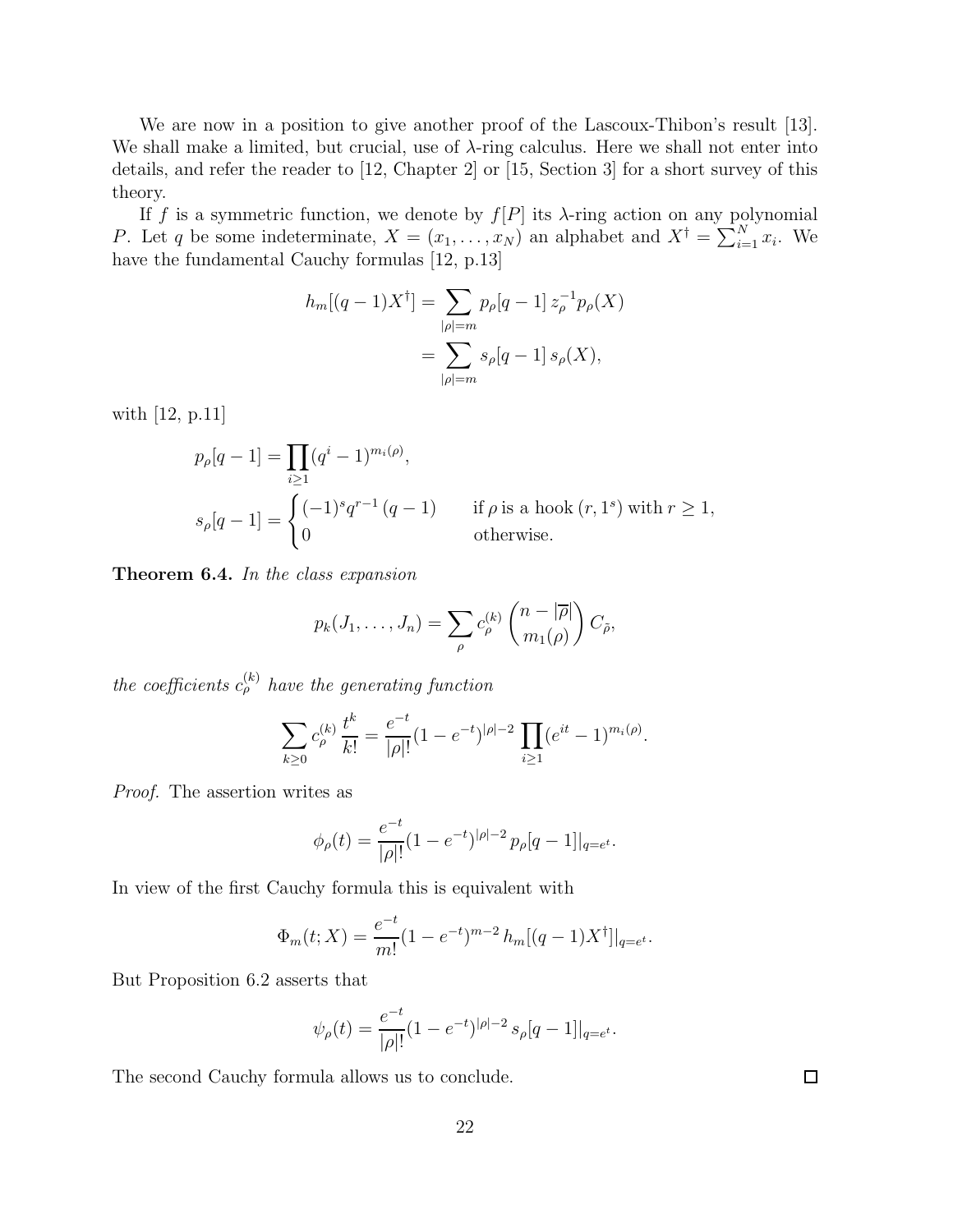### 6.3 Moments

As a quick by-product of our proof we obtain the explicit form of

$$
\sigma_k(\lambda) = \sum_{|\mu|=n} s_{\mu}^{(k)}(n) \theta_{\mu}^{\lambda} = \sum_{\rho} s_{\rho}^{(k)} \begin{pmatrix} n - |\overline{\rho}| \\ m_1(\rho) \end{pmatrix} \theta_{\tilde{\rho}}^{\lambda},
$$

which gives also the class expansion of the central element  $M_n^{(k)}$ . A very different proof was found independently by Féray  $[6].$ 

Theorem 6.5. The class expansions

$$
p_k(J_1,\ldots,J_n) = \sum_{\rho} c_{\rho}^{(k)} \binom{n-|\overline{\rho}|}{m_1(\rho)} C_{\tilde{\rho}}, \qquad M_n^{(k)} = \sum_{\rho} \mathbf{s}_{\rho}^{(k)} \binom{n-|\overline{\rho}|}{m_1(\rho)} C_{\tilde{\rho}}
$$

are connected by

$$
\mathbf{s}_{\rho}^{(k)} = c_{\rho \cup (1)}^{(k)}.
$$

Proof. At the beginning of this section, we have seen that

$$
\sum_{i=1}^{l(\lambda)+1} c_i(\lambda) p_k(A_{\lambda^{(i)}}) = p_k(A_{\lambda}) + \sigma_k(\lambda).
$$

By (4.5) it yields

$$
\sum_{|\mu|=n+1} a_{\mu}^{(k)}(n+1)\theta_{\mu\setminus(1)}^{\lambda} = \sum_{|\nu|=n} (a_{\nu}^{(k)}(n) + s_{\nu}^{(k)}(n)) \theta_{\nu}^{\lambda}.
$$

Equivalently

$$
s_{\mu}^{(k)}(n) = a_{\mu \cup (1)}^{(k)}(n+1) - a_{\mu}^{(k)}(n) = \sum_{\overline{\rho} = \overline{\mu}} c_{\rho}^{(k)} \binom{n-|\overline{\mu}|}{m_1(\rho) - 1}.
$$

 $\Box$ 

As indicated in Section 3, this result gives the class expansion of  $f_k(J_1, \ldots, J_n)$  with  $f_k$  a symmetric function depending on n, given by (3.4).

# 7 Complete functions

We now consider the expansion

$$
h_k(A_\lambda) = \sum_{|\mu|=n} a_\mu^{(k)}(n) \theta_\mu^\lambda = \sum_{\rho} c_\rho^{(k)} \begin{pmatrix} n - |\overline{\rho}| \\ m_1(\rho) \end{pmatrix} \theta_{\overline{\rho}}^\lambda.
$$

The proof is very similar, though the situation is much more complicated.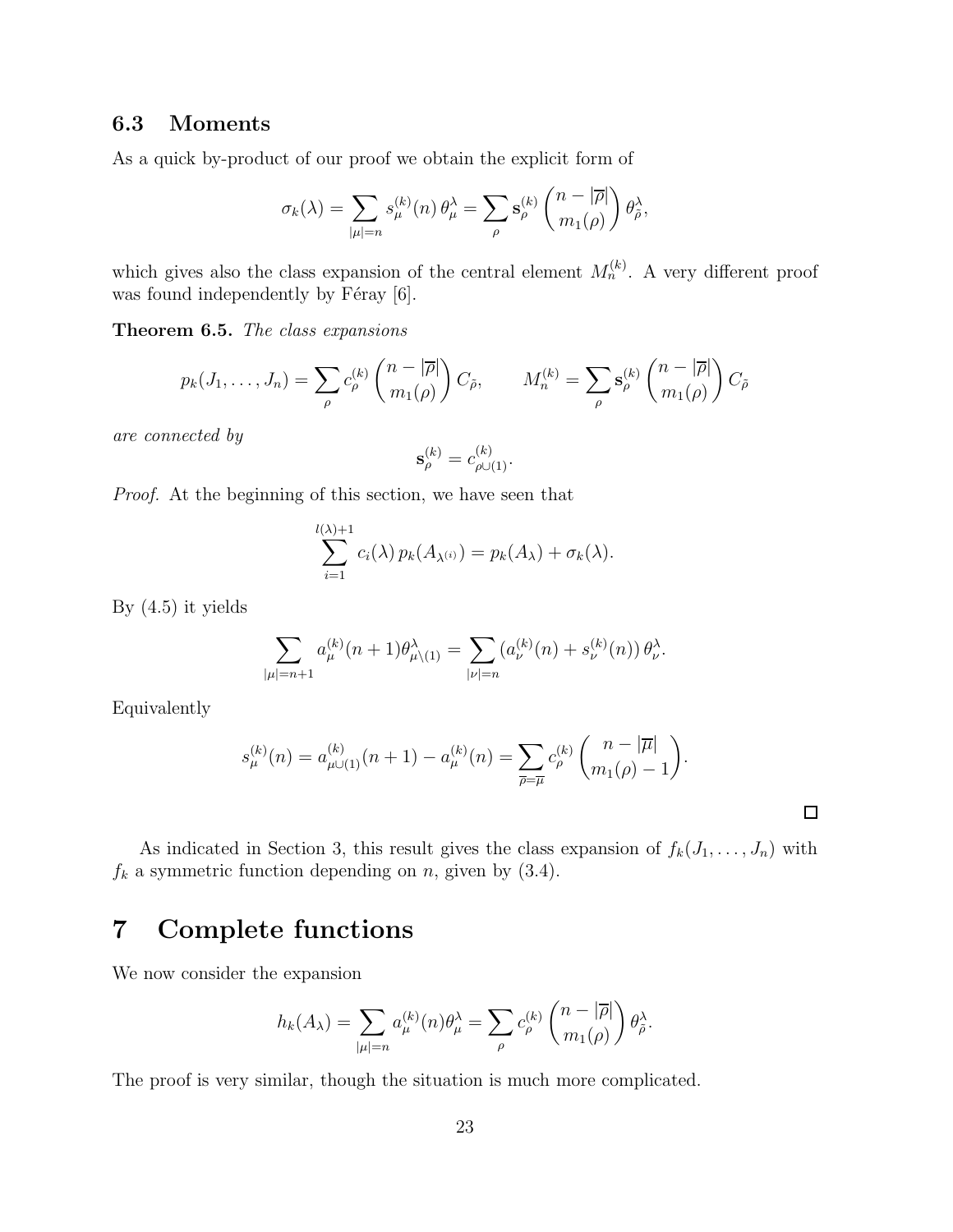# 7.1 Recurrence

Denoting  $u_i = \lambda_i - i + 1$ , we have by definition

$$
H_z(A_{\lambda^{(i)}}) = H_z(A_{\lambda})(1 - zu_i)^{-1}.
$$

Hence the expansion (4.9) writes as

$$
h_k(A_{\lambda^{(i)}}) = \sum_{j=0}^k h_{k-j}(A_{\lambda})u_i^j = h_k(A_{\lambda}) + \sum_{j=1}^k h_{k-j}(A_{\lambda})u_i^j.
$$

Using  $(3.1)$  and  $(3.5)$  we obtain

$$
\sum_{i=1}^{l(\lambda)+1} c_i(\lambda) h_k(A_{\lambda^{(i)}}) = \sum_{i=1}^{l(\lambda)+1} c_i(\lambda) \left( h_k(A_{\lambda}) + \sum_{j=1}^k h_{k-j}(A_{\lambda}) u_i^j \right)
$$
  
=  $h_k(A_{\lambda}) + \sum_{j=2}^k h_{k-j}(A_{\lambda}) \sigma_j(\lambda).$ 

Similarly we have

$$
\sum_{i=1}^{l(\lambda)+1} c_i(\lambda) u_i h_k(A_{\lambda^{(i)}}) = \sum_{i=1}^{l(\lambda)+1} c_i(\lambda) u_i \Big( h_k(A_{\lambda}) + \sum_{j=1}^k h_{k-j}(A_{\lambda}) u_i^j \Big)
$$
  
= 
$$
\sum_{j=1}^k h_{k-j}(A_{\lambda}) \sigma_{j+1}(\lambda)
$$
  
= 
$$
\sum_{j=2}^{k+1} h_{k-j+1}(A_{\lambda}) \sigma_j(\lambda).
$$

And also

$$
\sum_{i=1}^{l(\lambda)+1} c_i(\lambda) u_i^2 h_k(A_{\lambda^{(i)}}) = \sum_{i=1}^{l(\lambda)+1} c_i(\lambda) u_i^2 \left( \sum_{j=0}^k h_{k-j}(A_{\lambda}) u_i^j \right)
$$
  
= 
$$
\sum_{j=0}^k h_{k-j}(A_{\lambda}) \sigma_{j+2}(\lambda)
$$
  
= 
$$
\sum_{j=2}^{k+2} h_{k-j+2}(A_{\lambda}) \sigma_j(\lambda).
$$

By elimination, we get immediately

$$
\sum_{i=1}^{l(\lambda)+1} c_i(\lambda) h_k(A_{\lambda^{(i)}}) = h_k(A_{\lambda}) + \sum_{i=1}^{l(\lambda)+1} c_i(\lambda) u_i h_{k-1}(A_{\lambda^{(i)}}),
$$
  

$$
\sum_{i=1}^{l(\lambda)+1} c_i(\lambda) u_i h_k(A_{\lambda^{(i)}}) = \sum_{i=1}^{l(\lambda)+1} c_i(\lambda) u_i^2 h_{k-1}(A_{\lambda^{(i)}}).
$$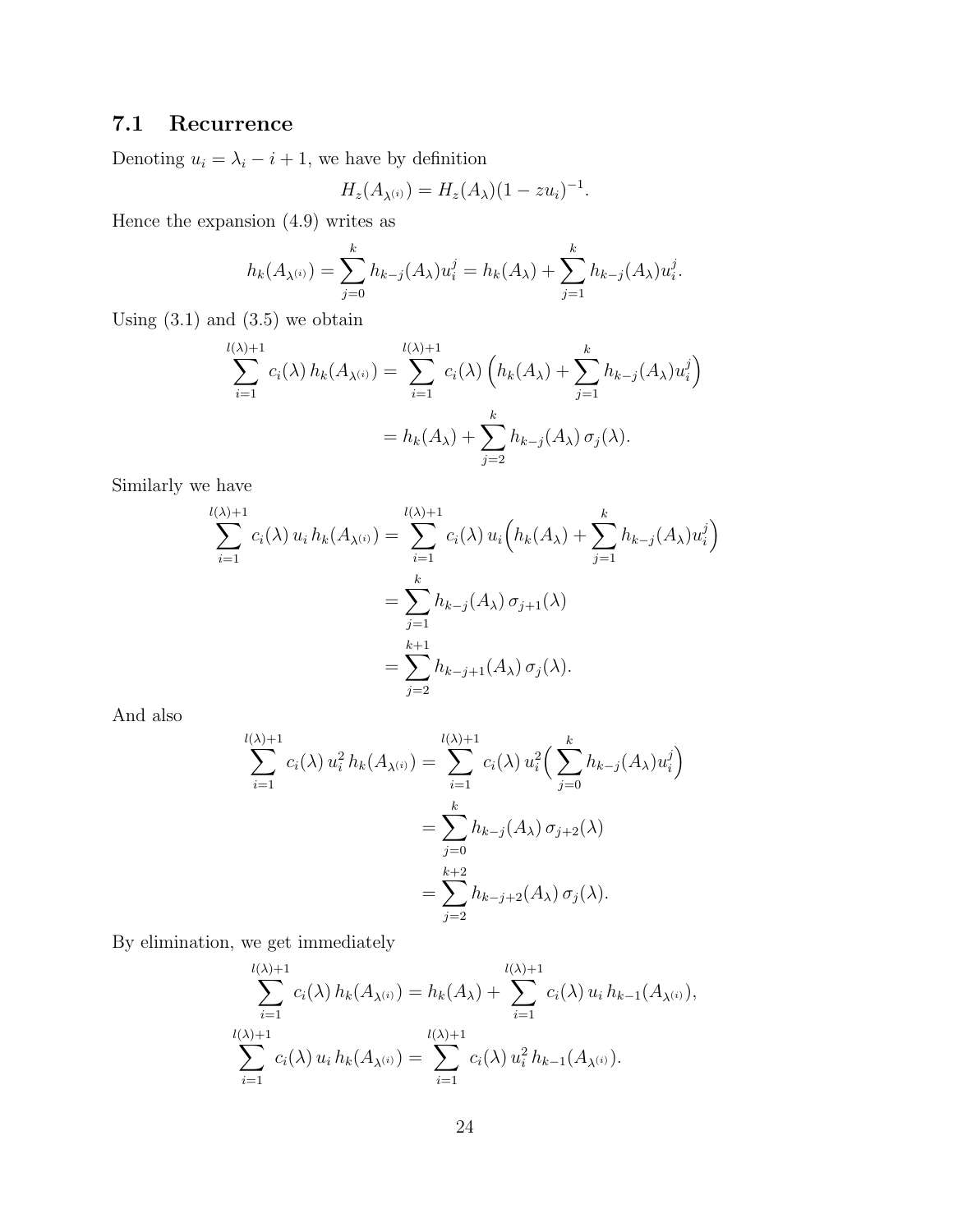Applying  $(4.5)$ – $(4.7)$  we obtain

$$
\sum_{|\mu|=n+1} a_{\mu}^{(k)}(n+1)\theta_{\mu\backslash(1)}^{\lambda} = \sum_{|\nu|=n} a_{\nu}^{(k)}(n)\theta_{\nu}^{\lambda} + \sum_{|\mu|=n+1} a_{\mu}^{(k-1)}(n+1)\sum_{r\geq 1} r(m_{r}(\mu)+1)\theta_{\mu\backslash(r+1)\cup(r)}^{\lambda},
$$
  

$$
\sum_{|\mu|=n+1} a_{\mu}^{(k)}(n+1)\sum_{r\geq 1} r(m_{r}(\mu)+1)\theta_{\mu\backslash(r+1)\cup(r)}^{\lambda} =
$$
  

$$
\sum_{|\mu|=n+1} a_{\mu}^{(k-1)}(n+1)\left((2n-m_{1}(\mu)+1)\theta_{\mu\backslash 1}^{\lambda} + \sum_{r,s\geq 1} rs(m_{r}(\mu)+1)(m_{s}(\mu)+\delta_{rs}+1)\theta_{\mu\backslash(r+s+1)\cup(r,s)}^{\lambda} + \sum_{r,s\geq 2} (r+s-1)(m_{r+s-1}(\mu)+1)\theta_{\mu\backslash(r,s)\cup(r+s-1)}^{\lambda}\right).
$$

By identification of coefficients on both sides, for any  $\mu \vdash n$  we get

$$
a_{\mu\cup(1)}^{(k)}(n+1) = a_{\mu}^{(k)}(n) + \sum_{r\geq 1} r m_r(\mu) a_{\mu\setminus(r)\cup(r+1)}^{(k-1)}(n+1),\tag{7.1}
$$

$$
\sum_{r\geq 1} rm_r(\mu) a_{\mu\setminus (r)\cup (r+1)}^{(k)}(n+1) =
$$
\n
$$
\sum_{r,s\geq 1} rsm_r(\mu)(m_s(\mu) - \delta_{rs}) a_{\mu\setminus (r,s)\cup (r+s+1)}^{(k-1)}(n+1)
$$
\n
$$
+ \sum_{r,s\geq 1} (r+s-1)m_{r+s-1}(\mu) a_{\mu\setminus (r+s-1)\cup (r,s)}^{(k-1)}(n+1).
$$
\n(7.2)

As for power sums, these two recurrence relations determine the coefficients  $a_{\mu}^{(k)}(n)$  by a triple induction: on k, on n and on the lowest part of  $\mu$ . Using the Lemma given in the Appendix with  $z = 0$ , we also obtain the following result.

Theorem 7.1. In the class expansion

$$
h_k(J_1,\ldots,J_n)=\sum_{\rho}c_{\rho}^{(k)}\binom{n-|\overline{\rho}|}{m_1(\rho)}C_{\tilde{\rho}},
$$

the coefficients  $c_{\rho}^{(k)}$  are determined by the two recurrence relations

$$
c_{\rho\cup(1)}^{(k)} = \sum_{r\geq 1} rm_r(\rho) c_{\rho\setminus(r)\cup(r+1)}^{(k-1)},\tag{7.3}
$$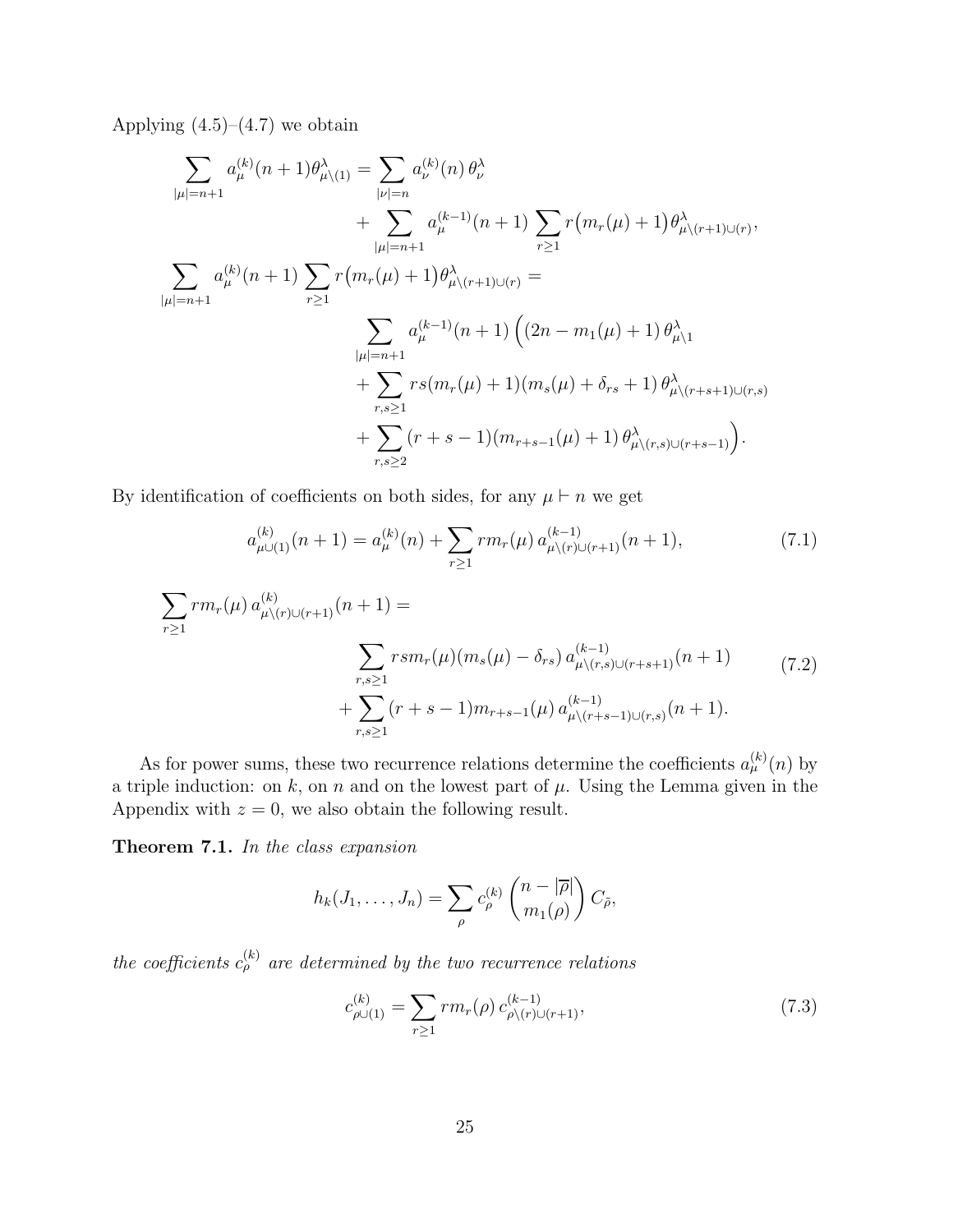$$
\sum_{r\geq 1} rm_r(\rho) c_{\rho\setminus(r)\cup(r+1)}^{(k)} = 2|\rho| c_{\rho}^{(k-1)} + m_1(\rho) c_{\rho\setminus(1)}^{(k-1)} + \sum_{r,s\geq 1} rsm_r(\rho)(m_s(\rho) - \delta_{rs}) c_{\rho\setminus(r,s)\cup(r+s+1)}^{(k-1)} + \sum_{r,s\geq 1} (r+s-1)m_{r+s-1}(\rho) c_{\rho\setminus(r+s-1)\cup(r,s)}^{(k-1)}.
$$
\n(7.4)

*Remarks: (i)* Surprisingly relation  $(7.1)$  (resp. $(7.3)$ ) is identical with  $(6.1)$  (resp.  $(6.3)$ ). (ii) In the second sum at the right-hand side of (7.4), the cases  $r = 1$  or  $s = 1$  give the total contribution  $(2|\rho|-m_1(\rho)) c_{\rho\cup(1)}^{(k-1)}$ .

### 7.2 Leading terms

The generating function of the coefficients  $c_{\rho}^{(k)}$  will be studied at Section 9.7, in a more general context.

**Proposition 7.2.** The coefficients  $c_{\rho}^{(k)}$  are non zero only if  $|\rho| - l(\rho) = k - 2i$  for some  $i \geq 0$ . Moreover if  $|\rho| - l(\rho) = k$ , they are non zero only if  $m_1(\rho) = 0$ .

*Proof.* This is shown by induction on k and the lowest part of  $\rho$ . If this lowest part is 1, write (7.3) for  $\sigma = \rho \setminus (1)$ . The right-hand side is non zero only if  $|\sigma| + 1 - l(\sigma) = k - 1 - 2i$ for some  $i \geq 0$ . Therefore  $c_{\rho}^{(k)}$  is non zero only if  $|\rho| - l(\rho) = k - 2i$  for some  $i \geq 1$ .

Similarly if the lowest part of  $\rho$  is  $p > 1$ , write (7.4) for  $\sigma = \rho \setminus (p) \cup (p-1)$ . The two sums at the right-hand side are non zero for respectively  $|\sigma| + 1 - l(\sigma) + 1 = k - 1 - 2i$ and  $|\sigma| + 1 - l(\sigma) - 1 = k - 1 - 2i$ , with  $i \geq 0$ . We conclude by induction on p.  $\Box$ 

The following result was proved independently by Murray [27] and Novak [28].

**Proposition 7.3.** If  $|\rho| - l(\rho) = k$  and  $m_1(\rho) = 0$ , we have

$$
c_{\rho}^{(k)} = \prod_{i=1}^{l(\rho)} C(\rho_i - 1),
$$

with  $C(r)$  the Catalan number  $(2r)!/(r+1)!r!$ .

*Proof.* As shown above, for  $|\sigma| - l(\sigma) = k - 1$  we have

$$
\sum_{r\geq 1} rm_r(\sigma) c^{(k)}_{\sigma\setminus(r)\cup(r+1)} = 2|\sigma| c^{(k-1)}_{\sigma} + m_1(\sigma) c^{(k-1)}_{\sigma\setminus(1)} + \sum_{r,s\geq 1} (r+s-1) m_{r+s-1}(\sigma) c^{(k-1)}_{\sigma\setminus(r+s-1)\cup(r,s)},
$$

since the first sum at the right-hand side of (7.4) does not contribute. The proof is done by induction on k and the lowest part p of  $\rho$ . If we write the previous equation for  $\sigma = \rho \setminus (p) \cup (p-1)$ , the left-hand side writes as

$$
(p-1)c_{\rho}^{(k)} + \sum_{r \ge p} r(m_r(\rho) - \delta_{rp}) c_{\rho \setminus (p,r) \cup (p-1,r+1)}^{(k)}.
$$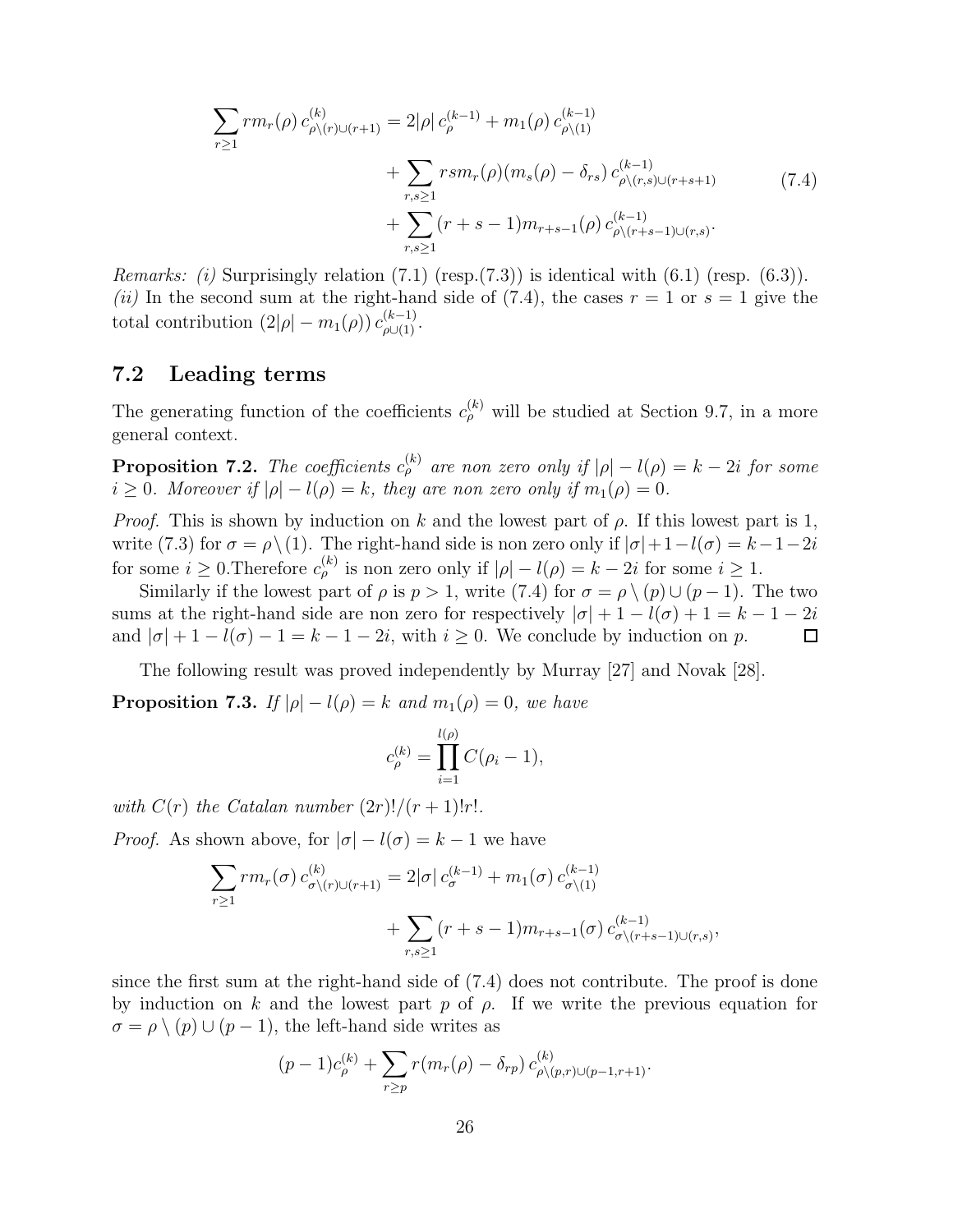Since any partition appearing on the right-hand side has lowest part  $\leq p-1$ , we can define  $c_{\rho}^{(k)}$  inductively. To conclude it is therefore sufficient to substitute the statement into (7.4) and to prove

$$
\sum_{r\geq 2} rm_r \frac{C(r)}{C(r-1)} = 2 \sum_{r\geq 2} rm_r + \sum_{t\geq 2} tm_t \sum_{r+s=t+1} \frac{C(r-1)C(s-1)}{C(t-1)}.
$$

But this is an obvious consequence of

$$
C(r) = \sum_{i=1}^{r-2} C(i)C(r-i-1) + 2C(r-1),
$$

a well known recurrence for Catalan numbers.

 $\Box$ 

# 8 Hall-Littlewood functions

Let z be an indeterminate and  $P_{\lambda}(z)$  denote the Hall-Littlewood symmetric functions [22, Chapter 3. When  $\lambda$  is the row partition  $(k)$ , it is known that  $P_k(z)$  interpolates between the power-sum  $p_k$  and the complete function  $h_k$ , namely

$$
P_k(0) = h_k, \qquad P_k(1) = p_k.
$$

In view of our previous results, it is therefore a natural problem to study the development of  $P_k(J_1, \ldots, J_n; z)$ .

For clarity of display, the parameter  $z$  being kept fixed, we shall often omit its dependence, though many quantities introduced below are polynomials in  $z$ . We write

$$
P_k(A_\lambda) = \sum_{|\mu|=n} a_{\mu}^{(k)}(n) \theta_{\mu}^{\lambda} = \sum_{\rho} c_{\rho}^{(k)} \binom{n-|\overline{\rho}|}{m_1(\rho)} \theta_{\tilde{\rho}}^{\lambda}.
$$

### 8.1 Our equations

Given two alphabets  $A, B$  and a partition  $\rho$ , we have the fundamental formula

$$
P_{\rho}(A \cup B) = \sum_{\sigma \subset \rho} P_{\rho/\sigma}(B) P_{\sigma}(A)
$$

involving skew Hall-Littlewood functions  $P_{\rho/\sigma}$  [22, (5.5'), p. 228]. When B has only one element b,  $P_{\rho/\sigma}(B) = 0$  unless  $\rho \setminus \sigma$  is a horizontal strip. In this case  $P_{\rho/\sigma}(B) = \psi_{\rho/\sigma} b^{|\rho|-\sigma|}$ , where  $\psi_{\rho/\sigma} = \prod_{j\in J} (1 - z^{m_j(\sigma)})$  and J is the set of j such that  $\rho \setminus \sigma$  has no node in the column j and one node in the column  $j + 1$  [22, (5.8') and (5.14'), p. 229].

Applying this classical result to the alphabet of contents  $A_{\lambda}$ , and writing  $u_i = \lambda_i - i + 1$ , we obtain

$$
P_{\rho}(A_{\lambda^{(i)}}) = \sum_{\sigma \subset \rho} P_{\sigma}(A_{\lambda}) \psi_{\rho/\sigma} u_i^{|\rho| - |\sigma|},
$$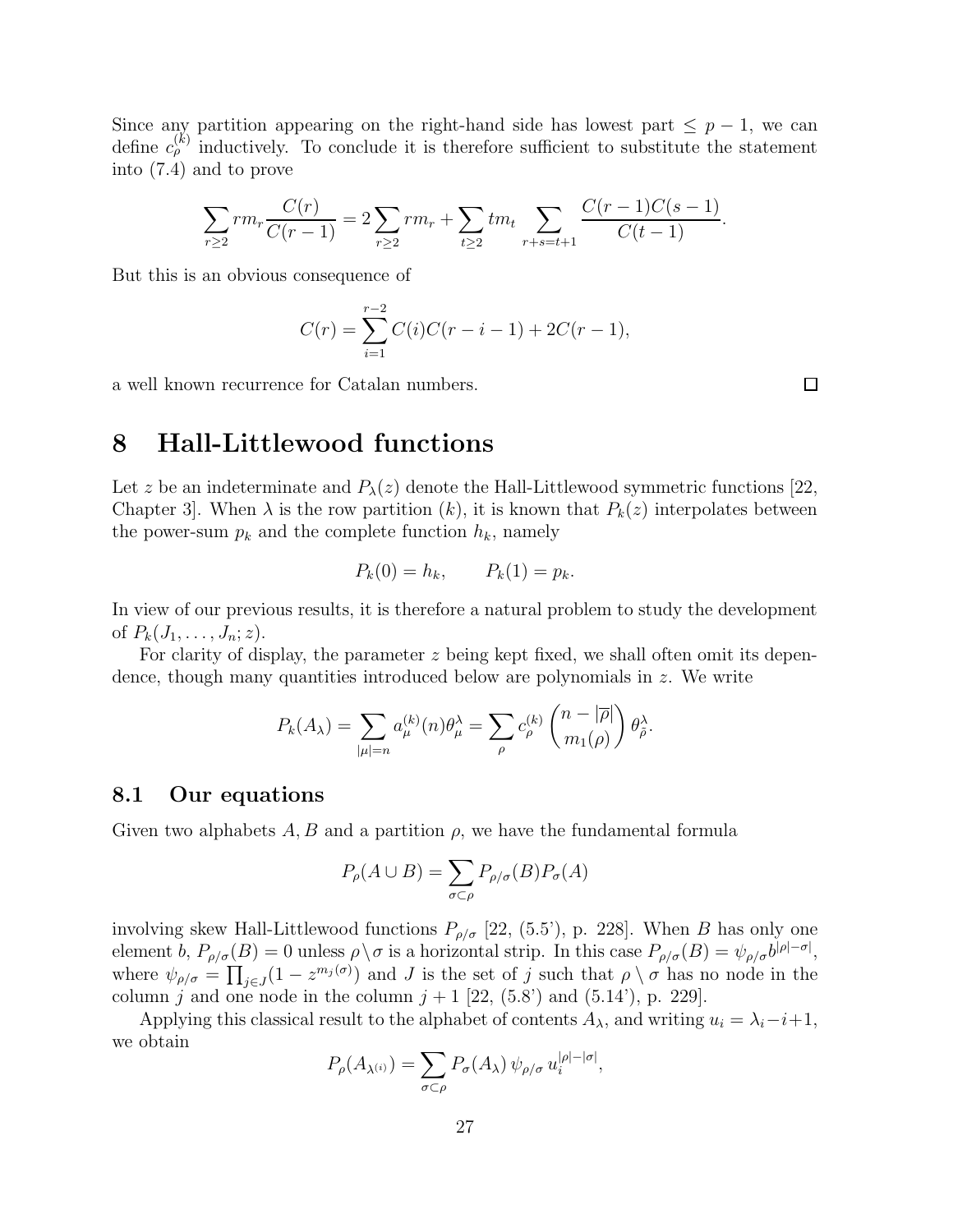summed over partitions  $\sigma$  such that  $\rho \setminus \sigma$  is a horizontal strip. This is the form taken by (4.9) for Hall-Littlewood symmetric functions.

When  $\rho = (k)$  we obtain

$$
P_k(A_{\lambda^{(i)}}) = P_k(A_{\lambda}) + (1 - z) \sum_{m=1}^{k-1} P_m(A_{\lambda}) u_i^{k-m} + u_i^k.
$$

Then relations (3.1) and (3.5) yield

$$
\sum_{i=1}^{l(\lambda)+1} c_i(\lambda) P_k(A_{\lambda^{(i)}}) = P_k(A_{\lambda}) + (1-z) \sum_{m=1}^{k-2} P_m(A_{\lambda}) \sigma_{k-m}(\lambda) + \sigma_k(\lambda),
$$
  

$$
\sum_{i=1}^{l(\lambda)+1} c_i(\lambda) u_i P_k(A_{\lambda^{(i)}}) = (1-z) \sum_{m=1}^{k-1} P_m(A_{\lambda}) \sigma_{k-m+1}(\lambda) + \sigma_{k+1}(\lambda),
$$
  

$$
\sum_{i=1}^{l(\lambda)+1} c_i(\lambda) u_i^2 P_k(A_{\lambda^{(i)}}) = P_k(A_{\lambda}) \sigma_2(\lambda) + (1-z) \sum_{m=1}^{k-1} P_m(A_{\lambda}) \sigma_{k-m+2}(\lambda) + \sigma_{k+2}(\lambda).
$$

Here we have omitted the details of the computation since it goes exactly as in Section 7.1. By elimination, we get immediately

$$
\sum_{i=1}^{l(\lambda)+1} c_i(\lambda) P_k(A_{\lambda^{(i)}}) = P_k(A_{\lambda}) + \sum_{i=1}^{l(\lambda)+1} c_i(\lambda) u_i P_{k-1}(A_{\lambda^{(i)}}),
$$
  

$$
\sum_{i=1}^{l(\lambda)+1} c_i(\lambda) u_i P_k(A_{\lambda^{(i)}}) = -nzP_{k-1}(A_{\lambda}) + \sum_{i=1}^{l(\lambda)+1} c_i(\lambda) u_i^2 P_{k-1}(A_{\lambda^{(i)}}).
$$

### 8.2 Recurrence

Applying  $(4.5)$ – $(4.7)$  the previous relations write as

$$
\sum_{|\mu|=n+1} a_{\mu}^{(k)}(n+1)\theta_{\mu\backslash(1)}^{\lambda} = \sum_{|\nu|=n} a_{\nu}^{(k)}(n)\theta_{\nu}^{\lambda} \n+ \sum_{|\mu|=n+1} a_{\mu}^{(k-1)}(n+1)\sum_{r\geq 1} r(m_{r}(\mu)+1)\theta_{\mu\backslash(r+1)\cup(r)}^{\lambda},
$$
\n
$$
\sum_{|\mu|=n+1} a_{\mu}^{(k)}(n+1)\sum_{r\geq 1} r(m_{r}(\mu)+1)\theta_{\mu\backslash(r+1)\cup(r)}^{\lambda} = -nz\sum_{|\nu|=n} a_{\nu}^{(k-1)}(n)\theta_{\nu}^{\lambda} \n+ \sum_{|\mu|=n+1} a_{\mu}^{(k-1)}(n+1)\left((2n-m_{1}(\mu)+1)\theta_{\mu\backslash 1}^{\lambda} + \sum_{r,s\geq 1} rs(m_{r}(\mu)+1)(m_{s}(\mu)+\delta_{rs}+1)\theta_{\mu\backslash(r+s+1)\cup(r,s)}^{\lambda} \right) \n+ \sum_{r,s\geq 2} (r+s-1)(m_{r+s-1}(\mu)+1)\theta_{\mu\backslash(r,s)\cup(r+s-1)}^{\lambda}).
$$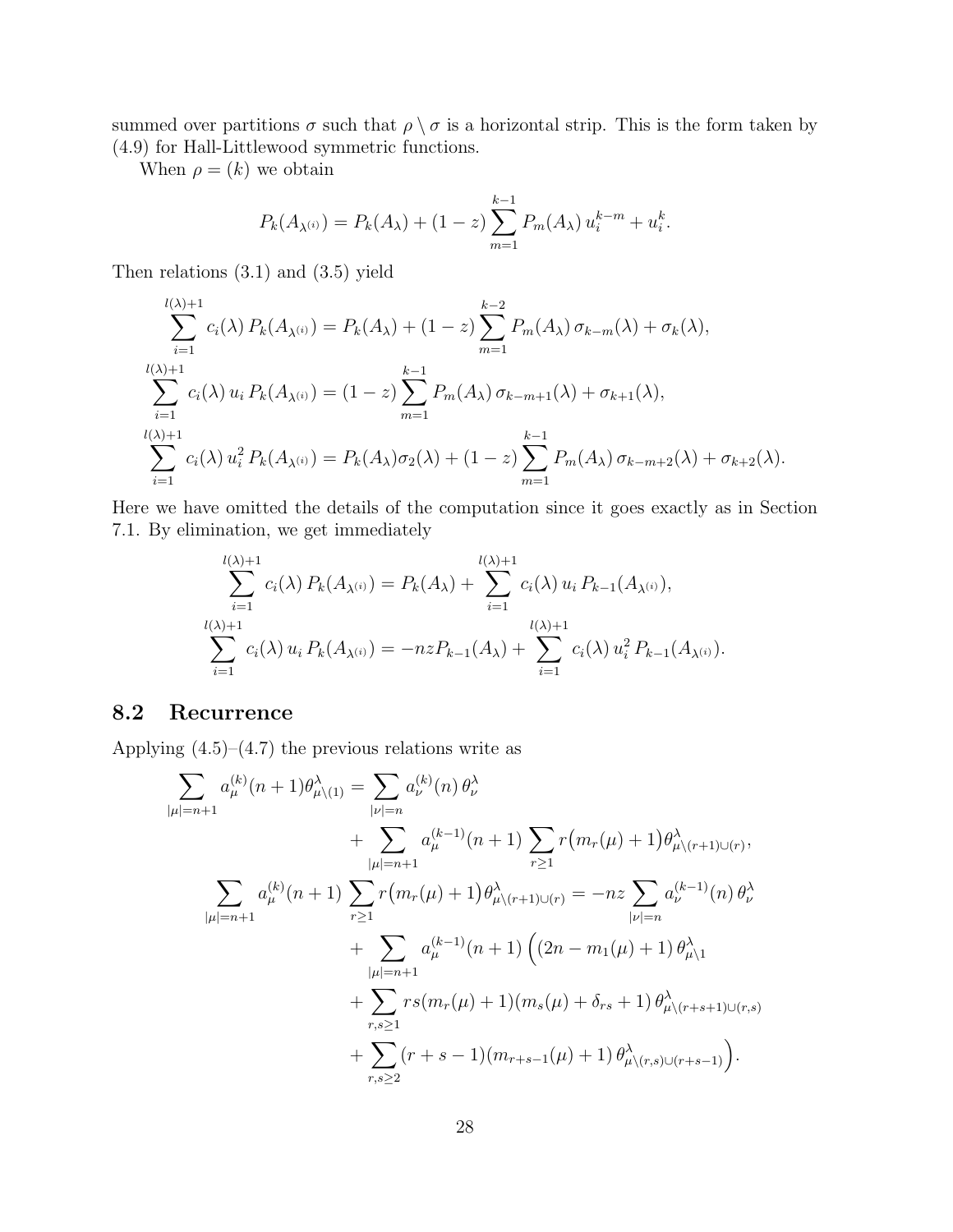By identification of coefficients on both sides, for any  $\mu \vdash n$  we get

$$
a_{\mu\cup(1)}^{(k)}(n+1) = a_{\mu}^{(k)}(n) + \sum_{r\geq 1} rm_r(\mu) a_{\mu\setminus(r)\cup(r+1)}^{(k-1)}(n+1),
$$
\n(8.1)

$$
\sum_{r\geq 1} rm_r(\mu) a_{\mu\setminus (r)\cup (r+1)}^{(k)}(n+1) = -nz a_{\mu}^{(k-1)}(n)
$$
  
+ 
$$
\sum_{r,s\geq 1} rsm_r(\mu) (m_s(\mu) - \delta_{rs}) a_{\mu\setminus (r,s)\cup (r+s+1)}^{(k-1)}(n+1)
$$
  
+ 
$$
\sum_{r,s\geq 1} (r+s-1)m_{r+s-1}(\mu) a_{\mu\setminus (r+s-1)\cup (r,s)}^{(k-1)}(n+1).
$$
 (8.2)

As previously, these two recurrence relations determine the coefficients  $a_{\mu}^{(k)}(n)$  by a triple induction: on k, on n and on the lowest part of  $\mu$ . Using the Lemma in the Appendix, we also obtain the following result.

Theorem 8.1. We have the class expansion

$$
P_k(J_1,\ldots,J_n;z)=\sum_{\rho}c_{\rho}^{(k)}\binom{n-|\overline{\rho}|}{m_1(\rho)}C_{\tilde{\rho}},
$$

where the coefficients  $c_{\rho}^{(k)}$  are determined by the recurrence relations

$$
c_{\rho\cup(1)}^{(k)} = \sum_{r\geq 1} rm_r(\rho) c_{\rho\setminus(r)\cup(r+1)}^{(k-1)},
$$
(8.3)  

$$
\sum_{r\geq 1} rm_r(\rho) c_{\rho\setminus(r)\cup(r+1)}^{(k)} = (2-z)|\rho| c_{\rho}^{(k-1)} + (1-z)m_1(\rho) c_{\rho\setminus(1)}^{(k-1)}
$$

$$
+ \sum_{r,s\geq 1} rsm_r(\rho)(m_s(\rho) - \delta_{rs}) c_{\rho\setminus(r,s)\cup(r+s+1)}^{(k-1)} \qquad (8.4)
$$

$$
+ \sum_{r,s\geq 1} (r+s-1)m_{r+s-1}(\rho) c_{\rho\setminus(r+s-1)\cup(r,s)}^{(k-1)}.
$$

We recover Theorems 6.1 or 7.1 by making  $z = 1$  or  $z = 0$ .

### 8.3 Leading terms

The following result is proved exactly as Proposition 7.2.

**Proposition 8.2.** The coefficients  $c_{\rho}^{(k)}$  are non zero only if  $|\rho| - l(\rho) = k - 2i$  for some  $i \geq 0$ . Moreover if  $|\rho| - l(\rho) = k$ , they are non zero only if  $m_1(\rho) = 0$ .

For any positive integer  $r$  we define

$$
\mathcal{C}(r) = \sum_{m=0}^{r} z^{r-m} (1-z)^m {r+m \choose r-m} \frac{1}{m+1} {2m \choose m}.
$$
 (8.5)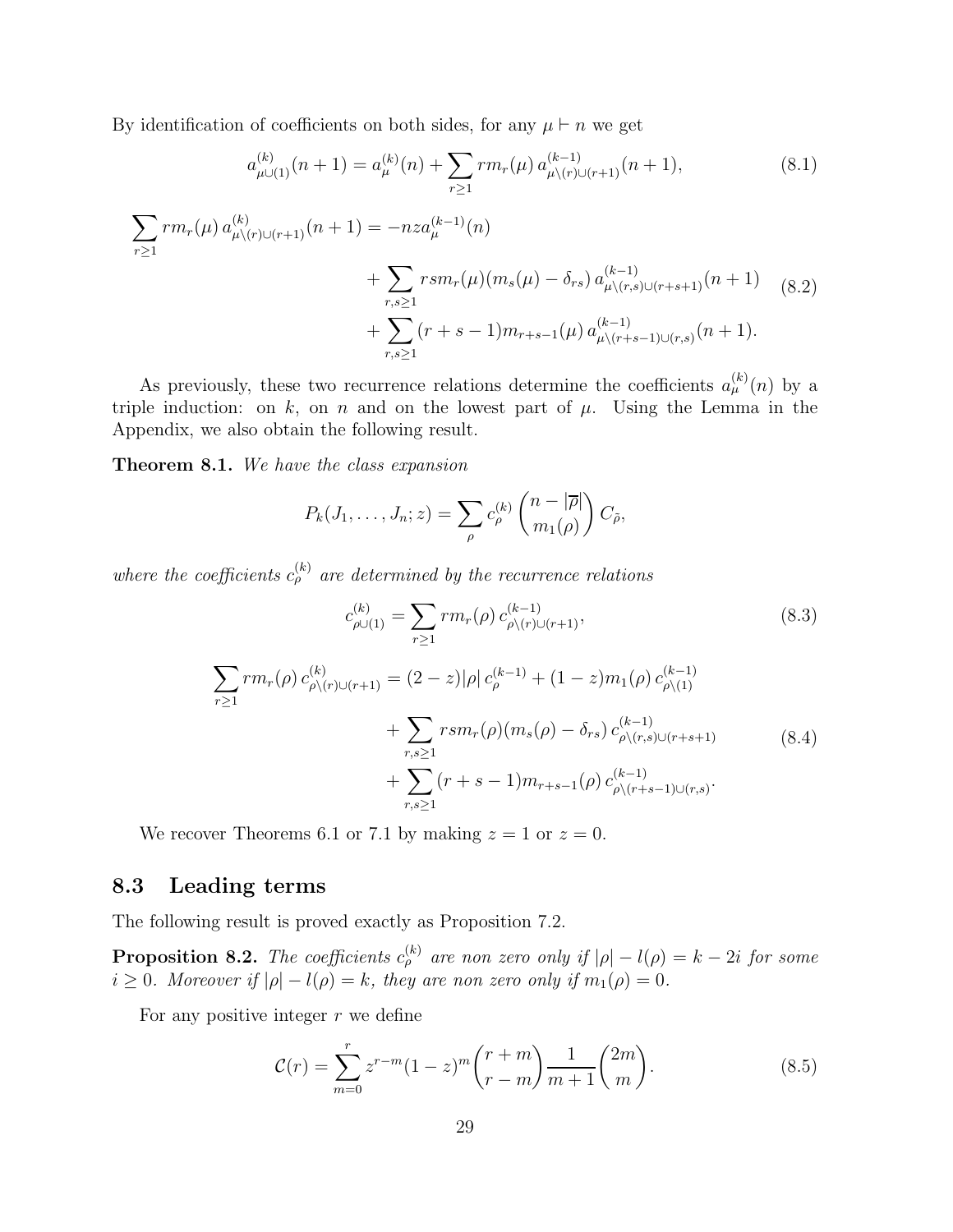In particular  $C(r) = 1$  for  $z = 1$  and  $C(r) = C(r)$  for  $z = 0$ .

The polynomial  $\mathcal{C}(r)$  is therefore a generalized Catalan "number", which does not seem to have been introduced before. Its first values are given by

$$
\mathcal{C}(0) = \mathcal{C}(1) = 1, \quad \mathcal{C}(2) = 2 - z,
$$
  

$$
\mathcal{C}(3) = z^2 - 5z + 5, \quad \mathcal{C}(4) = (2 - z)(z^2 - 7z + 7).
$$

**Proposition 8.3.** The polynomial  $C(r)$  is given by  $C(1) = 1$  and the recurrence formula

$$
C(r) = (1-z)\sum_{i=1}^{r-2} C(i)\mathcal{C}(r-i-1) + (2-z)\mathcal{C}(r-1).
$$

*Proof.* We consider the generating function  $\mathbf{C}(u) = 1 + \sum_{r \geq 1} C(r)u^r$  with  $C(r)$  defined as in the statement. It satisfies the relation

$$
(\mathbf{C}(u) - 1)/u - z\mathbf{C}(u) = (1 - z)\mathbf{C}(u)^2.
$$

The only solution regular at  $u = 0$  is given by

$$
\mathbf{C}(u) = \frac{uz - 1 + \sqrt{z^2u^2 + 2(z - 2)u + 1}}{2(z - 1)u}.
$$

By two applications of the binomial formula we expand

$$
\sqrt{z^2u^2 + 2(z-2)u + 1} = (1 - uz)\sqrt{1 + 4\frac{(z-1)u}{(zu-1)^2}}
$$

as a power series.

As an obvious corollary,  $C(r)$  is divisible by  $(2-z)$  when r is even.

**Proposition 8.4.** If  $|\rho| - l(\rho) = k$  and  $m_1(\rho) = 0$ , we have

$$
c_{\rho}^{(k)} = (1-z)^{l(\rho)-1} \prod_{i=1}^{l(\rho)} C(\rho_i - 1).
$$

*Proof.* By Proposition 8.2, for  $|\sigma| - l(\sigma) = k - 1$  we have

$$
\sum_{r\geq 1} rm_r(\sigma) c^{(k)}_{\sigma\setminus(r)\cup(r+1)} = (2-z)|\sigma| c^{(k-1)}_{\sigma} + (1-z)m_1(\sigma) c^{(k-1)}_{\sigma\setminus(1)} + \sum_{r,s\geq 1} (r+s-1)m_{r+s-1}(\sigma) c^{(k-1)}_{\sigma\setminus(r+s-1)\cup(r,s)},
$$

since the first sum at the right-hand side of (8.4) does not contribute. The proof is done by induction on k and the lowest part p of  $\rho$ , exactly as in Proposition 7.3. The previous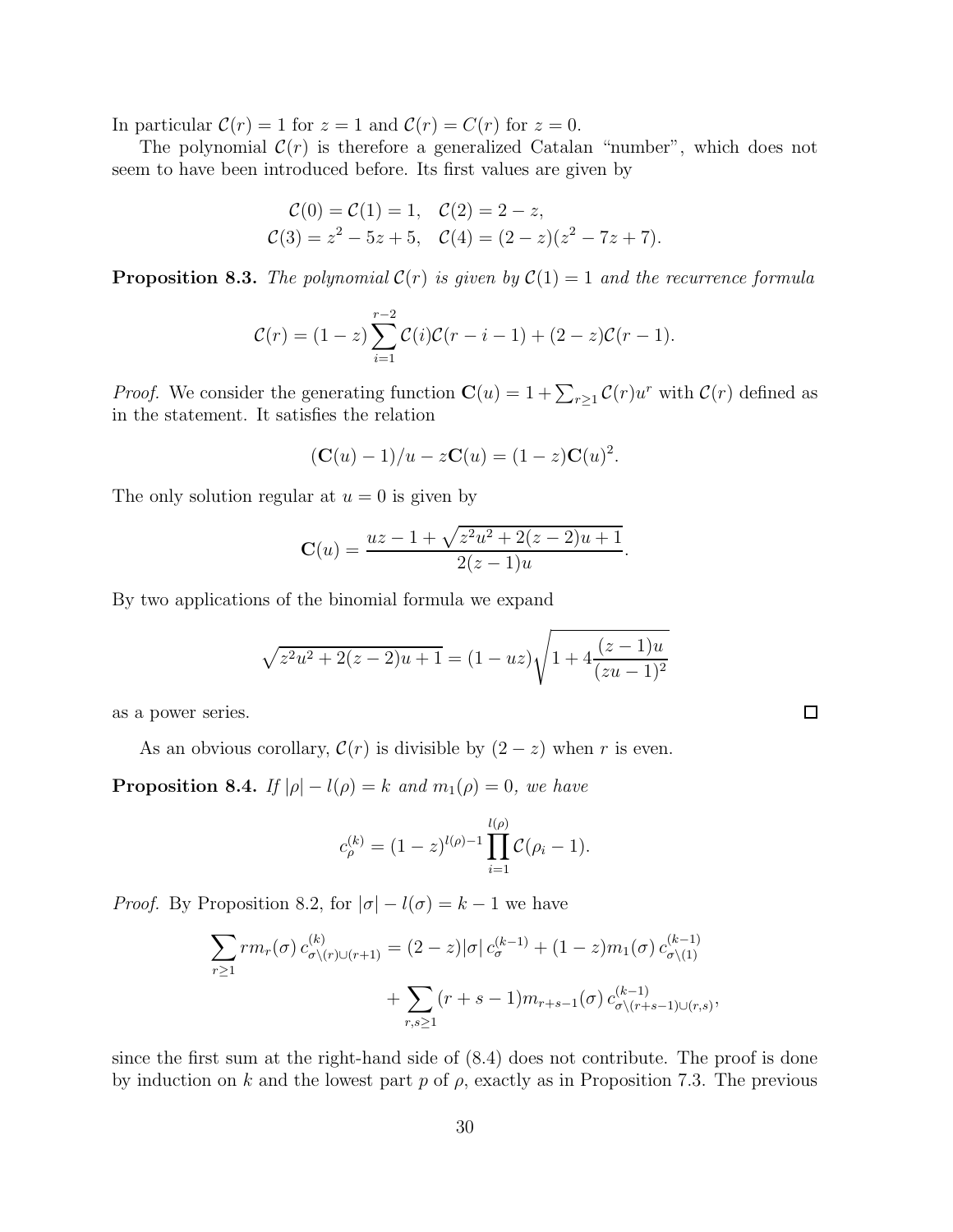equation written for  $\sigma = \rho \setminus (p) \cup (p-1)$  defines  $c_{\rho}^{(k)}$  inductively. To conclude it is therefore sufficient to substitute the statement into (8.4) and to prove

$$
\sum_{r\geq 2} rm_r \frac{\mathcal{C}(r)}{\mathcal{C}(r-1)} = (2-z) \sum_{r\geq 2} rm_r + (1-z) \sum_{u\geq 2} um_u \sum_{r+s=u+1} \frac{\mathcal{C}(r-1)\mathcal{C}(s-1)}{\mathcal{C}(u-1)}.
$$

But this is an obvious consequence of Proposition 8.3.

Alternative expressions of  $\mathcal{C}(r)$  may be obtained by using a result of Matsumoto and Novak [23], which gives the leading coefficient of  $m_{\lambda}(J_1, \ldots, J_n)$ , with  $m_{\lambda}$  a monomial symmetric function.

#### Proposition 8.5. We have

$$
\mathcal{C}(r) = \frac{1}{r+1} P_r(1^{r+1}; z).
$$

*Proof.* Given an alphabet X and using  $\lambda$ -ring notations (see Section 6.2), it is well known ([22, (2.10), p. 209] and [15, p. 240]) that

$$
(1-z)P_k(X; z) = h_k[(1-z)X^{\dagger}] = \sum_{|\lambda|=k} (1-z)^{l(\lambda)} m_{\lambda}(X).
$$

Given a partition  $\rho$  with  $|\rho| - l(\rho) = k$  and  $m_1(\rho) = 0$ , let us compare the leading coefficients  $c_{\rho}^{(k)}$  of both sides. For  $(1-z)P_k(J_1,\ldots,J_n;z)$ , it is given by Proposition 8.4. For the right-hand side, using [23, Theorem 5.3], it is given by

$$
\sum_{|\lambda|=k} \sum_{\Lambda_1,\dots,\Lambda_{l(\rho)}} \prod_{i=1}^{l(\rho)} (1-z)^{l(\Lambda_i)} \frac{m_{\Lambda_i}(1^{\rho_i})}{\rho_i} = \prod_{i=1}^{l(\rho)} \Big( \sum_{|\mu|=\rho_i-1} (1-z)^{l(\mu)} \frac{m_{\mu}(1^{\rho_i})}{\rho_i} \Big),
$$

where  $\Lambda_1, \ldots, \Lambda_{l(\rho)}$  is an arrangement of the parts of  $\lambda \vdash (|\rho| - l(\rho))$  into  $l(\rho)$  partitions  $\Lambda_i \vdash \rho_i - 1$ . By comparison, we obtain

$$
\mathcal{C}(r) = \frac{1}{r+1} \sum_{|\mu|=r} (1-z)^{l(\mu)-1} m_{\mu}(1^{r+1}) = \frac{1}{r+1} P_r(1^{r+1}; z).
$$

This result provides many interesting formulas for  $\mathcal{C}(r)$ , in particular those given in [15, p. 240]. Here we shall only indicate two of them, obtained by two classical ways of computing  $\sum_{|\mu|=r, l(\mu)=s} m_{\mu}$ .

By [22, Example 1.2.19, p. 33] together with [22, Example 1.2.1, p. 26] we obtain

$$
\mathcal{C}(r) = \frac{1}{r+1} \sum_{m=0}^{r} (-1)^{m-1} \frac{1-z^m}{1-z} {r+1 \choose m} {2r-m \choose r}.
$$
 (8.6)

Using  $[22, \text{Example 1.4.10}, p. 68]$  together with  $[22, \text{Example 1.3.4}, p. 45]$  we obtain

$$
\mathcal{C}(r) = \frac{1}{r+1} \sum_{m=0}^{r-1} (-z)^m {r-1 \choose m} {2r-m \choose r}.
$$
 (8.7)

We are in lack of a direct proof of the equivalence of  $(8.5)$  with  $(8.6)$  or  $(8.7)$ .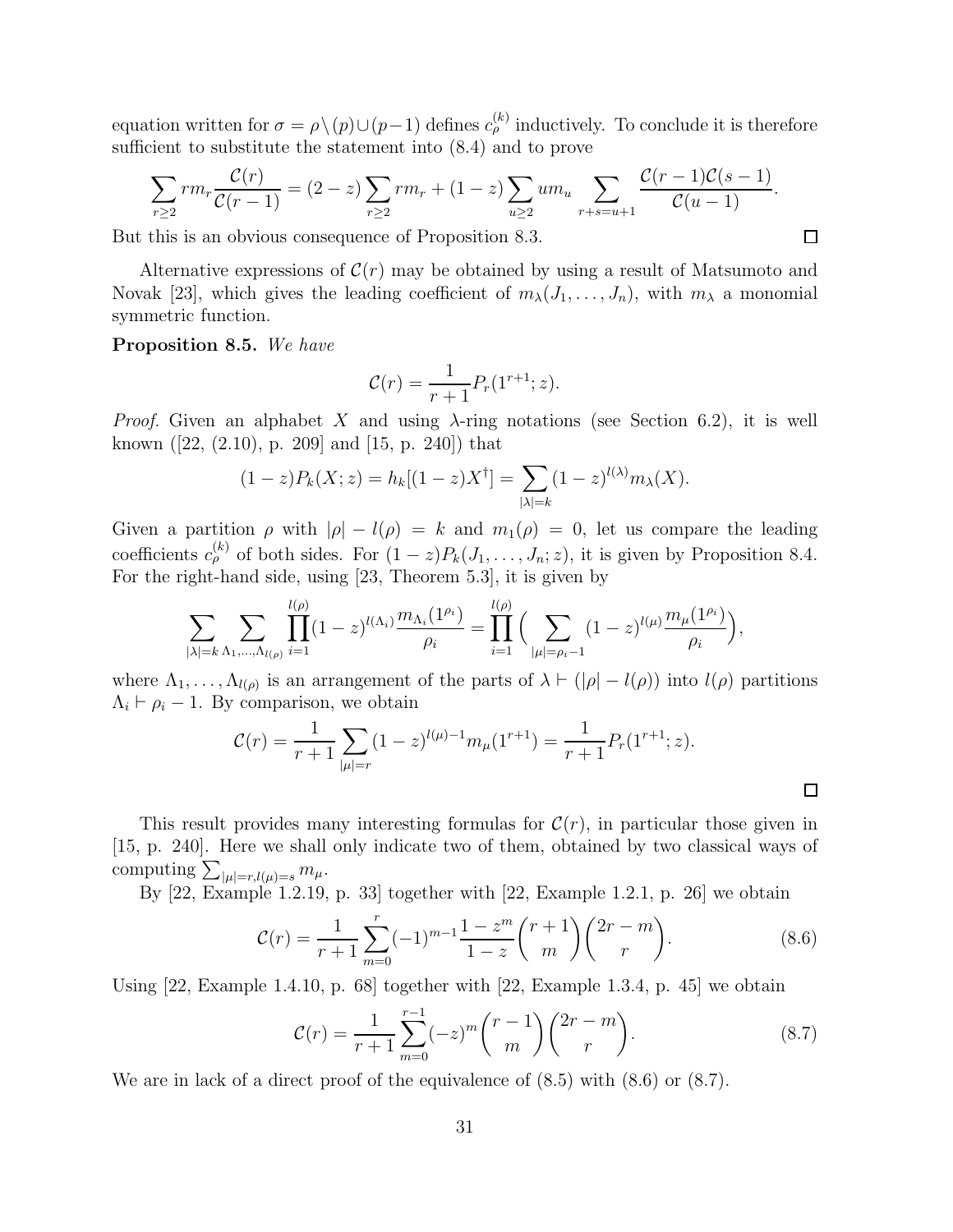# 9 Generating functions

We now consider the generating functions of the coefficients  $c_{\rho}^{(k)}$  defined by Theorem 8.1. As for  $z = 1$ , we write them under the form

$$
\phi_{\rho}(t) = \sum_{k \geq 0} c_{\rho}^{(k)} \frac{t^k}{k!}.
$$

We present two methods to study these generating functions.

### 9.1 First method: differential system

This method is strictly parallel to the case of power sums, given in Section 6.2. However the situation is much more complicated, and strong difficulties are encountered, which makes this approach unefficient.

As in Section 6.2 we define

$$
\Phi_m(t;X) = \sum_{|\rho|=m} \phi_{\rho}(t) z_{\rho}^{-1} p_{\rho}(X) = \sum_{|\rho|=m} \psi_{\rho}(t) s_{\rho}(X).
$$

The following result is proved exactly as Proposition 6.2.

**Proposition 9.1.** The recurrence relations  $(8.3)$ – $(8.4)$  are equivalent with

$$
\frac{d}{dt}\frac{\partial}{\partial p_1}\Phi_m = \mathbf{E}\,\Phi_m, \qquad \frac{d}{dt}\mathbf{E}\,\Phi_{m+1} = \mathbf{D}\,\Phi_{m+1} + (2-z)m\Phi_m + (1-z)p_1\Phi_{m-1}.
$$

Applying (6.5), by identification of coefficients of Schur functions on both sides, Proposition 9.1 writes equivalently as

$$
\sum_{i=1}^{l(\rho)+1} \frac{d}{dt} \psi_{\rho^{(i)}}(t) = \sum_{i=1}^{l(\rho)+1} (\rho_i - i + 1) \psi_{\rho^{(i)}}(t),
$$
  

$$
\sum_{i=1}^{l(\rho)+1} (\rho_i - i + 1) \frac{d}{dt} \psi_{\rho^{(i)}}(t) = \sum_{i=1}^{l(\rho)+1} (\rho_i - i + 1)^2 \psi_{\rho^{(i)}}(t)
$$
  

$$
+ (2 - z)|\rho|\psi_{\rho}(t) + (1 - z) \sum_{i=1}^{l(\rho)} \psi_{\rho_{(i)}}(t).
$$
 (9.1)

This first order (overdeterminate) differential system must be solved with the initial conditions  $\psi_{\rho}(0) = \delta_{\rho,(0)}$ , due to  $c_{\rho}^{(0)} = \delta_{\rho,(0)}$ .

However, in spite of its very simple structure, a general solution of the differential system (9.1) is as yet unknown. Some qualitative results are easy to obtain. By elementary means we have

$$
\psi_{\rho} = \psi_{\rho}|_{z=1}
$$
, if  $|\rho| = 2$ ,  
\n $\psi_{\rho} = (2 - z) \psi_{\rho}|_{z=1}$ , if  $|\rho| = 3$ .

Starting from these cases, three properties may be proved by an easy inductive argument: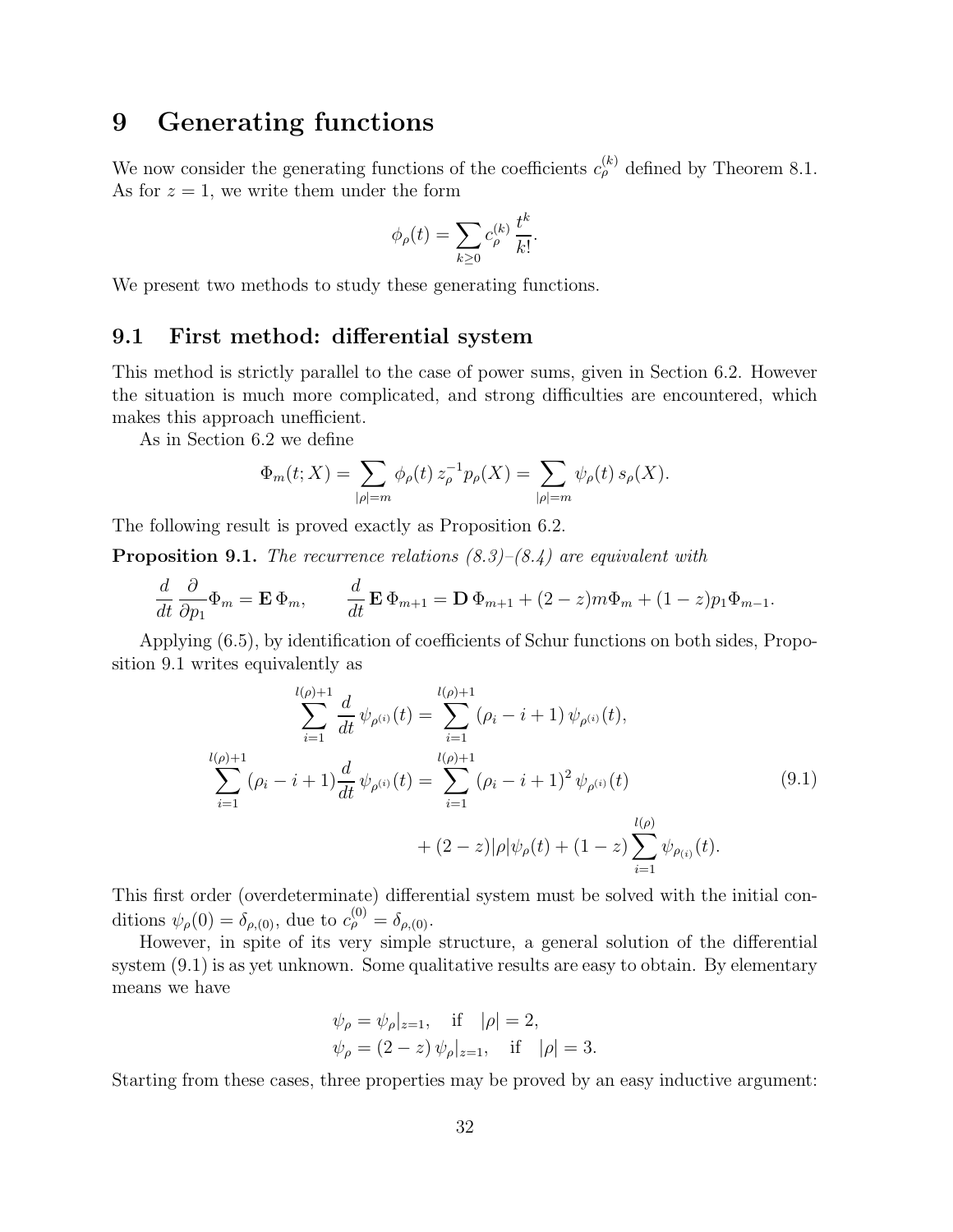- (i)  $\psi_{\rho}(t)$  is a polynomial in z with degree  $|\rho|-2$ . It is divisible by  $(2-z)$  when  $|\rho|$  is odd.
- (ii) Denoting  $\rho'$  the partition conjugate to  $\rho$ , we have  $\psi_{\rho'}(t) = \psi_{\rho}(-t)$ .
- (iii) With  $a_i^{(\rho)}$  $\psi_i^{(\rho)}(t)$  a polynomial in t and in z,  $\psi_{\rho}(t)$  expands as

$$
\psi_{\rho}(t) = \sum_{k=1-l(\rho)}^{\rho_1-1} a_k^{(\rho)}(t) e^{kt}.
$$

There is empirical evidence that the degree of  $a_k^{(\rho)}$  $\binom{\varphi}{k}$  in t depends on  $\rho$ . More precisely,  $a_k^{(\rho)}$  $\int_{k}^{(\rho)}$  has degree d in t if either  $\rho_{d+1} \geq d+2$  or  $\rho_{d+2} \geq d+1$ . For instance

- $a_k^{(\rho)}$  $\binom{\varphi}{k}$  has degree 0 in t for any  $\rho$  with weight  $\leq 6$ , but  $(3,3)$  or  $(2,2,2)$ ,
- $a_k^{(\rho)}$  $\binom{\varphi}{k}$  has degree  $\leq 1$  in t for any  $\rho$  with weight  $\leq 12$ , but  $(4, 4, 4)$  or  $(3, 3, 3, 3)$ ,
- $a_k^{(\rho)}$  $_{k}^{(\rho)}$  has degree  $\leq 2$  in t for any  $\rho$  with weight  $\leq 20$ , but  $(5,5,5,5)$  or  $(4,4,4,4,4)$ , and so on.

Therefore the structure of  $a_k^{(\rho)}$  $\kappa$ <sup>(*p*</sup>) becomes more and more complicated when  $|\rho|$  increases.

A general formula for  $\psi_{\rho}(t)$  is lacking even when  $\rho$  is a hook  $(r, 1^s)$ . The case of hooks is only known for  $0 \leq s \leq 3$ , in which cases the structure of  $\psi_{(r,1^s)}(t)$  is already very messy.

We have implemented the differential system (9.1) on computer and obtained  $\psi_{\rho}(t)$ for  $|\rho| \leq 14$ . In a second step, the generating functions  $\phi_{\rho}(t)$  have been recovered by

$$
\phi_{\rho}(t) = \sum_{\sigma} \chi_{\rho}^{\sigma} \psi_{\sigma}(t),
$$

which is a straightforward consequence of the classical Frobenius formula

$$
s_{\rho} = \sum_{\sigma} \chi^{\rho}_{\sigma} z_{\sigma}^{-1} p_{\sigma}.
$$

Tables giving  $\phi_{\rho}(t)$  for  $|\rho| \leq 14$  are available on a web page [20].

### 9.2 Second method: expansion of  $\phi_{\rho}$

The difficulties encountered to solve the differential system (9.1) lead us to a very different approach.

We start from the case  $z = 1$  where, according to Theorem 6.4, the generating function  $\phi_{\rho}$  writes as

$$
|\rho|! \phi_{\rho}(t) = e^{(1-|\rho|)t} (e^t - 1)^{|\rho|-2} \prod_{i \ge 1} (e^{it} - 1)^{m_i(\rho)}.
$$
 (9.2)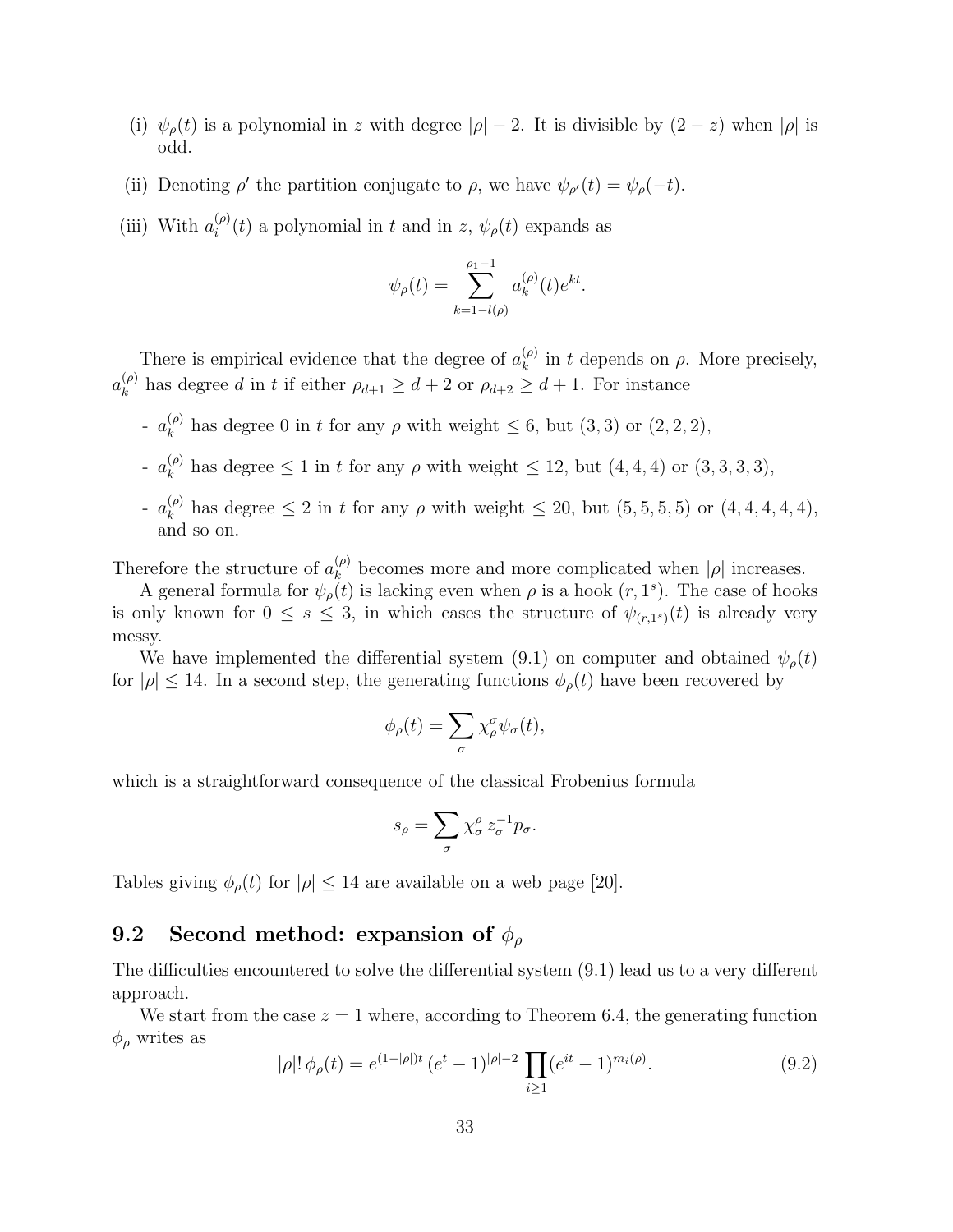Expanding the right-hand side we obtain

$$
|\rho|! \phi_{\rho}(t) = \sum_{k=1}^{|\rho|-1} a_k^{(\rho)} \Big( (e^{kt} - 1) + (-1)^{|\rho|-l(\rho)} (e^{-kt} - 1) \Big),
$$

where the coefficients  $a_k^{(\rho)}$  $k^{(\rho)}$  are given as follows.

For any integer  $r \geq 0$ , denote by  $\mathbf{I}_r$  the family of nonnegative integers  $I = (i_0, i_1, i_2, \ldots)$ such that  $i_0 + \sum_{u \ge 1} u i_u = r$ . Then for  $k = |\rho| - 1 - r$  we have

$$
a_k^{(\rho)} = \sum_{I \subset \mathbf{I}_r} (-1)^{|I|} \binom{|\rho| - 2}{i_0} \prod_{u \ge 1} \binom{m_u(\rho)}{i_u}.
$$

For instance  $I_0 = 0$ ,  $I_1 = \{(1,0), (0,1)\}\$  and  $I_2 = \{(2,0,0), (1,1,0), (0,2,0), (0,0,1)\}\$  so that we have

$$
a_{|\rho|-1}^{(\rho)} = 1, \qquad a_{|\rho|-2}^{(\rho)} = -(|\rho| - 2 + m_1(\rho)),
$$
  

$$
a_{|\rho|-3}^{(\rho)} = {\binom{|\rho|-2}{2}} + m_1(\rho)(|\rho|-2) + {\binom{m_1(\rho)}{2}} - m_2(\rho).
$$

For arbitrary z, this development of  $\phi_{\rho}$  may be generalized as follows.

**Theorem 9.2.** For any partition  $\rho$ , the generating function  $\phi_{\rho}(t)$  is a polynomial in z with degree  $|\rho| - 2$ , which writes as

$$
|\rho|! \phi_{\rho}(t) = \sum_{k=1}^{|\rho|-1} \left( (a_k^{(\rho)}(t)e^{kt} - a_k^{(\rho)}(0)) + \epsilon_{\rho}(a_k^{(\rho)}(-t)e^{-kt} - a_k^{(\rho)}(0)) \right).
$$
 (9.3)

Here  $\epsilon_{\rho} = (-1)^{|\rho| - l(\rho)}$  and for  $k = |\rho| - 1 - r$ , the coefficient  $a_k^{(\rho)}$  $\binom{(\rho)}{k}(t)$  is given by

$$
a_k^{(\rho)}(t) = \sum_{I \subset \mathbf{I}_r} (-1)^{|I|} \binom{|\rho| - 2}{i_0} \prod_{u \ge 1} \binom{m_u(\rho)}{i_u} F_I(z, t; |\rho|), \tag{9.4}
$$

where for any  $I \subset \mathbf{I}_r$ ,

$$
F_I(z, t; |\rho|) = \sum_{j=0}^d t^j F_I^{(j)}(z; |\rho|)
$$

is a polynomial in z and t, depending rationally on  $|\rho|$ .

Remarks: (i) The degree d depends on  $k = |\rho| - 1 - r$ , not on r. We have  $d = i$  for  $|\rho|/(i+2) - i - 2 < k \leq |\rho|/(i+1) - i - 1$ . Therefore we have  $d \leq i$  for  $(i+1)(i+2) \leq i$  $|\rho| < (i+2)(i+3)$ . In particular  $d = 0$  for  $|\rho| \leq 5$ ,  $d \leq 1$  for  $6 \leq |\rho| \leq 11$  and  $d \leq 2$  for  $12 \le |\rho| \le 19$ . This fact is similar to the one mentioned in Section 9.1 for  $\psi_{\rho}(t)$ .

(ii) Proposition 8.2 implies that  $\phi_{\rho}(t)$  is divisible by  $t^{|\rho|-l(\rho)}$ . This fact was obvious on (9.2), but keeps hidden in the expansion (9.3).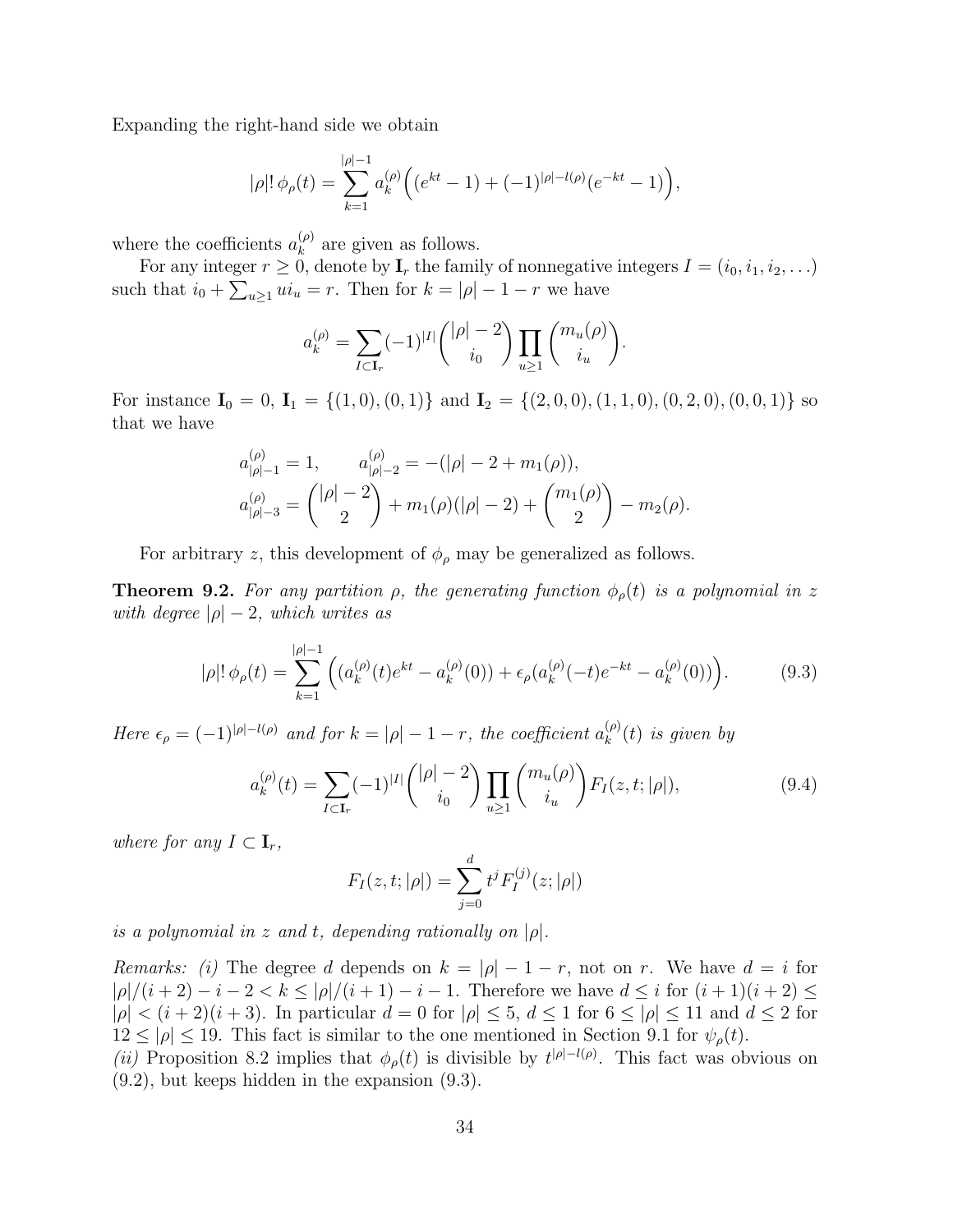*Notation:* For a better display, we put  $w = |\rho|$  and we write the multiplicities of  $\rho$  as a set of indeterminates  $\mathbf{m} = (m_1, m_2, \ldots)$  linked by  $\sum_{i \geq 1} i m_i = w$ . We denote

$$
M_I(w, \mathbf{m}) = (-1)^{|I|} {w-2 \choose i_0} \prod_{u \ge 1} {m_u \choose i_u}.
$$

Given two indices  $u, v \geq 1$ , we define  $\mathbf{m} \setminus (u) \cup (v) = (m_1, \ldots, m_u - 1, \ldots, m_v + 1, \ldots)$ . Of course  $\mathbf{m}\setminus(u, u)$  should be understood as  $(m_1, \ldots, m_u-2, \ldots)$ , and similarly  $\mathbf{m}\cup(u, u) =$  $(m_1, \ldots, m_u + 2, \ldots).$ 

Proof. We start from the expansion

$$
\phi_{\rho}(t) = \sum_{k=1-|\rho|}^{|{\rho}|-1} a_k^{({\rho})}(t) e^{kt}.
$$

It is easily written as in (9.3) in view of  $\phi_{\rho}(0) = 0$  and because Proposition 8.2 yields

$$
\phi_{\rho}(-t) = \epsilon_{\rho} \phi_{\rho}(t).
$$

Let us asssume that (9.4) holds.

By definition,  $c_{\rho}^{(u)}$  is the coefficient of  $t^u/u!$  in  $\phi_{\rho}(t)$ . But if  $f(t) = \sum_{j\geq 0} f_j t^j$  is a polynomial in t, the coefficient of  $t^u/u!$  in the t-expansion of  $e^{kt}f(t)$  is

$$
\sum_{0\leq j\leq u}f_jk^{u-j}(u)_j,
$$

with  $(u)_j$  the lowering factorial. Therefore we have

$$
c_{\rho}^{(u)} = \frac{1}{w!} \left( 1 + (-1)^u \epsilon_{\rho} \right) \sum_{k=1}^{w-1} \sum_{I \subset \mathbf{I}_{w-k-1}} M_I(w, \mathbf{m}) \sum_{0 \le j \le u} F_I^{(j)}(z; w) k^{u-j}(u)_j.
$$
 (9.5)

On the other hand,  $c_{\rho}^{(u)}$  is inductively defined by the recurrence relations (8.3) and  $(8.4)$ . If we substitute  $(9.5)$  inside  $(8.3)$  and  $(8.4)$ , we obtain two equations which are valid for *infinitely many values* of  $u$ . Therefore it is possible to identify the coefficients of terms  $k^{u-j}(u)_j$ , for  $k = 1, \ldots, w-1$ , on both sides.

Using  $(u)_j = (u-1)_j + j(u-1)_{j-1}$ , we obtain the following equations, which translate (8.3) and (8.4) in terms of the  $F_I$ 's. With  $j = 0, \ldots, d$ , the counterpart of (8.3) is

$$
\sum_{I \subset \mathbf{I}_r} M_I(w+1, \mathbf{m} \cup (1)) \left( (w-r) F_I^{(j)}(z; w+1) + (j+1) F_I^{(j+1)}(z; w+1) \right) =
$$
\n
$$
\sum_{s \ge 1} s m_s \sum_{I \subset \mathbf{I}_r} M_I(w+1, \mathbf{m} \setminus (s) \cup (s+1)) F_I^{(j)}(z; w+1). \quad (9.6)
$$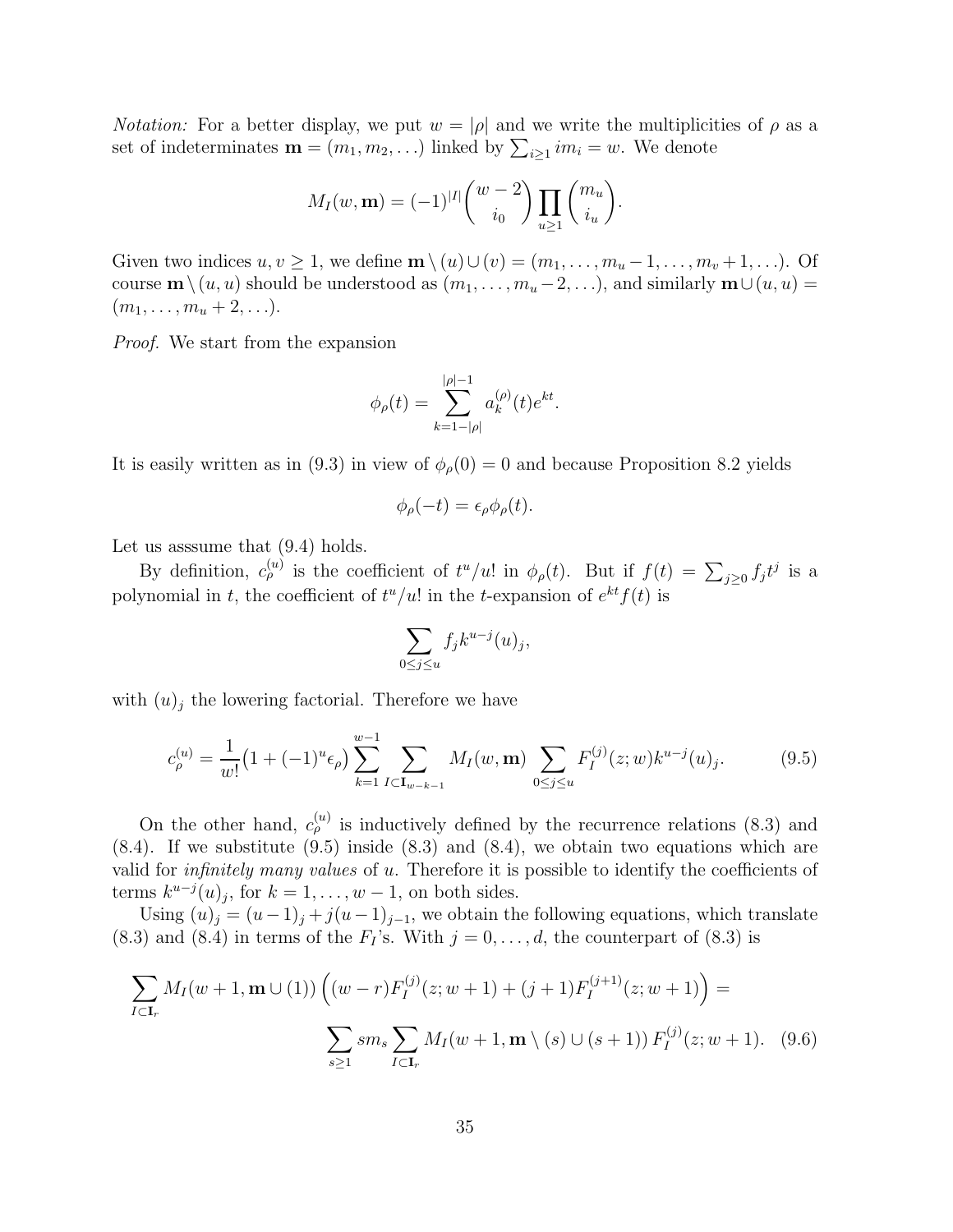And the counterpart of (8.4) is

$$
\sum_{s\geq 1} sm_s \sum_{I\subset \mathbf{I}_r} M_I(w+1, \mathbf{m}\setminus (s) \cup (s+1))
$$
  
\n
$$
\times \left((w-r)F_I^{(j)}(z; w+1) + (j+1)F_I^{(j+1)}(z; w+1)\right) =
$$
  
\n
$$
(2-z)w(w+1) \sum_{I\subset \mathbf{I}_{r-1}} M_I(w, \mathbf{m}) F_I^{(j)}(z; w)
$$
  
\n
$$
+(1-z)w(w+1)m_1 \sum_{I\subset \mathbf{I}_{r-2}} M_I(w-1, \mathbf{m}\setminus (1)) F_I^{(j)}(z; w-1)
$$
  
\n
$$
+ \sum_{u,v\geq 1} w v m_u(m_v - \delta_{uv}) \sum_{I\subset \mathbf{I}_r} M_I(w+1, \mathbf{m}\setminus (u, v) \cup (u+v+1)) F_I^{(j)}(z; w+1)
$$
  
\n
$$
+ \sum_{u,v\geq 1} (u+v-1) m_{u+v-1} \sum_{I\subset \mathbf{I}_r} M_I(w+1, \mathbf{m}\setminus (u+v-1) \cup (u, v)) F_I^{(j)}(z; w+1).
$$
  
\n(9.7)

We emphasize that these equations only involve w and  $(m_1, m_2, \ldots, m_r)$ . Actually it is not difficult to check that, due to  $\sum_{i\geq 1} im_i = w$  and

$$
\sum_{u,v\geq 1} uvm_u(m_v - \delta_{uv}) + (u+v-1)m_{u+v-1} = w^2,
$$

the indeterminates  $(m_{r+1}, m_{r+2}, \ldots)$  do not appear.

Therefore we may consider (9.6) and (9.7) as identities in the *independent* indeterminates  $(m_1, m_2, \ldots, m_r)$ . By identification of coefficients on both sides of these identities, we obtain linear relations between the  $F_I^{(j)}$  $I^{(J)}$ 's.

Then we proceed by induction on r and define the family  $\{F_I^{(j)}\}$  $I_I^{(J)}(z; w), I \subset \mathbf{I}_r\}$  as the solutions of this (overdetermined) linear system. These solutions exist because the matrix of this linear system is *independent* of z. Since a solution does exist when  $z = 1$ , the property keeps true for z arbitrary.  $\Box$ 

Remark: In this induction, it is easily seen that the polynomials  $\{F_I(z,t;w), I \subset \mathbf{I}_r\}$  are divisible by  $2 - z$  when r is odd.

#### 9.3 Examples

Let us present some explicit results obtained by this algorithm. For any integer  $k \geq 1$ , we define  $R_1(z) = 1$  and

$$
R_k(z) = \frac{1}{(k-1)!} \prod_{j=1}^{k-1} (k - jz).
$$

For instance  $R_2(z) = 2 - z$  and  $R_3(z) = (3 - z)(3 - 2z)/2$ . Obviously  $R_k(1) = 1$ .

For clarity of display, till the end of this paper, we use the convention

$$
e^{kt} \pm e^{-kt} := (e^{kt} - 1) + \epsilon_{\rho}(e^{-kt} - 1),
$$
  

$$
t(e^{kt} \mp e^{-kt}) := t(e^{kt} - \epsilon_{\rho} e^{-kt}).
$$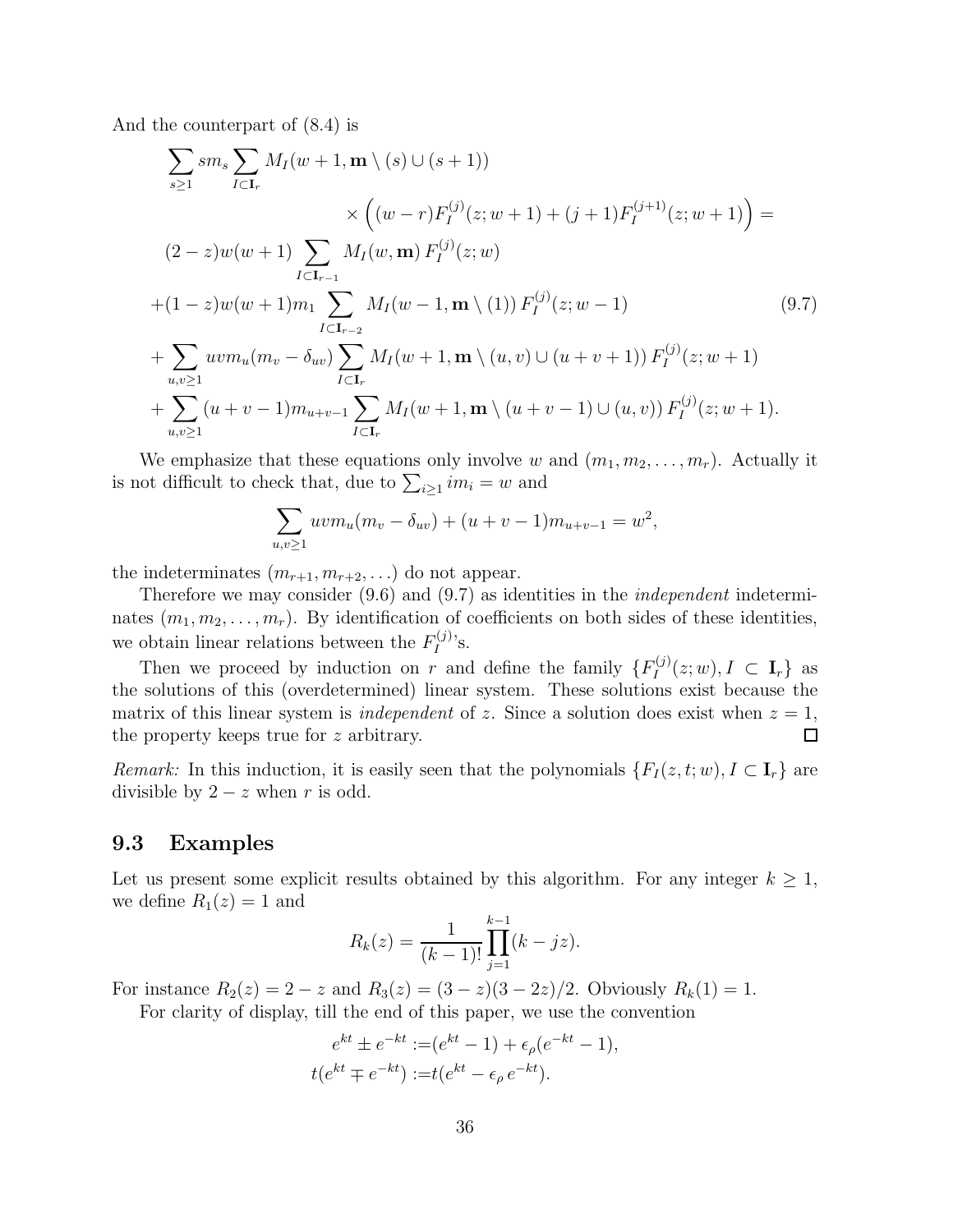For  $|\rho|=2$  we have

$$
\phi_{\rho}(t) = \phi_{\rho}(t)|_{z=1} = \frac{1}{2}(e^t \pm e^{-t}).
$$

For  $|\rho| = 3$  we have

$$
\phi_{\rho}(t) = (2-z) \phi_{\rho}(t)|_{z=1} = \frac{1}{6} R_2(z) \big( e^{2t} \pm e^{-2t} - (m_1 + 1)(e^t \pm e^{-t}) \big).
$$

For  $|\rho| = 4$  we have

$$
4! \phi_{\rho}(t) = R_3(z)(e^{3t} \pm e^{-3t}) - R_2(z)(2 - z)(m_1 + 2)(e^{2t} \pm e^{-2t}) + (e^t \pm e^{-t})
$$
  
\$\times \left( (2m\_1 + 1)(z^2 - \frac{5}{2}(z - 1)) + {m\_1 \choose 2} (z^2 - \frac{11}{2}(z - 1)) - m\_2(z^2 + \frac{1}{2}(z - 1)) \right).

Similarly for  $|\rho|=5$  we have

$$
5!\,\phi_{\rho}(t) = R_4(z)(e^{4t} \pm e^{-4t}) - R_3(z)(2-z)(m_1+3)(e^{3t} \pm e^{-3t}) + R_2(z)(e^{2t} \pm e^{-2t})
$$
  
\$\times \left( (3m\_1+3)(z^2 - \frac{28}{9}(z-1)) + {m\_1 \choose 2}(z^2 - \frac{16}{3}(z-1)) - m\_2(z^2 + \frac{4}{3}(z-1)) \right) - (2-z)(e^t \pm e^{-t}) \left( (3m\_1+1)(z^2 - \frac{7}{6}(z-1)) + 3{m\_1 \choose 2}(z^2 - \frac{17}{6}(z-1)) + {m\_1 \choose 3}(z^2 - \frac{19}{2}(z-1)) - (m\_1m\_2 + 3m\_2 - m\_3)(z^2 + \frac{1}{2}(z-1)) \right).

In the previous examples, all  $a_k^{(\rho)}$  $\binom{\varphi}{k}(t)$  have degree 0 in t. For  $|\rho| = 6$  a t-component appears for the first time at  $k = 1, r = 4$ . We have

$$
6!\,\phi_{\rho}(t) = R_5(z)(e^{5t} \pm e^{-5t}) - R_4(z)(2-z)(m_1+4)(e^{4t} \pm e^{-4t}) + R_3(z)(e^{3t} \pm e^{-3t})
$$
  
\n
$$
\times \left( (4m_1+6)(z^2 - \frac{27}{8}(z-1)) + {m_1 \choose 2}(z^2 - \frac{21}{4}(z-1)) - m_2(z^2 + \frac{9}{4}(z-1)) \right)
$$
  
\n
$$
- R_2(z)(2-z)(e^{2t} \pm e^{-2t}) \left( (6m_1+4)(z^2 - 2z + 2) + 4 {m_1 \choose 2}(z^2 - \frac{11}{3}(z-1)) + {m_1 \choose 3}(z^2 - \frac{26}{3}(z-1)) - (m_1m_2 + 4m_2 - m_3)(z^2 + \frac{4}{3}(z-1)) \right)
$$
  
\n
$$
+ (e^t \pm e^{-t}) \sum_{I \subset \mathbf{I}_4} M_I(6, \mathbf{m}) \left( z^4 + a_I z^2(z-1) + b_I(z-1)^2 \right)
$$
  
\n
$$
+ t(e^t \mp e^{-t}) (z^2 - 1)(2z - 1) \sum_{I \subset \mathbf{I}_4} M_I(6, \mathbf{m}) c_I,
$$

with  $a_I$ ,  $b_I$  and  $c_I$  listed below.

|             | $a_I$     | $b_I$   | $c_I$   |             | $a_I$     | $b_I$     | $c_I$  |
|-------------|-----------|---------|---------|-------------|-----------|-----------|--------|
| (4,0,0,0,0) |           |         |         | (0,2,1,0,0) |           |           |        |
| (3,1,0,0,0) | $-7/2$    | 7/4     |         | (0,0,0,0,1) | $-33/4$   | -77/8     | $-5/4$ |
| (0,4,0,0,0) | $-245/12$ | 2035/24 | 5/4     | (1,1,1,0,0) | $-263/48$ | $-197/96$ | 5/8    |
| (1,3,0,0,0) | $-91/16$  | 591/32  | $-5/8$  | (0,0,2,0,0) | 115/12    | 235/24    | 5/4    |
| (2,2,0,0,0) | $-47/6$   | 37/12   | 5/24    | (0,1,0,1,0) | $-5/12$   | 115/24    | 5/4    |
| (2,0,1,0,0) |           |         | $-5/24$ | (1,0,0,1,0) | $-11/16$  | $-49/32$  | $-5/8$ |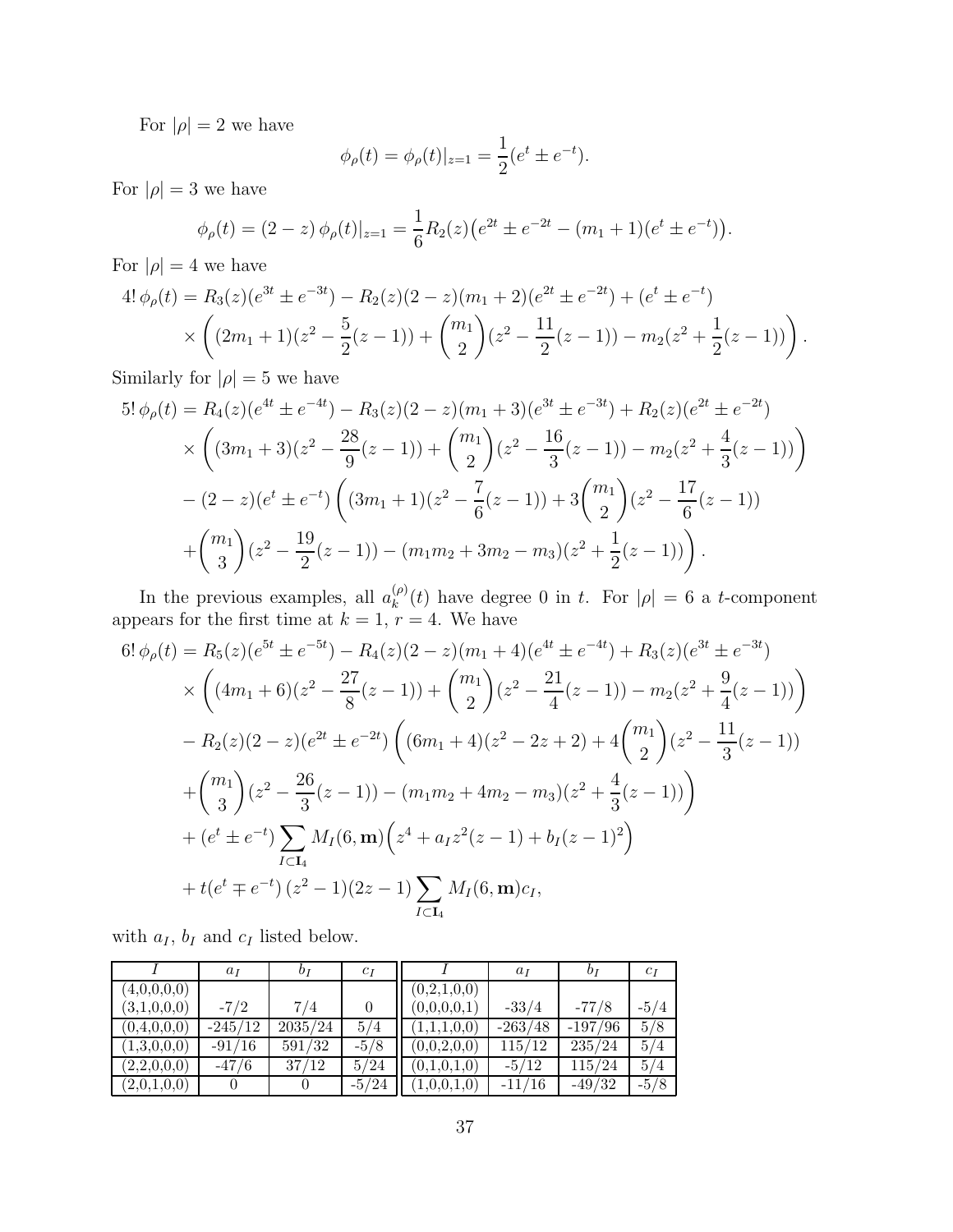Similarly a *t*-component appears for 
$$
|\rho| = 7
$$
 at  $k = 1$ ,  $r = 5$ . We have  
\n
$$
7! \phi_{\rho}(t) = R_6(z)(e^{6t} \pm e^{-6t}) - R_5(z)(2 - z)(m_1 + 5)(e^{5t} \pm e^{-5t}) + R_4(z)(e^{4t} \pm e^{-4t})
$$
\n
$$
\times \left(5(m_1 + 2)(z^2 - \frac{88}{25}(z - 1)) + {m_1 \choose 2}(z^2 - \frac{26}{5}(z - 1)) - m_2(z^2 + \frac{16}{5}(z - 1))\right)
$$
\n
$$
- R_3(z)(2 - z)(e^{3t} \pm e^{-3t}) \left(10(m_1 + 1)(z^2 - \frac{99}{40}(z - 1)) + 5{m_1 \choose 2}(z^2 - \frac{81}{20}(z - 1))\right)
$$
\n
$$
+ {m_1 \choose 3}(z^2 - \frac{33}{4}(z - 1)) - (m_1m_2 + 5m_2 - m_3)(z^2 + \frac{9}{4}(z - 1))
$$
\n
$$
+ R_2(z)(e^{2t} \pm e^{-2t}) \sum_{I \subset \mathbf{I}_4} M_I(7, \mathbf{m}) \left(z^4 + A_I z^2(z - 1) + B_I(z - 1)^2\right)
$$
\n
$$
+ (e^t \pm e^{-t})(2 - z) \sum_{I \subset \mathbf{I}_5} M_I(7, \mathbf{m}) \left(z^4 + a_I z^2(z - 1) + b_I(z - 1)^2\right)
$$
\n
$$
+ t(e^t \mp e^{-t}) (2 - z)(z^2 - 1)(2z - 1) \sum_{I \subset \mathbf{I}_5} M_I(7, \mathbf{m}) c_I,
$$

|  |  |  |  | with $A_I$ , $B_I$ , $a_I$ , $b_I$ and $c_I$ listed below. |  |
|--|--|--|--|------------------------------------------------------------|--|
|  |  |  |  |                                                            |  |

|             | $A_I$               | $B_I$    |             | $A_I$    | $B_I$     |
|-------------|---------------------|----------|-------------|----------|-----------|
| (4,0,0,0,0) |                     |          | (0,2,1,0,0) |          |           |
| (3,1,0,0,0) | $-47/10$            | 22/5     | (0,0,0,0,1) | $-26/3$  | $-40/3$   |
| (0,4,0,0,0) | $-47/3$             | 212/3    | (1,1,1,0,0) | $-4/15$  | $-32/15$  |
| (1,3,0,0,0) | $-172/15$           | 304/15   | (0,0,2,0,0) | 37/3     | 44/3      |
| (2,2,0,0,0) | $-88/15$            | 136/15   | (0,1,0,1,0) | 11/6     | 2/3       |
| (2,0,1,0,0) | $-71\overline{730}$ | $-74/15$ | (1,0,0,1,0) | $-67/15$ | $-116/15$ |

|               | $a_I$      | $b_I$      | $c_I$     |               | $a_I$       | $b_I$       | $c_I$   |
|---------------|------------|------------|-----------|---------------|-------------|-------------|---------|
| (5,0,0,0,0,0) |            |            |           | (1,0,2,0,0,0) | 0           | $\theta$    | $-7/20$ |
| (4,1,0,0,0,0) | $-19/10$   | 11/20      | $\theta$  | (0,1,2,0,0,0) | $-163/10$   | 717/20      | 21/4    |
| (0,5,0,0,0,0) | 4371/10    | 6271/20    | 77/4      | (0,0,1,1,0,0) | $-257/40$   | $-1137/80$  | $-7/4$  |
| (1,4,0,0,0,0) | $-4167/50$ | 3573/100   | $-119/20$ | (2,0,0,1,0,0) | $-163/20$   | 17/40       | $-7/40$ |
| (3,2,0,0,0,0) | $\theta$   | $\Omega$   | 7/40      | (0,2,0,1,0,0) | $-3623/40$  | 5417/80     | 35/4    |
| (2,3,0,0,0,0) | $\theta$   | $\Omega$   | 7/8       | (1,1,0,1,0,0) | 1249/100    | $-1331/200$ | $-7/4$  |
| (3,0,1,0,0,0) | $-9/2$     | 3/4        | $-7/40$   | (1,0,0,0,1,0) | $-1363/100$ | 697/200     | 7/20    |
| (0,3,1,0,0,0) | $-1281/20$ | $-3521/40$ | $-49/4$   | (0,1,0,0,1,0) | 1849/20     | $-2091/40$  | $-21/4$ |
| (2,1,1,0,0,0) | $\theta$   |            | $-7/40$   | (0,0,0,0,0,1) | $-593/20$   | 907/40      | 7/4     |
| (1,2,1,0,0,0) | 0          | $\theta$   | 63/20     |               |             |             |         |

### 9.4 Constant terms

We present the results of the algorithmic method of Section 9.2 for those coefficients  $a_k^{(\rho)}$  $\binom{(\rho)}{k}(t)$  which do not depend on t. This is the situation encountered most of the time in the examples given above.

Let  $k = |\rho| - r - 1$  with  $0 \le r \le |\rho| - 2$ . We assume that the coefficient  $a_k^{(\rho)}$  $_{k}^{(\rho)}(t)$  does not depend on t. This case only occurs for  $|\rho|/2 - 2 < k \leq |\rho| - 1$ , i.e.  $0 \leq r < |\rho|/2 + 1$ .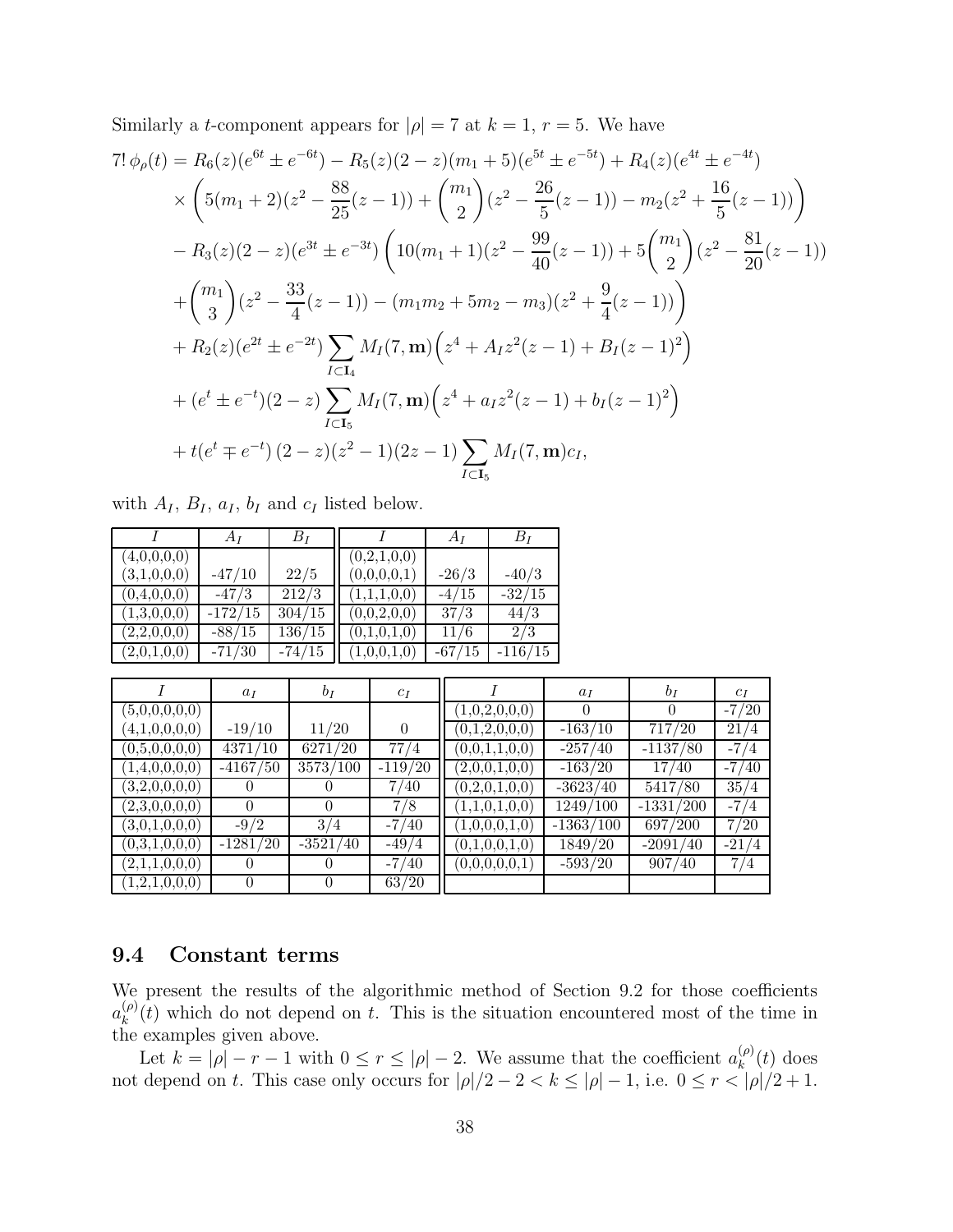Then  $F_I(z, t; |\rho|)$  writes as

$$
F_I(z, t; |\rho|) = R_k(z) p_I(z; |\rho|),
$$

where  $p_1(z;w)$  is a polynomial of degree r in z, depending rationally on w, and divisible by  $2 - z$  when r is odd.

The families  $\{p_I(z;w), I \subset \mathbf{I}_r\}$  are defined inductively by the linear system

$$
(w-r)\sum_{I\subset \mathbf{I}_r} M_I(w+1, \mathbf{m}\cup (1))p_I(z; w+1) =
$$
\n
$$
\sum_{s\geq 1} sm_s \sum_{I\subset \mathbf{I}_r} M_I(w+1, \mathbf{m}\setminus (s)\cup (s+1))p_I(z; w+1),
$$
\n
$$
(w-r)\sum_{s\geq 1} sm_s \sum_{I\subset \mathbf{I}_r} M_I(w+1, \mathbf{m}\setminus (s)\cup (s+1))p_I(z; w+1) =
$$
\n
$$
(2-z)w(w+1)\sum_{I\subset \mathbf{I}_{r-1}} M_I(w, \mathbf{m})p_I(z; w)
$$
\n
$$
+(1-z)w(w+1)m_1 \sum_{I\subset \mathbf{I}_{r-2}} M_I(w-1, \mathbf{m}\setminus (1))p_I(z; w-1)
$$
\n
$$
+\sum_{u,v\geq 1} w v m_u(m_v - \delta_{uv}) \sum_{I\subset \mathbf{I}_r} M_I(w+1, \mathbf{m}\setminus (u, v)\cup (u+v+1))p_I(z; w+1)
$$
\n
$$
+\sum_{u,v\geq 1} (u+v-1)m_{u+v-1} \sum_{I\subset \mathbf{I}_r} M_I(w+1, \mathbf{m}\setminus (u+v-1)\cup (u, v))p_I(z; w+1).
$$

It is easy to compute  $p_I(z;w)$  for the first values of r. For  $r \leq 1$  we have

$$
p_{(0)}(z; w) = 1,
$$
  $p_{(1,0)}(z; w) = p_{(0,1)}(z; w) = 2 - z.$ 

For  $r = 2$  we have  $p_I(z; w) = z^2 + a_I(w)(z - 1)$  with  $a_I(w)$  given by

$$
a_{(2,0,0)}(w) = a_{(1,1,0)}(w) = -2\frac{(w-3)(2w-3)}{(w-2)^2},
$$
  

$$
a_{(0,2,0)}(w) = -\frac{5w-9}{w-2}, \qquad a_{(0,0,1)}(w) = \frac{(w-3)^2}{w-2}.
$$

For  $r = 3$  we have  $p_1(z; w) = (2 - z)(z^2 + a_1(w)(z - 1))$  with  $a_1(w)$  given by

$$
a_{(3,0,0,0)}(w) = a_{(2,1,0,0)}(w) = -2\frac{(w-4)^2(2w-3)}{(w-2)(w-3)^2}, \qquad a_{(1,2,0,0)}(w) = -\frac{(w-4)(5w-8)}{(w-2)(w-3)},
$$
  

$$
a_{(0,3,0,0)}(w) = -\frac{7w-16}{w-3}, \qquad a_{(0,1,1,0)}(w) = a_{(1,0,1,0)}(w) = a_{(0,0,0,1)}(w) = \frac{(w-4)^2}{w-3}.
$$

Unfortunately as soon as  $r \geq 4$ , the expression of  $p_I(z; w)$  becomes very messy. For  $r = 4$  we have  $\sqrt{2}$ 

$$
p_I(z; w) = z^4 + \frac{a_I(w)}{c_I(w)} z^2 (z - 1) + \frac{b_I(w)}{c_I(w)} (z - 1)^2,
$$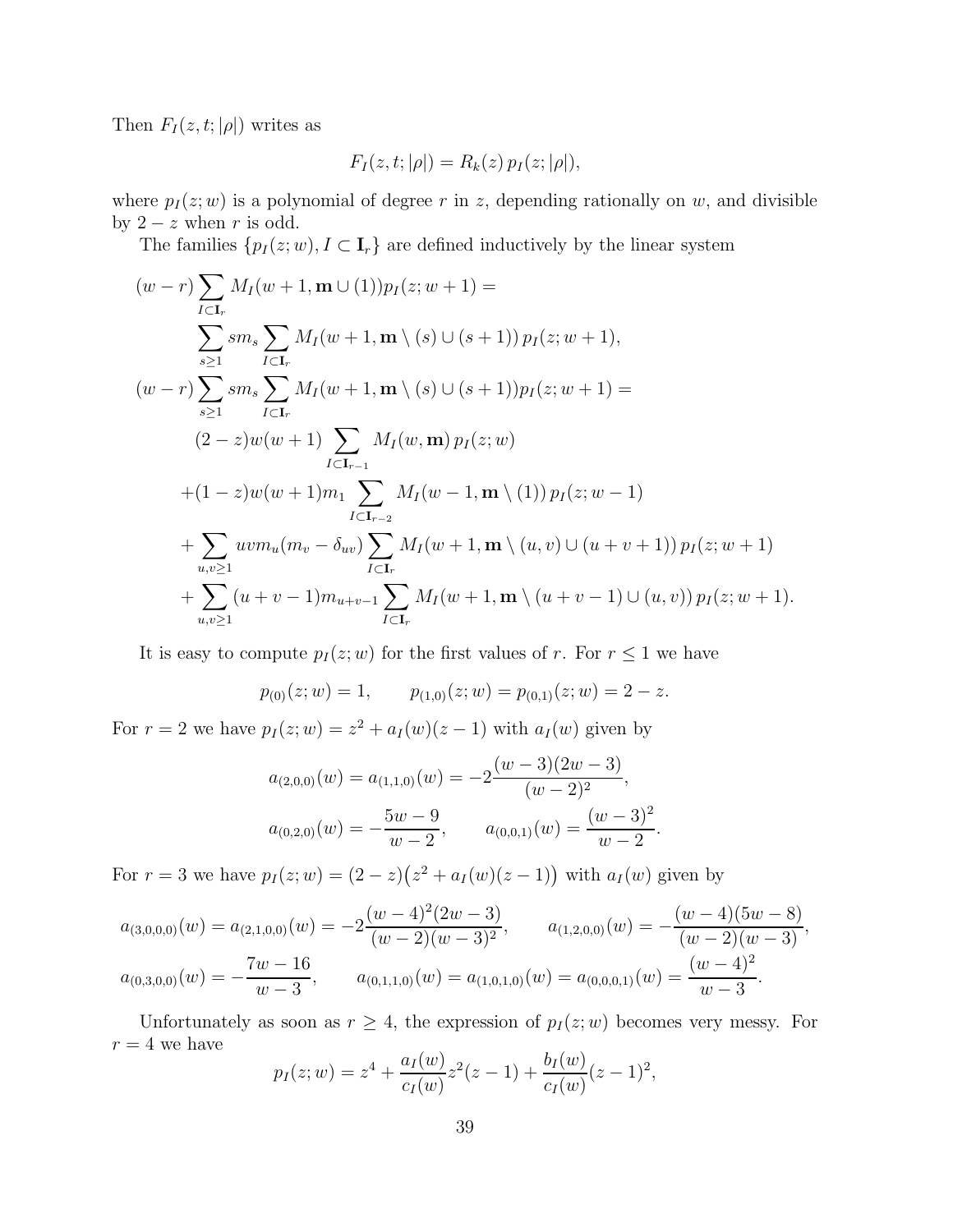|             | $a_I$                                               | b <sub>I</sub>                             |
|-------------|-----------------------------------------------------|--------------------------------------------|
| (4,0,0,0,0) |                                                     |                                            |
| (3,1,0,0,0) | $-4(w-5)(2w-5)(w^3-10w^2+32w-30)$                   | $4(w-5)^3(2w-5)(2w-3)$                     |
| (0,4,0,0,0) | $-2(7w^3 - 84w^2 + 312w - 375)$                     | $43w^3 - 485w^2 + 1677w - 1875$            |
| (1,3,0,0,0) | $-(w-5)(11w^3 - 111w^2 + 330w - 300)$               | $2(w-5)(\overline{14w^3-145w^2+426w-375})$ |
| (2,2,0,0,0) | $-9w^5 + 171w^4 - 1249w^3 + 4361w^2 - 7214w + 4500$ | $2(w-5)^2(10w^3-99w^2+274w-225)$           |
| (2,0,1,0,0) | $(w-5)(w^5-23w^4+193w^3-745w^2+1334w-900)$          | $-2(w-5)^3(2w^3 - 19w^2 + 52w - 45)$       |
| (0,2,1,0,0) |                                                     |                                            |
| (0,0,0,0,1) | $(w-5)(w^2-16w+50)$                                 | $-5(w-5)^3$                                |
| (1,1,1,0,0) | $w^4 - 22w^3 + 167w^2 - 506w + 500$                 | $-2(w-5)^2(2w^2-17w+25)$                   |
| (0,0,2,0,0) | $2(w-5)(w^3-12w^2+51w-75)$                          | $(w-5)^3(w^2-6w+15)$                       |
| (0,1,0,1,0) | $w^4 - 23w^3 + 188w^2 - 636w + 750$                 | $-(w-5)^2(4w^2-39w+75)$                    |
| (1,0,0,1,0) | $(w-5)(w^4-20w^3+131w^2-342w+300)$                  | $-2(w-5)^3(2w^2-12w+15)$                   |

where for  $w \ge 7$ ,  $a_I(w)$ ,  $b_I(w)$  and  $c_I(w)$  are given by the following table.

|             | C 1                      |             | $c_i$                  |
|-------------|--------------------------|-------------|------------------------|
| (4,0,0,0,0) |                          | (0,2,1,0,0) |                        |
| (3,1,0,0,0) | $(w-2)(w-3)^2(w-4)^2$    | (0,0,0,0,1) | $(w-4)(w-6)$           |
| (0,4,0,0,0) | $(w-3)(w-4)(w-6)$        | (1,1,1,0,0) | $(w-2)(w-4)(w-6)$      |
| (1,3,0,0,0) | $(w-2)(w-3)(w-4)(w-6)$   | (0,0,2,0,0) |                        |
| (2,2,0,0,0) |                          | (0,1,0,1,0) | $(w-3)(w-4)(w-6)$      |
| (2,0,1,0,0) | $(w-2)(w-3)^2(w-4)(w-6)$ | (1,0,0,1,0) | $(w-2)(w-3)(w-4)(w-6)$ |

For  $r = 5$  we have

$$
p_I(z; w) = (2 - z) \left( z^4 + \frac{A_I(w)}{C_I(w)} z^2 (z - 1) + \frac{B_I(w)}{C_I(w)} (z - 1)^2 \right),
$$

where for  $w \ge 9$ ,  $A_I(w)$ ,  $B_I(w)$  and  $C_I(w)$  are given by the table below.

| $\overline{I}$             | $A_I$                                                               |
|----------------------------|---------------------------------------------------------------------|
| (5,0,0,0,0,0)              |                                                                     |
| (4,1,0,0,0,0)              | $-4(w-6)^{2}(2w-5)(w^{3}-11w^{2}+39w-39)$                           |
| (0,5,0,0,0,0)              | $-18w^4 + 402w^3 - 3198w^2 + 10668w - 13104$                        |
| (1,4,0,0,0,0)              | $-14w^5 + 358w^4 - 3486w^3 + 15968w^2 - 33784w + 26208$             |
| (3,2,0,0,0,0)              | $-(w-6)(9w^5-188w^4+1499w^3-5668w^2+10000w-6552)$                   |
| (2,3,0,0,0,0)              | $-11w^6 + 328w^5 - 3921w^4 + 23888w^3 - 77488w^2 + 125328w - 78624$ |
| (3,0,1,0,0,0)              | $(w-6)^2(w^5-24w^4+211w^3-852w^2+1576w-1092)$                       |
| (0,3,1,0,0,0)              | $w^5 - 38w^4 + 531w^3 - 3472w^2 + 10832w - 13104$                   |
| (2,1,1,0,0,0)              | $(w-6)(w^6-34w^5+459w^4-3114w^3+11072w^2-19388w+13104)$             |
| (1,2,1,0,0,0)              | $w^6 - 38w^5 + 571w^4 - 4332w^3 + 17368w^2 - 34528w + 26208$        |
| (1,0,2,0,0,0)              | $2(w-6)^2(w^3-15w^2+70w-91)$                                        |
| (0,1,2,0,0,0)              | $2(w-6)(w^4-23w^3+194w^2-739w+1092)$                                |
| (0,0,1,1,0,0)              | $2(w-6)^2(w^3-16w^2+92w-182)$                                       |
| (2,0,0,1,0,0)              | $(w-6)^2(w^5-28w^4+287w^3-1340w^2+2844w-2184)$                      |
| $\overline{(0,2,0,1,0,0)}$ | $w^5 - 36w^4 + 499w^3 - 3342w^2 + 10732w - 13104$                   |
| (1,1,0,1,0,0)              | $(w-6)(w^5-31w^4+365w^3-1997w^2+4980w-4368)$                        |
| (1,0,0,0,1,0)              | $(w-6)^2(w^4-26w^3+219w^2-712w+728)$                                |
| (0,1,0,0,1,0)              | $(w-6)(w^4-30w^3+323w^2-1428w+2184)$                                |
| (0,0,0,0,0,1)              | $(w-6)^2(w^2-22w+91)$                                               |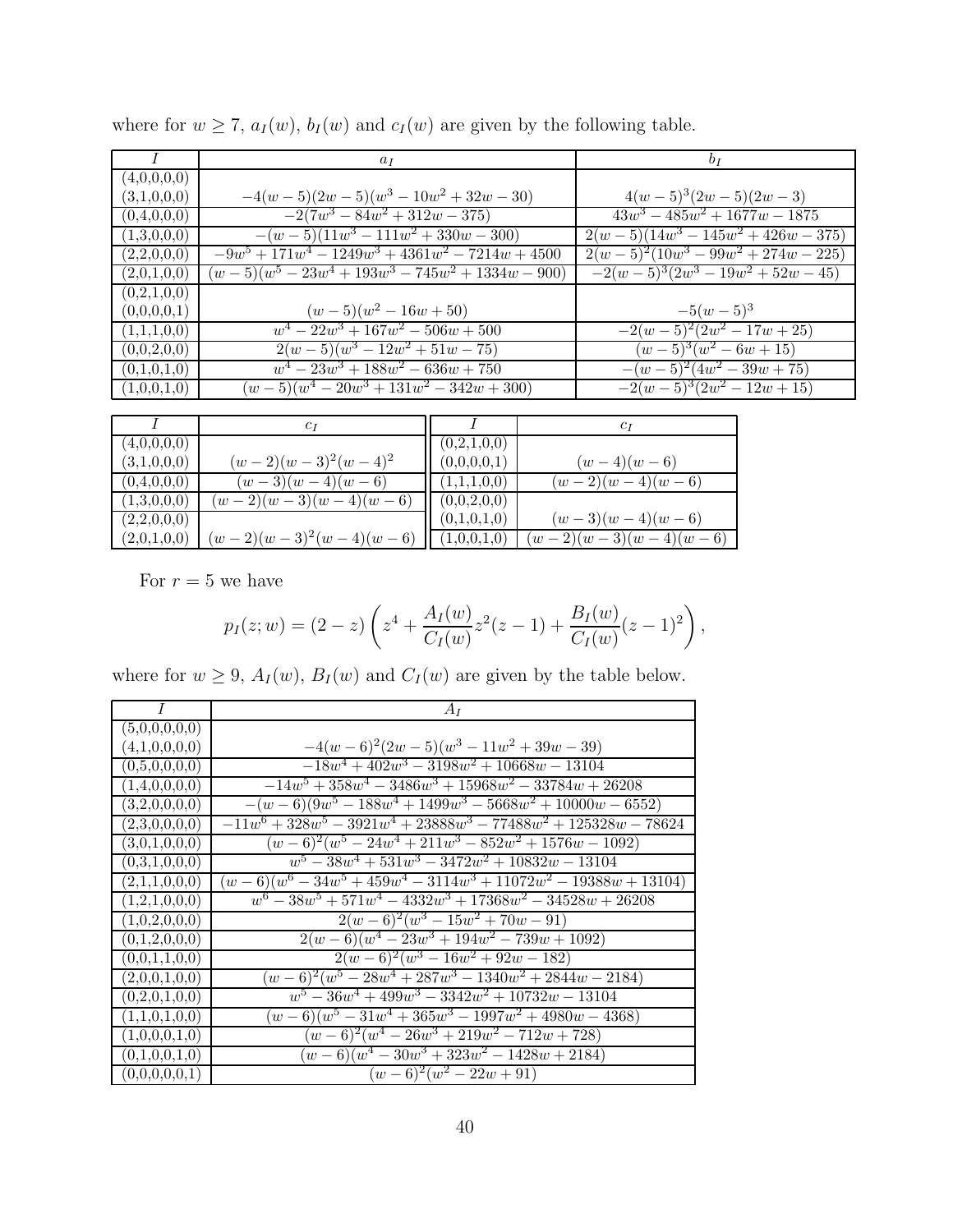| $\boldsymbol{I}$                                         | $B_I$                                                                                         |  |
|----------------------------------------------------------|-----------------------------------------------------------------------------------------------|--|
| (5,0,0,0,0,0)                                            |                                                                                               |  |
| (4,1,0,0,0,0)                                            | $\frac{4(w-6)^4(2w-3)(2w-5)}{71w^4-1474w^3+10736w^2-32496w+36288}$                            |  |
| (0,5,0,0,0,0)                                            |                                                                                               |  |
| (1,4,0,0,0,0)                                            | $(w-6)(43w^4 - 842w^3 + 5584w^2 - 14256w + 12096)$                                            |  |
| (3,2,0,0,0,0)                                            | $2(w-6)^3(10w^3-107w^2+304w-252)$                                                             |  |
| $\overline{(2,3,0,0,0,0)}$                               | $\frac{2(w-6)^2(14w^4-265w^3+1664w^2-3912w+3024)}{2(w-6)^2(14w^4-265w^3+1664w^2-3912w+3024)}$ |  |
| (3,0,1,0,0,0)                                            | $-2(w-6)^4(2w^3-19w^2+50w-42)$                                                                |  |
| (0,3,1,0,0,0)                                            | $-(w-6)^2(7w^3-116w^2+592w-1008)$                                                             |  |
| (2,1,1,0,0,0)                                            | $-2(w-6)^3(2w^4-39w^3+252w^2-614w+504)$                                                       |  |
| (1,2,1,0,0,0)                                            | $-(w-6)^2(5w^4 - 104w^3 + 752w^2 - 2144w + 2016)$                                             |  |
| $\overline{(1,0,2,0,0,0)}$                               | $(w-6)^4(w^2-8w+14)$                                                                          |  |
| (0,1,2,0,0,0)                                            | $\sqrt{(w-6)^3(w^3-16w^2+78w-168)}$                                                           |  |
| (0,0,1,1,0,0)                                            | $(w-6)^4(w^2-8w+28)$                                                                          |  |
| (2,0,0,1,0,0)                                            | $-2(w-6)^4(2w^3-25w^2+86w-84)$                                                                |  |
| (0,2,0,1,0,0)                                            | $-(w-6)^2(5w^3-94w^2+572w-1008)$                                                              |  |
| (1,1,0,1,0,0)                                            | $-(w-6)^3(4w^3-65w^2+292w-336)$                                                               |  |
| (1,0,0,0,1,0)                                            | $-(w-6)^4(5w^2-40w+56)$                                                                       |  |
| (0,1,0,0,1,0)                                            | $-(w-6)^3(5w^2-68w+168)$                                                                      |  |
| (0,0,0,0,0,1)                                            | $-7(w-6)^4$                                                                                   |  |
|                                                          |                                                                                               |  |
|                                                          |                                                                                               |  |
| I                                                        | $C_I$                                                                                         |  |
| (5,0,0,0,0,0)                                            |                                                                                               |  |
| (4,1,0,0,0,0)                                            |                                                                                               |  |
| (0,5,0,0,0,0)                                            | $\frac{(w-2)(w-3)(w-4)^2(w-5)^2}{(w-4)(w-5)(w-7)(w-8)}$                                       |  |
| $\overline{(1,4,0,0,0,0)}$                               |                                                                                               |  |
| (3,2,0,0,0,0)                                            | $\frac{(w-2)(w-4)(w-5)(w-7)(w-8)}{(w-2)(w-3)(w-4)^2(w-5)(w-7)}$                               |  |
| (2,3,0,0,0,0)                                            | $\frac{(w-2)(w-3)(w-4)(w-5)(w-7)(w-8)}{w}$                                                    |  |
| (3,0,1,0,0,0)<br>(0,3,1,0,0,0)                           | $(w-2)(w-3)(w-4)^2(w-5)(w-7)$                                                                 |  |
| (2,1,1,0,0,0)                                            | $(w-4)(w-5)(w-7)(w-8)$                                                                        |  |
| (1,2,1,0,0,0)                                            | $(w-2)(w-3)(w-4)(w-5)(w-7)(w-8)$<br>$(w-2)(w-4)(w-5)(w-7)(w-8)$                               |  |
| (1,0,2,0,0,0)                                            |                                                                                               |  |
| (0,1,2,0,0,0)                                            | $(w-2)(w-5)\overline{(w-7)(w-8)}$                                                             |  |
| (0,0,1,1,0,0)                                            |                                                                                               |  |
| $(2,0,0,\overline{1,0,0})$                               | $(w-4)(w-5)(w-7)(w-8)$<br>$(w-2)(w-3)(w-4)(w-5)(w-7)(w-8)$                                    |  |
| (0,2,0,1,0,0)                                            | $(w-4)(w-5)(w-7)(w-8)$                                                                        |  |
| (1,1,0,1,0,0)                                            |                                                                                               |  |
| (1,0,0,0,1,0)                                            |                                                                                               |  |
| $(0,1,0,0,\overline{1,0})$<br>$(0,0,0,0,0,\overline{1})$ | $\frac{(w-2)(w-4)(w-5)(w-7)(w-8)}{(w-4)(w-5)(w-7)(w-8)}$<br>$(w-5)(w-7)(w-8)$                 |  |

We have also computed the case  $r=6$  where we have

$$
p_I(z; w) = z^6 + \frac{a_I(w)}{d_I(w)} z^4 (z - 1) + \frac{b_I(w)}{d_I(w)} z^2 (z - 1)^2 + \frac{c_I(w)}{d_I(w)} (z - 1)^3.
$$

But since card  $I_6 = 30$ , these tables cannot be given here. They are available upon request.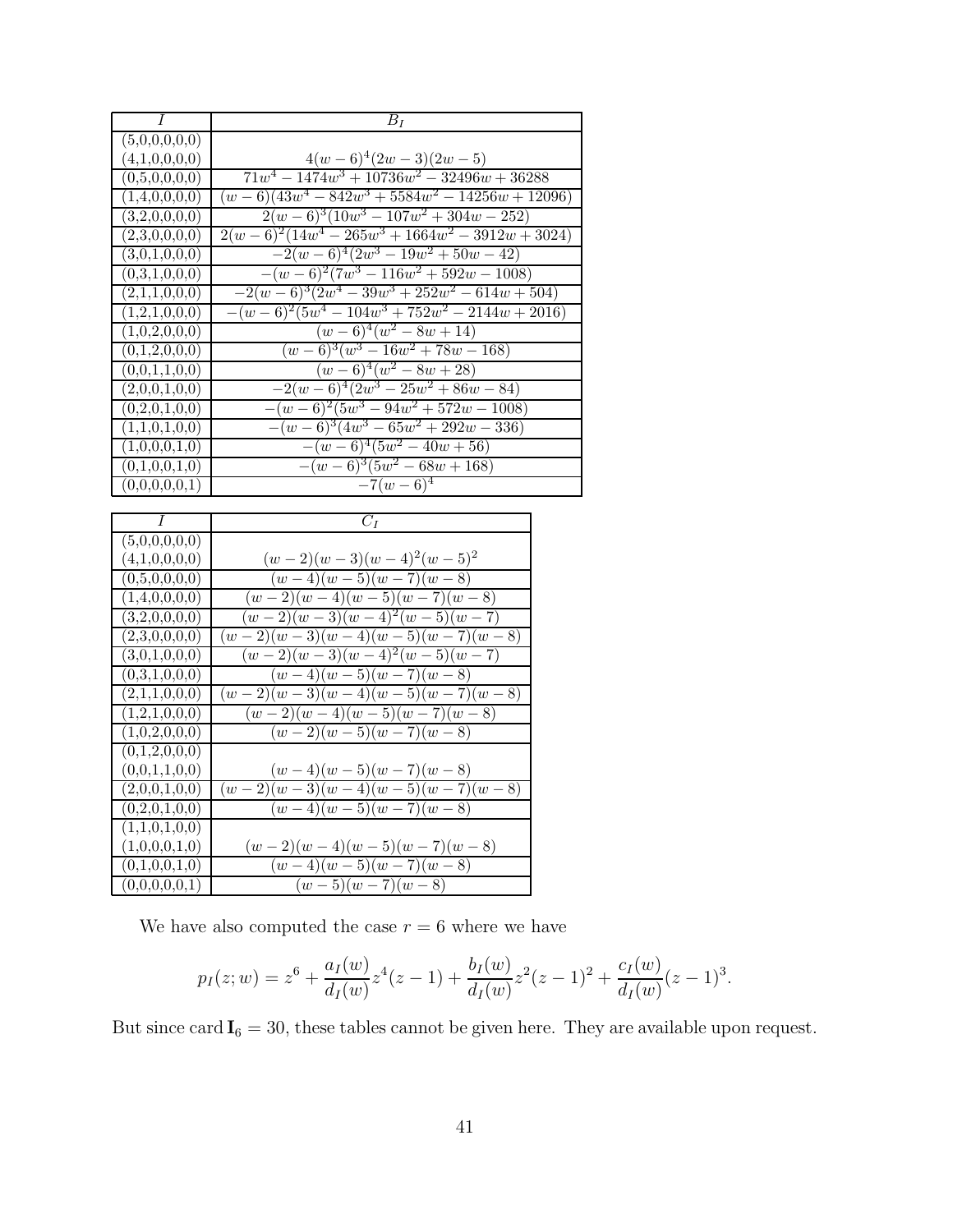#### 9.5 Other terms

Let  $k = |\rho| - r - 1$  with  $0 \le r \le |\rho| - 2$ . Section 9.4 was devoted to those coefficients  $a_k^{(\rho)}$  $\binom{\varphi}{k}(t)$  which are independent of t. This case occurs only for  $|\rho|/2 - 2 < k \leq |\rho| - 1$ , i.e.  $0 \leq r < |\rho|/2 + 1.$ 

For  $1 \leq k \leq |\rho|/2 - 2$ , i.e.  $|\rho|/2 + 1 \leq r \leq |\rho| - 2$ , the coefficient  $a_k^{(\rho)}$  $\binom{(\rho)}{k}(t)$  is no longer a constant. In this situation an explicit formula is not yet known.

However there is empirical evidence that  $F_I(z,t; |\rho|)$  writes as

$$
F_I(z, t; |\rho|) = R_k(z) G_I^{(0)}(z, |\rho|) + t(z - 1)(z + k) ((k + 1)z - k) R_k(z)^2 G_I^{(1)}(z; |\rho|)
$$
  
+  $t^2(z - 1)^2 (2z + k) ((k + 2)z - k) (z + k)^2 ((k + 1)z - k)^2 R_k(z)^3 G_I^{(2)}(z; |\rho|)$   
+  $t^3[...].$ 

Here for  $u \geq 0$ ,  $G_I^{(u)}$  $\prod_{I}^{(u)}(z; |\rho|)$  is a polynomial in z, depending rationally on  $|\rho|$ . It has degree  $|\rho| - (u+1)k - (u+1)^2$  in z. Thus  $G_I^{(u)}$  $\sum_{I}^{(u)}(z; |\rho|)$  is nonzero for  $1 \leq k \leq |\rho|/(u+1)-u-1$ . In particular  $G_I^{(1)}$  $I_I^{(1)}(z;|\rho|)$  is nonzero for  $1 \leq k \leq |\rho|/2 - 2$  and  $G_I^{(2)}$  $I_I^{(2)}(z;|\rho|)$  is nonzero for  $1 \leq k \leq |\rho|/3 - 3.$ 

Formulas given in Section 9.3 for  $|\rho| = 6, k = 1, r = 4$  and  $|\rho| = 7, k = 1, r = 5$  are the first cases encountered. For  $|\rho| = 8$  there are two possibilities, either  $k = 1, r = 6$  or  $k = 2, r = 5$ , with  $G_I^{(1)}$  $I_I^{(1)}(z; 8)$  having respectively degree 2 or 0 in z.

### 9.6 Residues

It should be emphasized that, when a t-component occurs, i.e. for  $|\rho|/2 + 1 \le r \le |\rho| - 2$ , the equality  $G_I^{(0)}$  $I_I^{(0)}(z,|\rho|) = p_I(z,|\rho|)$  cannot hold. Actually in this situation, the rational function  $p_1(z;w)$  is singular at  $w = |\rho|$ .

This fact can be checked on the tables of Section 9.4. For  $r = 4$  we see that  $p_I(z;w)$ has a simple pole at  $w = 6$ . And for  $r = 5$ , we see that  $p_I(z; w)$  has two simple poles at  $w = 7$  and  $w = 8$ .

In other words, a nonzero *t*-component  $F_I^{(1)}$  $\prod_{I}^{(1)}(z;|\rho|)$  occurs exactly at those values of  $|\rho|$ which are poles of  $p_I(z;w)$ . Moreover, denoting Res $(f, a)$  the residue of a rational function  $f(w)$  at  $w = a$ , it may be proved easily by induction that for  $|\rho|/2 + 1 \le r \le |\rho| - 2$ , we have

$$
F_I^{(1)}(z; |\rho|) = \frac{1}{2} R_k(z) \operatorname{Res}(p_I(z; w), |\rho|).
$$

For instance we have for  $r = 4, 5$  respectively

Res
$$
(p_I(z; w), 6) = 2(z^2 - 1)(2z - 1)c_I
$$
,  
Res $(p_I(z; w), 7) = 2(z^2 - 1)(2z - 1)(2 - z)c_I$ ,

with  $c_I$  given at Section 9.3 for  $|\rho| = 6, 7$  respectively.

We conjecture that this property is a general fact, keeping valid for any component  $F_I^{(u)}$  $I_I^{(u)}(z;|\rho|)$ ,  $u > 1$ , which we expect to write as the residue of  $p_I(z;w)$  at a multiple pole of order u. If this was true, the structure of  $\phi_{\rho}(t)$  might be totally encoded in the polynomials  $p_I(z;w)$ .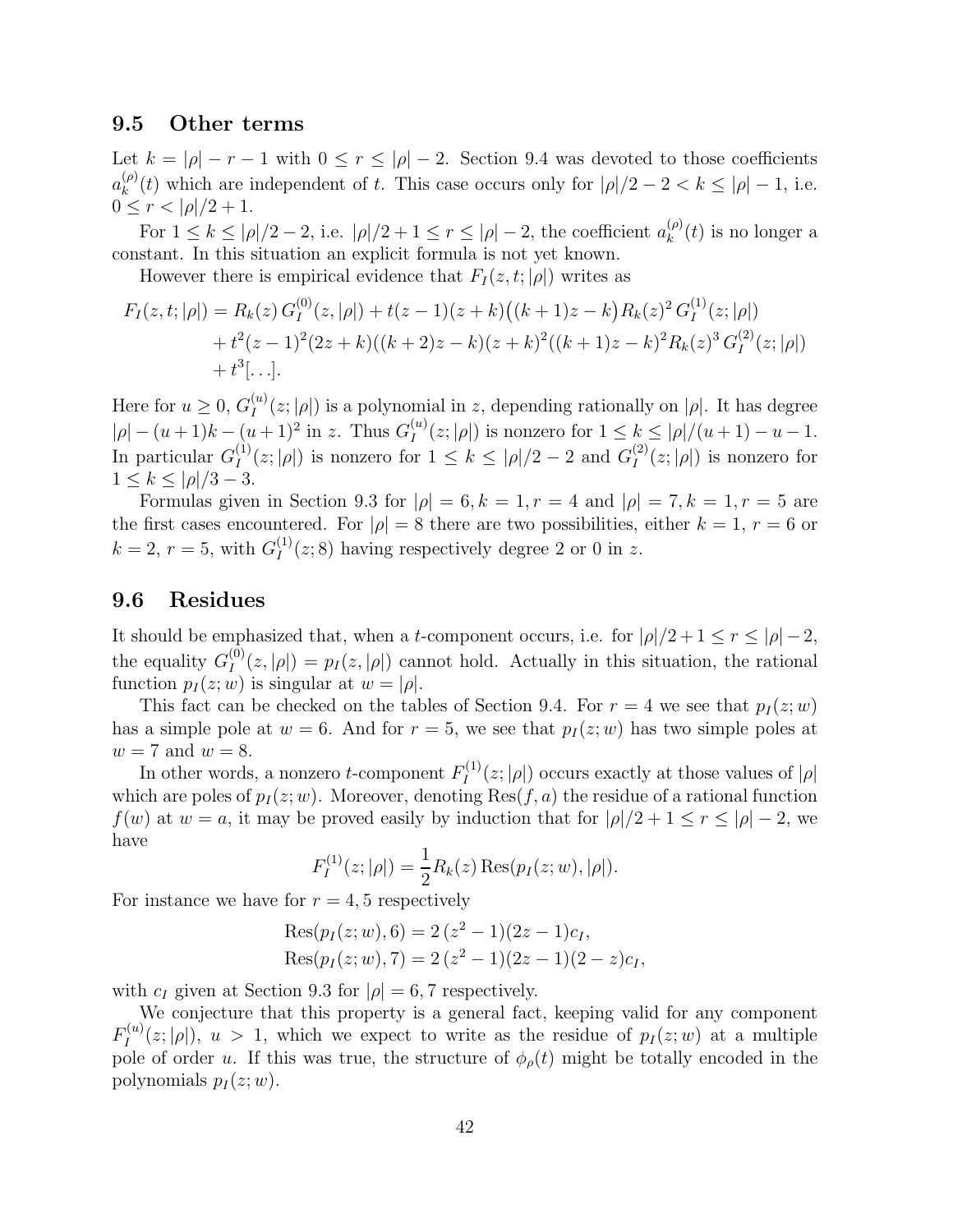### 9.7 Complete functions

An important application is obtained by specializing  $z = 0$ . Since  $P_k(0) = h_k$ , this particular case corresponds to complete functions. Then  $\phi_{\rho}(t)$  is the generating function of the coefficients  $c_{\rho}^{(k)}$  of Theorem 7.1.

Denoting  $|\rho| = w$ , the first terms of the expansion of  $\phi_{\rho}(t)$  are

$$
w! \phi_{\rho}(t) = R_{w-1}(e^{(w-1)t} \pm e^{-(w-1)t}) - 2R_{w-2}(m_1 + w - 2)(e^{(w-2)t} \pm e^{-(w-2)t})
$$
  
+ 
$$
\frac{R_{w-3}}{w-2}(e^{(w-3)t} \pm e^{-(w-3)t}) ((2m_1 + w - 3)(w - 3)(2w - 3) + (5w - 9)(\frac{m_1}{2})
$$
  
+ 
$$
(w - 3)^2 m_2) - 2\frac{R_{w-4}}{w-3}(e^{(w-4)t} \pm e^{-(w-4)t}) (\frac{1}{3}(3m_1 + w - 4)(w - 4)^2(2w - 3)
$$
  
+ 
$$
(w - 4)(5w - 8)(\frac{m_1}{2}) + (7w - 16)(\frac{m_1}{3}) + (w - 4)^2(m_1m_2 + (w - 2)m_2 - m_3))
$$
  
+ 
$$
R_{w-5}(e^{(w-5)t} \pm e^{-(w-5)t}) \sum_{I \subset I_4} M_I(w, \mathbf{m}) \frac{b_I(w)}{c_I(w)}
$$
  
+ 
$$
2R_{w-6}(e^{(w-6)t} \pm e^{-(w-6)t}) \sum_{I \subset I_5} M_I(w, \mathbf{m}) \frac{B_I(w)}{C_I(w)} + \text{etc.} \dots
$$

Here  $w \ge 9$  is implicitly assumed. The coefficients  $b_I(w)$ ,  $c_I(w)$ ,  $B_I(w)$  and  $C_I(w)$  are listed in the tables of Section 9.4 and

$$
R_k = k^{k-1}/(k-1)!
$$

For such contributions with  $w/2 - 2 < k \leq w - 1$ , the coefficient of  $e^{kt} \pm e^{-kt}$  does not depend on t. However one must add terms with  $1 \leq k \leq w/2 - 2$  whose contributions are not yet explicitly known.

### 10 Other symmetric functions

Our method may be used in other situations than those presented above. Here are three examples.

Firstly [22, Example 3.2.3, p. 214] the Hall-Littlewood symmetric function writes as

$$
P_k(z) = \sum_{a+b=k} (-z)^b s_{(a,1^b)}.
$$

In other words, it is the generating function for Schur functions associated with hooks. Therefore the results of Sections 8–9 can be at once translated in terms of hook Schur functions.

Then we can handle the product  $h_k e_l$ , since the Pieri formula yields

$$
h_k e_l = s_{(k,1^l)} + s_{(k+1,1^{l-1})}.
$$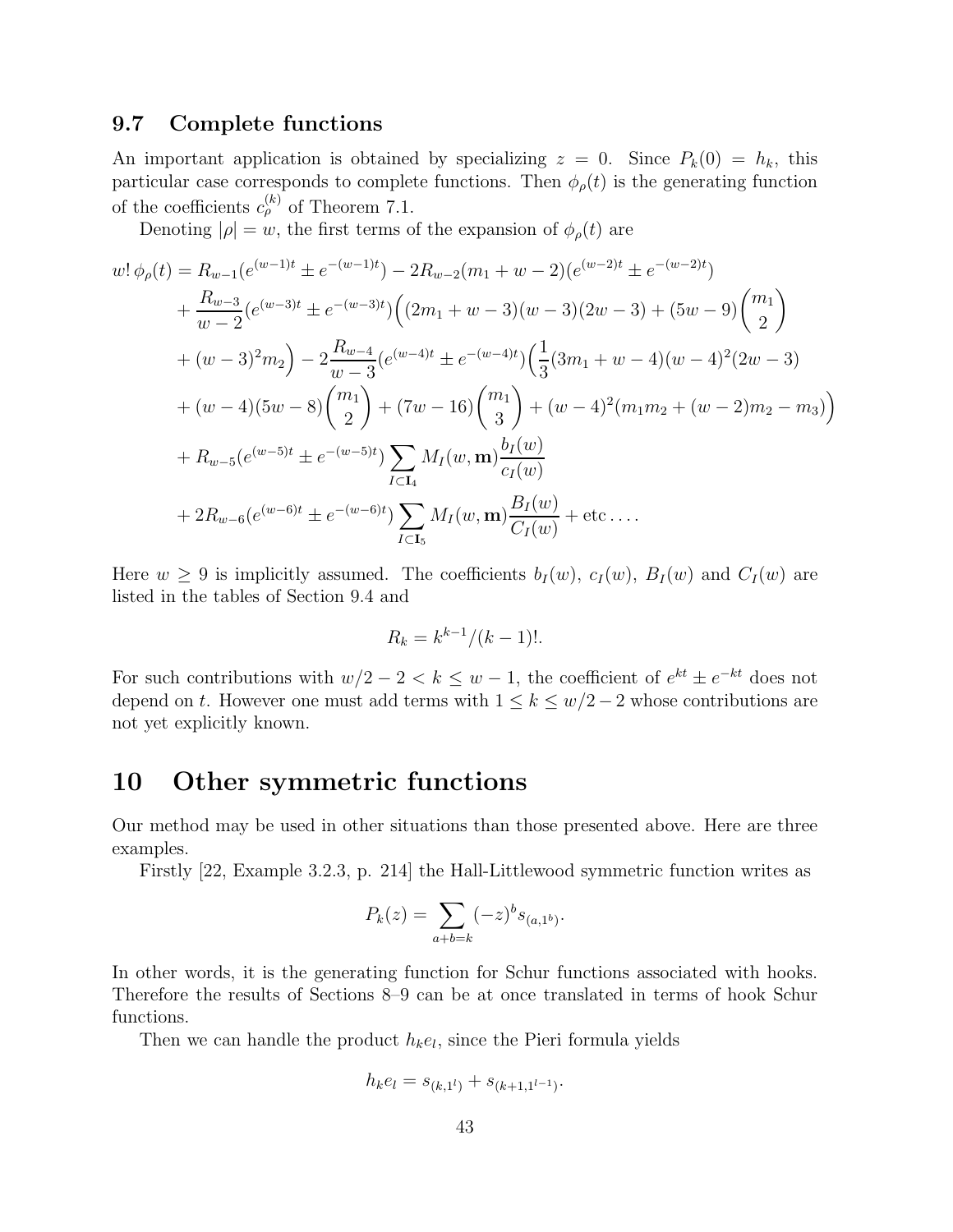And we can also deal with

$$
p_{k,l} = \sum_{\substack{|\lambda|=k \ l(\lambda)=l}} m_{\lambda} = \sum_{a+b=k} (-1)^{b-l} \binom{b}{l} h_a e_b,
$$

the first sum taken on monomial symmetric functions associated with partitions of weight k and length l [22, Example 1.2.19, p. 33]. Observe that  $p_{k,1} = p_k$ ,  $p_{k,k} = e_k$  and  $\sum_{l=1}^{k} p_{k,l} = h_k.$ 

Of course our method can be applied directly to  $s_{(k,1^l)}$ ,  $h_k e_l$ , or  $p_{k,l}$  without using the Hall-Littlewood polynomial. Then the recurrence for class expansion coefficients will depend on two parameters k, l. Here we only give our equations (4.10), with  $u_i = \lambda_i - i + 1$ . For the product  $h_k e_l$  they are

$$
\sum_{i=1}^{l(\lambda)+1} c_i(\lambda) (h_k e_l)(A_{\lambda^{(i)}}) = (h_k e_l)(A_{\lambda}) + \sum_{i=1}^{l(\lambda)+1} c_i(\lambda) u_i (h_{k-1} e_l)(A_{\lambda^{(i)}}),
$$
  

$$
\sum_{i=1}^{l(\lambda)+1} c_i(\lambda) u_i (h_k e_l)(A_{\lambda^{(i)}}) = n(h_k e_{l-1})(A_{\lambda}) + \sum_{i=1}^{l(\lambda)+1} c_i(\lambda) u_i^2 (h_{k-1} e_l)(A_{\lambda^{(i)}}).
$$

For the Schur functions  $s_{(k,1^l)}$  they are

$$
\sum_{i=1}^{l(\lambda)+1} c_i(\lambda) s_{(k,1^l)}(A_{\lambda^{(i)}}) = s_{(k,1^l)}(A_{\lambda}) + \sum_{i=1}^{l(\lambda)+1} c_i(\lambda) u_i s_{(k-1,1^l)}(A_{\lambda^{(i)}}),
$$
  

$$
\sum_{i=1}^{l(\lambda)+1} c_i(\lambda) u_i s_{(k,1^l)}(A_{\lambda^{(i)}}) = n s_{(k,1^{(l-1)}}(A_{\lambda}) + \sum_{i=1}^{l(\lambda)+1} c_i(\lambda) u_i^2 s_{(k-1,1^l)}(A_{\lambda^{(i)}}).
$$

And for the partial sums  $p_{k,l}$  they are

$$
\sum_{i=1}^{l(\lambda)+1} c_i(\lambda) p_{k,l}(A_{\lambda^{(i)}}) = p_{k,l}(A_{\lambda}) + \sum_{i=1}^{l(\lambda)+1} c_i(\lambda) u_i p_{k-1,l}(A_{\lambda^{(i)}}),
$$
  

$$
\sum_{i=1}^{l(\lambda)+1} c_i(\lambda) u_i p_{k,l}(A_{\lambda^{(i)}}) = n(p_{k-1,l-1} - p_{k-1,l})(A_{\lambda}) + \sum_{i=1}^{l(\lambda)+1} c_i(\lambda) u_i^2 p_{k-1,l}(A_{\lambda^{(i)}}).
$$

The other steps are left to the reader.

Unfortunately our method is not efficient with the one-row Macdonald symmetric function, nor with the products  $e_{\mu}$ ,  $p_{\mu}$ ,  $h_{\mu}$ . With the latter, two difficulties are quickly encountered. Firstly the computations become very messy. Secondly one needs to extend the results of Theorem 4.1 in order to express

$$
\sum_{i} c_i(\lambda) (\lambda_i - i + 1)^k \theta_{\mu}^{\lambda^{(i)}} \quad \text{for } k \ge 3.
$$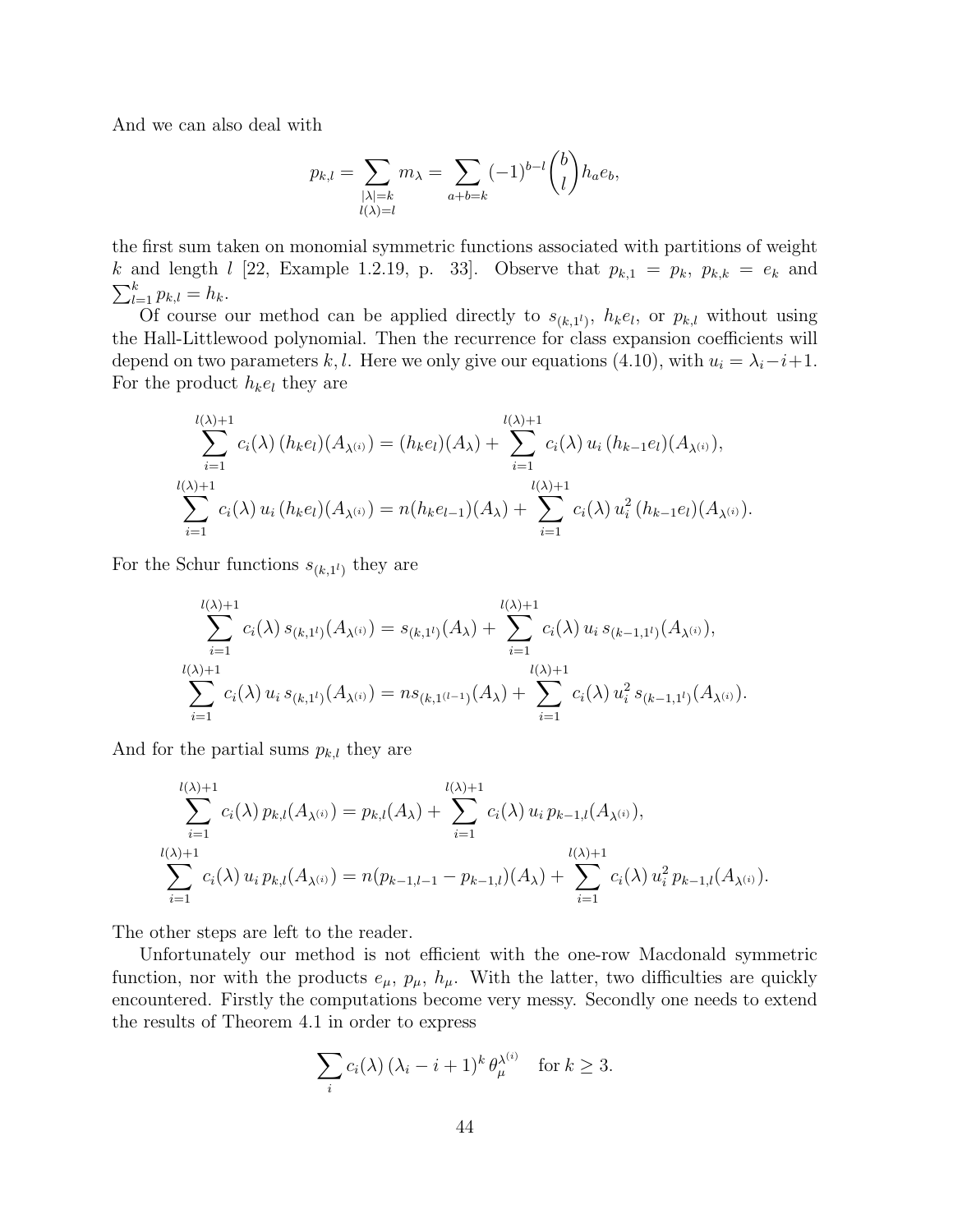However for  $l \leq 3$  the products  $p_k p_l$  and the monomial symmetric functions  $m_{(k,l)} =$  $p_k p_l - p_{k+l}$  may be handled without any new ingredient. Actually for  $p_k p_l$  we have

$$
\sum_{i=1}^{l(\lambda)+1} c_i(\lambda) (p_k p_l)(A_{\lambda^{(i)}}) = (p_k p_l + p_k f_l - p_{k-1} f_{l+1})(A_{\lambda}) + \sum_{i=1}^{l(\lambda)+1} c_i(\lambda) u_i (p_{k-1} p_l)(A_{\lambda^{(i)}}),
$$
  

$$
\sum_{i=1}^{l(\lambda)+1} c_i(\lambda) u_i (p_k p_l)(A_{\lambda^{(i)}}) = (p_k f_{l+1} - p_{k-1}(f_{l+2} + np_l))(A_{\lambda}) + \sum_{i=1}^{l(\lambda)+1} c_i(\lambda) u_i^2 (p_{k-1} p_l)(A_{\lambda^{(i)}}).
$$

Therefore using (3.6), a recurrence may be defined provided  $f_l, f_{l+1}, f_{l+2}$  do not involve products  $p_a p_b$ , i.e. for  $l \leq 3$ .

### 11 Extension to Jack polynomials

Our method has a very natural extension in the framework of Jack polynomials. This generalization will be developed in another paper. Here we quickly present some of its results (omitting the proofs).

Let  $\alpha$  be some positive real parameter and  $\beta = \alpha - 1$ . The family of Jack polynomials  $J_{\lambda}(\alpha)$ , indexed by partitions, forms a basis of the algebra of symmetric functions with rational coefficients in  $\alpha$  [22, 33]. We consider the transition matrix between this basis and the classical basis of power sums  $p_{\mu}$ , i.e. we write

$$
J_\lambda(\alpha) = \sum_{|\mu|=|\lambda|} \theta^\lambda_\mu(\alpha)\, p_\mu.
$$

As a consequence of the Frobenius formula (see the argument in the introduction of [19]), the quantities  $\theta_{\mu}^{\lambda}(\alpha)$  generalize the central characters, i.e. we have  $\theta_{\mu}^{\lambda}(1) = \theta_{\mu}^{\lambda} =$  $n! z_\mu^{-1} \hat \chi^\lambda_\mu.$ 

Given a partition  $\lambda$ , the  $\alpha$ -content of any node  $(i, j) \in \lambda$  is defined as  $j - 1 - (i - 1)/\alpha$ . We denote by  $A_{\lambda}^{(\alpha)} = \{j-1-(i-1)/\alpha, (i,j) \in \lambda\}$  the finite alphabet of the  $\alpha$ -contents of  $\lambda$ .

Denote by  $\mathbf{Q}[\alpha]$  the field of rational functions in  $\alpha$ . A polynomial in r indeterminates  $\lambda = (\lambda_1, \ldots, \lambda_r)$  with coefficients in  $\mathbf{Q}[\alpha]$  is said to be "shifted symmetric" in  $\lambda$  if it is symmetric in the r "shifted variables"  $\lambda_i - i/\alpha$ . In analogy with symmetric functions, this defines  $\mathbf{S}^*(\alpha)$ , the algebra of shifted symmetric functions with coefficients in  $\mathbf{Q}[\alpha]$ . We refer to  $[29, 30, 31]$ , or to  $[17, 19]$  for a short survey.

It is known [19, Proposition 2] that the quantities  $\theta_{\mu}^{\lambda}(\alpha)$  are shifted symmetric functions of  $\lambda$ , and form a basis of  $\mathbf{S}^*(\alpha)$ . Moreover [17, Lemma 7.1], given a symmetric function f, its  $\alpha$ -content evaluation  $f(A_{\lambda}^{(\alpha)})$  $\lambda^{(\alpha)}$ ) is also a shifted symmetric function of  $\lambda$ . The argument is similar to the one already given in Section 2.4.

It is therefore a natural problem to consider the expansion

$$
f(A_\lambda^{(\alpha)})=\sum_{|\mu|=n}a_\mu(n)\,\theta_\mu^\lambda(\alpha),
$$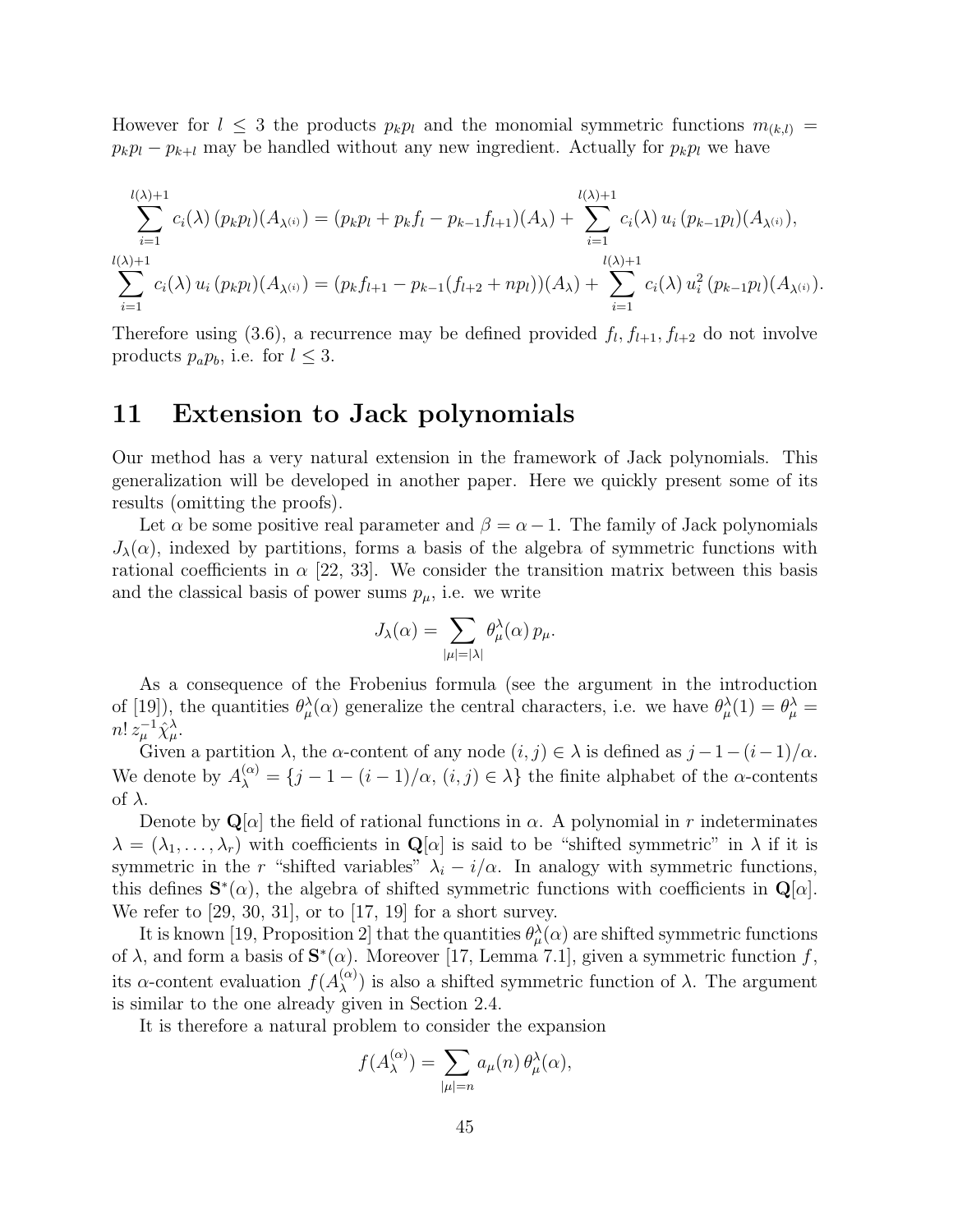with  $|\lambda| = n$ , and to study the properties of the coefficients  $a_{\mu}(n)$ .

The simplest result of this type is the following generalization of Jucys' classical result

$$
\alpha^k e_k(A_\lambda^{(\alpha)}) = \sum_{\substack{|\mu|=n\\ l(\mu)=n-k}} \theta_\mu^\lambda(\alpha).
$$

This expansion was first obtained in [14, Theorem 5.4], as a consequence of the "Cauchy formula" for Jack polynomials (see also [24, Prop. 8.3]). Another proof may be obtained by generalizing the argument in Section 5, which also yields the expansion

$$
\alpha^{k+1}(e_1e_k)(A_\lambda^{(\alpha)}) = \sum_{\substack{|\mu|=n\\l(\mu)=n-k-1}} a_\mu \theta_\mu^\lambda(\alpha) + \beta \sum_{\substack{|\mu|=n\\l(\mu)=n-k}} a_\mu \theta_\mu^\lambda(\alpha) + \alpha \sum_{\substack{|\mu|=n\\l(\mu)=n-k+1}} \left( \binom{n}{2} - a_\mu \right) \theta_\mu^\lambda(\alpha)
$$

with  $a_{\mu}$  defined in Proposition 5.2.

A second important case is the extension of Lascoux-Thibon's result, i.e. the expansion

$$
\alpha^k p_k(A_{\lambda}^{(\alpha)}) = \sum_{|\mu|=n} a_{\mu}^{(k)}(n) \theta_{\mu}^{\lambda}(\alpha).
$$

A generalization of the method in Section 6 provides the following result.

**Theorem.** In the previous expansion, the coefficients  $a_{\mu}^{(k)}(n)$  are polynomials in n, written  $\mathfrak{a}s$ 

$$
a_{\mu}^{(k)}(n) = \sum_{\overline{\rho} = \overline{\mu}} c_{\rho}^{(k)} \binom{n - |\overline{\rho}|}{m_1(\rho)}.
$$

Here the quantities  $c_{\rho}^{(k)}$  are polynomials in  $(\alpha, \beta)$  with nonnegative integer coefficients, determined by the recurrence relations

$$
c_{\rho\cup(1)}^{(k)} = \alpha \sum_{r\geq 1} r m_r(\rho) c_{\rho\setminus(r)\cup(r+1)}^{(k-1)},
$$
  

$$
\sum_{r\geq 1} r m_r(\rho) c_{\rho\setminus(r)\cup(r+1)}^{(k)} = |\rho| c_{\rho}^{(k-1)} + \alpha \sum_{r,s\geq 1} r s m_r(\rho) (m_s(\rho) - \delta_{rs}) c_{\rho\setminus(r,s)\cup(r+s+1)}^{(k-1)} + \sum_{r,s\geq 1} (r+s-1) m_{r+s-1}(\rho) c_{\rho\setminus(r+s-1)\cup(r,s)}^{(k-1)} + \beta \sum_{r\geq 1} r^2 m_r(\rho) c_{\rho\setminus(r)\cup(r+1)}^{(k-1)}.
$$

By induction on k and the lowest part of  $\rho$ , the polynomials  $c_{\rho}^{(k)}$  are non zero for  $|\rho| + l(\rho) \leq k + 2$ . Their generating function

$$
\phi_{\rho}(t) = \sum_{k \geq 0} c_{\rho}^{(k)} \frac{t^k}{k!}
$$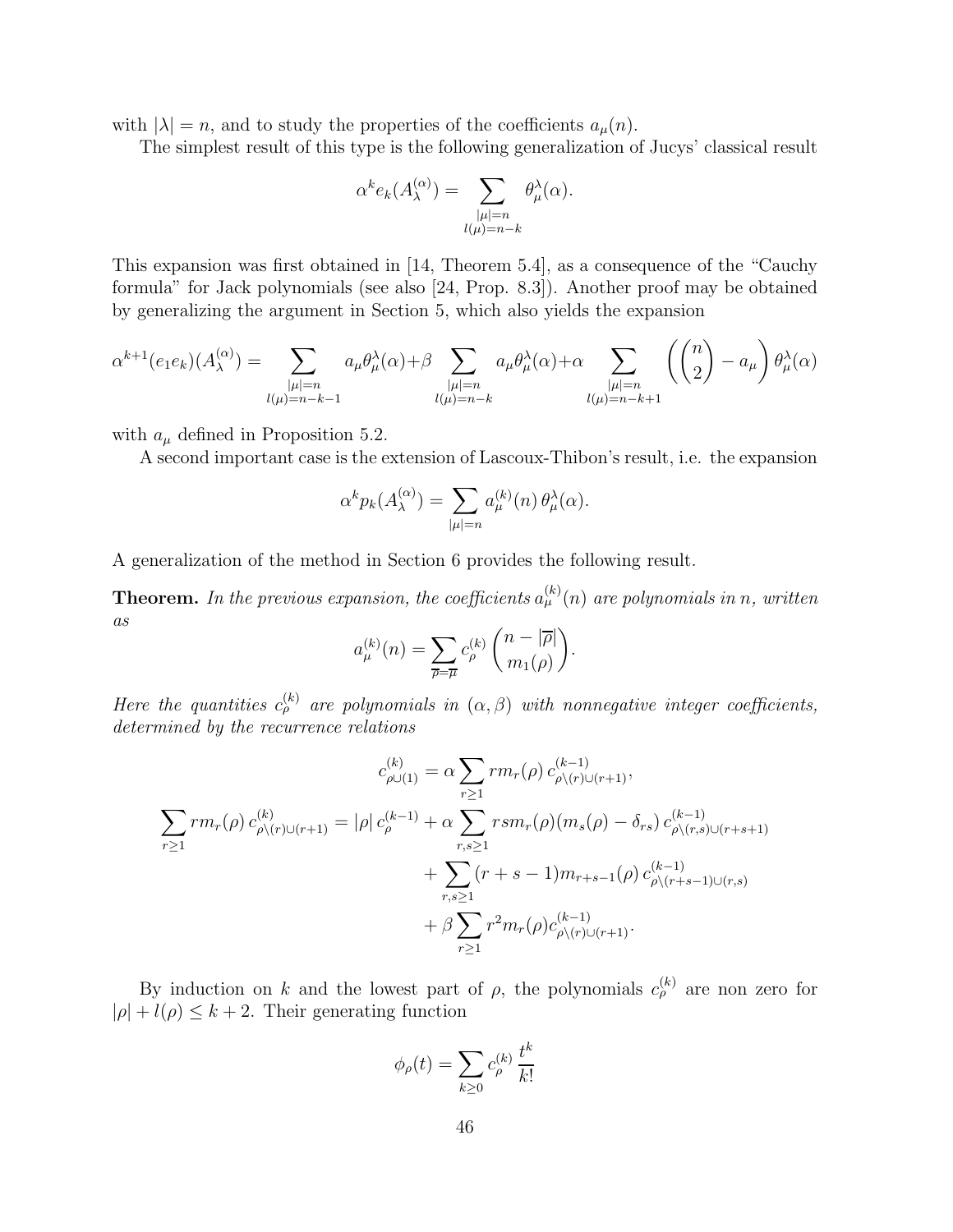can be determined. However the situation is much more intricate than for  $\alpha = 1$ . In particular  $\phi_{\rho}$  cannot be written in factorized form.

The first values are given by

$$
\phi_2(t) = \frac{e^{\alpha t} - e^{-t}}{\alpha + 1}, \qquad \phi_{1^2}(t) = \frac{e^{\alpha t} + \alpha e^{-t}}{\alpha + 1} - 1,
$$
  

$$
\phi_3(t) = \frac{e^{2\alpha t} - e^{-t}}{(\alpha + 1)(2\alpha + 1)} - \frac{e^{\alpha t} - e^{-2t}}{(\alpha + 1)(\alpha + 2)},
$$
  

$$
\phi_{21}(t) = \frac{e^{2\alpha t} + 2\alpha e^{-t}}{(\alpha + 1)(2\alpha + 1)} - \frac{2e^{\alpha t} + \alpha e^{-2t}}{(\alpha + 1)(\alpha + 2)},
$$
  

$$
\phi_{1^3}(t) = \frac{e^{2\alpha t} - 4\alpha^2 e^{-t}}{(\alpha + 1)(2\alpha + 1)} - \frac{4e^{\alpha t} - \alpha^2 e^{-2t}}{(\alpha + 1)(\alpha + 2)} + 1.
$$

Generalizing the method of Section 8, we have similar results for the Hall-Littlewood symmetric function  $P_k(z)$ . Its  $\alpha$ -content evaluation writes as

$$
\alpha^k P_k(A_{\lambda}^{(\alpha)}; z) = \sum_{\rho} c_{\rho}^{(k)} \binom{n - |\overline{\rho}|}{m_1(\rho)} \theta_{\tilde{\rho}}^{\lambda}(\alpha),
$$

where the coefficients  $c_{\rho}^{(k)}$  are polynomials in  $(\alpha, \beta)$ , which are nonzero for  $|\rho| - l(\rho) \leq k$ . We list them below for  $k \leq 4$ . The values for  $h_k$  and  $p_k$  are obtained for  $z = 0$  and  $z = 1$ , in which cases  $c_{\rho}^{(k)}$  has nonnegative integer coefficients in  $(\alpha, \beta)$ .

| $\rho$<br>$c_{\rho}^{(1)}$ | $\overline{2}$            | 3<br>$\rho$<br>$c_{\rho}^{(2)}$<br>$2-z$ | $2^2$                    | $\overline{2}$<br>$\beta$<br>$1-z$ | $1^2$<br>$\alpha$       |                           |                             |                     |                  |               |
|----------------------------|---------------------------|------------------------------------------|--------------------------|------------------------------------|-------------------------|---------------------------|-----------------------------|---------------------|------------------|---------------|
| $\rho$                     |                           |                                          | 32                       | $2^3$                              | $2^2$                   | 3                         | $21^{2}$                    | 21                  | $\mathfrak{D}$   | $1^2$         |
| $c_{\rho}^{(3)}$           | $z^2 - 5z + 5$            | $(1-z)(2-z)$                             |                          | $(1-z)^2$                          | $2\beta(1-z)$           | $3\beta(2-z)$             | $\alpha(1-z)$               | $2\alpha(2-z)$      | $\alpha+\beta^2$ | $\alpha\beta$ |
|                            |                           |                                          |                          |                                    |                         |                           |                             |                     |                  |               |
| $\rho$                     | 5                         |                                          |                          | 42                                 |                         | 3 <sup>2</sup>            | $32^2$                      | $2^4$               |                  |               |
| $c_{\rho}^{(4)}$           | $(2-z)(z^2-7z+7)$         |                                          |                          | $(1-z)(z^2-5z+5)$                  |                         | $(z)^2$<br>$(1-z)(2-$     | $(z-z)^{2}(2-z)$            | $(-z)^3$ .          |                  |               |
|                            | 4                         |                                          |                          | 32                                 | $2^3$                   | $31^{2}$                  |                             | 31                  |                  |               |
|                            | $\sqrt{6}6z^2 - 29z + 29$ |                                          | $4\beta$                 | $(z-z)(2)$<br>$- z$                | $(-z)^2$<br>$3\beta(1)$ | $(z-z)(2)$<br>$\alpha$ (1 | $- z$                       | $3\alpha(z^2-5z+5)$ |                  |               |
|                            | 3                         |                                          | $2^2$ 1 <sup>2</sup>     |                                    | $2^21$                  |                           | $2^2$                       |                     |                  |               |
|                            | $(5\alpha +$              | $(2 - z)$                                | $(z-z)^2$<br>$\alpha$ (1 | $4\alpha$                          | $(z-z)(2)$<br>$- z$     | $4\alpha(z^2)$            | $-5z+5+3\beta^2$            | $1-z$               |                  |               |
|                            | $21^2$                    | 21                                       |                          | 2                                  | 14                      | 1 <sup>3</sup>            | 12                          |                     |                  |               |
|                            | $2\alpha\beta(1-z)$       | $6\alpha\beta(2-z)$                      |                          | $2\alpha\beta+\beta^3$             | $3\alpha^2(1-z)$        | $4\alpha^2(2-z)$          | $\alpha^2 + \alpha \beta^2$ |                     |                  |               |

However we emphasize that, given a symmetric function  $f$ , we are as yet unable to translate its  $\alpha$ -content expansion  $f(A_{\lambda}^{(\alpha)})$  $\binom{\alpha}{\lambda}$  in terms of the specialization of f at some generalized Jucys-Murphy elements. Actually, at this moment, we do not know how the symmetric algebra and the Jucys-Murphy elements might be generalized for  $\alpha \neq 1$ .

The only known exception is for  $\alpha = 2$  and  $\alpha = 1/2$ , where a deep interpretation has been recently found by Matsumoto [24] in terms of odd Jucys-Murphy elements  $(J_1, J_3, \ldots, J_{2n-1})$  of  $S_{2n}$ .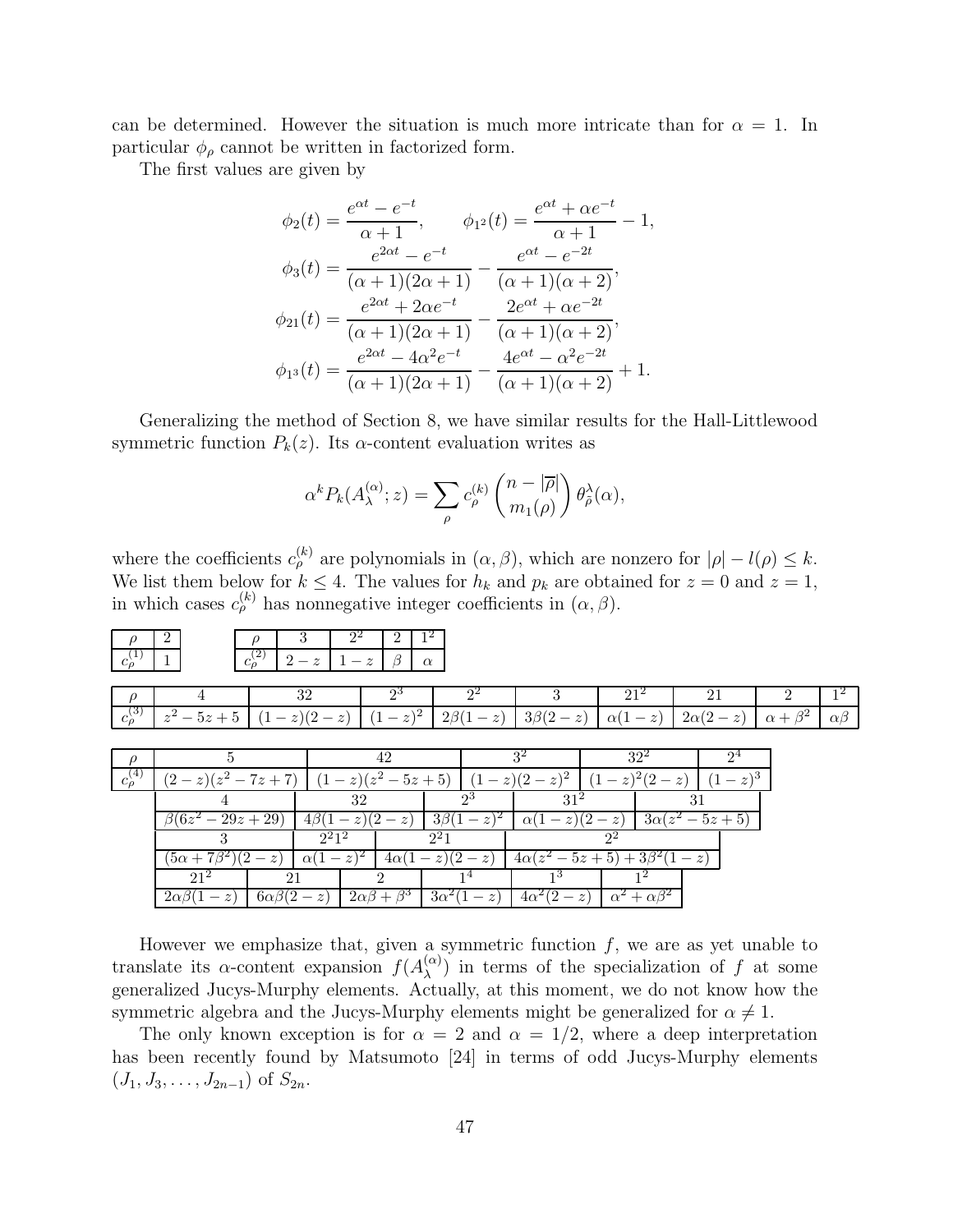# 12 Appendix

**Lemma.** Let  $z$  be an indeterminate. The quantities

$$
a_{\mu}^{(k)}(n) = \sum_{\overline{\rho} = \overline{\mu}} c_{\rho}^{(k)} \binom{n - |\overline{\mu}|}{m_1(\rho)}
$$
(12.1)

satisfy the recurrence relations

$$
a_{\mu\cup(1)}^{(k)}(n+1) = a_{\mu}^{(k)}(n) + \sum_{r\geq 1} rm_r(\mu) a_{\mu\setminus(r)\cup(r+1)}^{(k-1)}(n+1), \qquad (12.2)
$$

$$
\sum_{r\geq 1} rm_r(\mu) a_{\mu\setminus (r)\cup (r+1)}^{(k)}(n+1) = -nz a_{\mu}^{(k-1)}(n)
$$
  
+ 
$$
\sum_{r,s\geq 1} rsm_r(\mu) (m_s(\mu) - \delta_{rs}) a_{\mu\setminus (r,s)\cup (r+s+1)}^{(k-1)}(n+1)
$$
(12.3)  
+ 
$$
\sum_{r,s\geq 1} (r+s-1)m_{r+s-1}(\mu) a_{\mu\setminus (r+s-1)\cup (r,s)}^{(k-1)}(n+1).
$$

if and only if the coefficients  $c_{\rho}^{(k)}$  satisfy the recurrence relations

$$
c_{\rho\cup(1)}^{(k)} = \sum_{r\geq 1} rm_r(\rho) c_{\rho\setminus(r)\cup(r+1)}^{(k-1)},
$$
(12.4)  

$$
\sum_{r\geq 1} rm_r(\rho) c_{\rho\setminus(r)\cup(r+1)}^{(k)} = (2-z)|\rho| c_{\rho}^{(k-1)} + (1-z)m_1(\rho) c_{\rho\setminus(1)}^{(k-1)}
$$

$$
+ \sum_{r,s\geq 1} rsm_r(\rho)(m_s(\rho) - \delta_{rs}) c_{\rho\setminus(r,s)\cup(r+s+1)}^{(k-1)} \qquad (12.5)
$$

$$
+ \sum_{r,s\geq 1} (r+s-1)m_{r+s-1}(\rho) c_{\rho\setminus(r+s-1)\cup(r,s)}^{(k-1)}.
$$

*Proof.* When substituting (12.1) into (12.2)–(12.3) we must distinguish the parts 1 of  $\mu$ since  $m_1(\mu) = n - |\overline{\mu}|$  depends on *n*. Firstly (12.1) yields

$$
a_{\mu\cup(1)}^{(k)}(n+1) - a_{\mu}^{(k)}(n) = \sum_{\overline{\rho}=\overline{\mu}} c_{\rho}^{(k)} \binom{n-|\overline{\mu}|}{m_1(\rho)-1},
$$

so that (12.2) writes as

$$
\sum_{\overline{\rho}=\overline{\mu}} c_{\rho}^{(k)} \binom{n-|\overline{\mu}|}{m_1(\rho)-1} = (n-|\overline{\mu}|) \sum_{\overline{\sigma}=\overline{\mu}\cup(2)} c_{\sigma}^{(k-1)} \binom{n-|\overline{\mu}|-1}{m_1(\sigma)} + \sum_{r\geq 2} rm_r(\mu) \sum_{\overline{\tau}=\overline{\mu}\setminus(r)\cup(r+1)} c_{\tau}^{(k-1)} \binom{n-|\overline{\mu}|}{m_1(\tau)}.
$$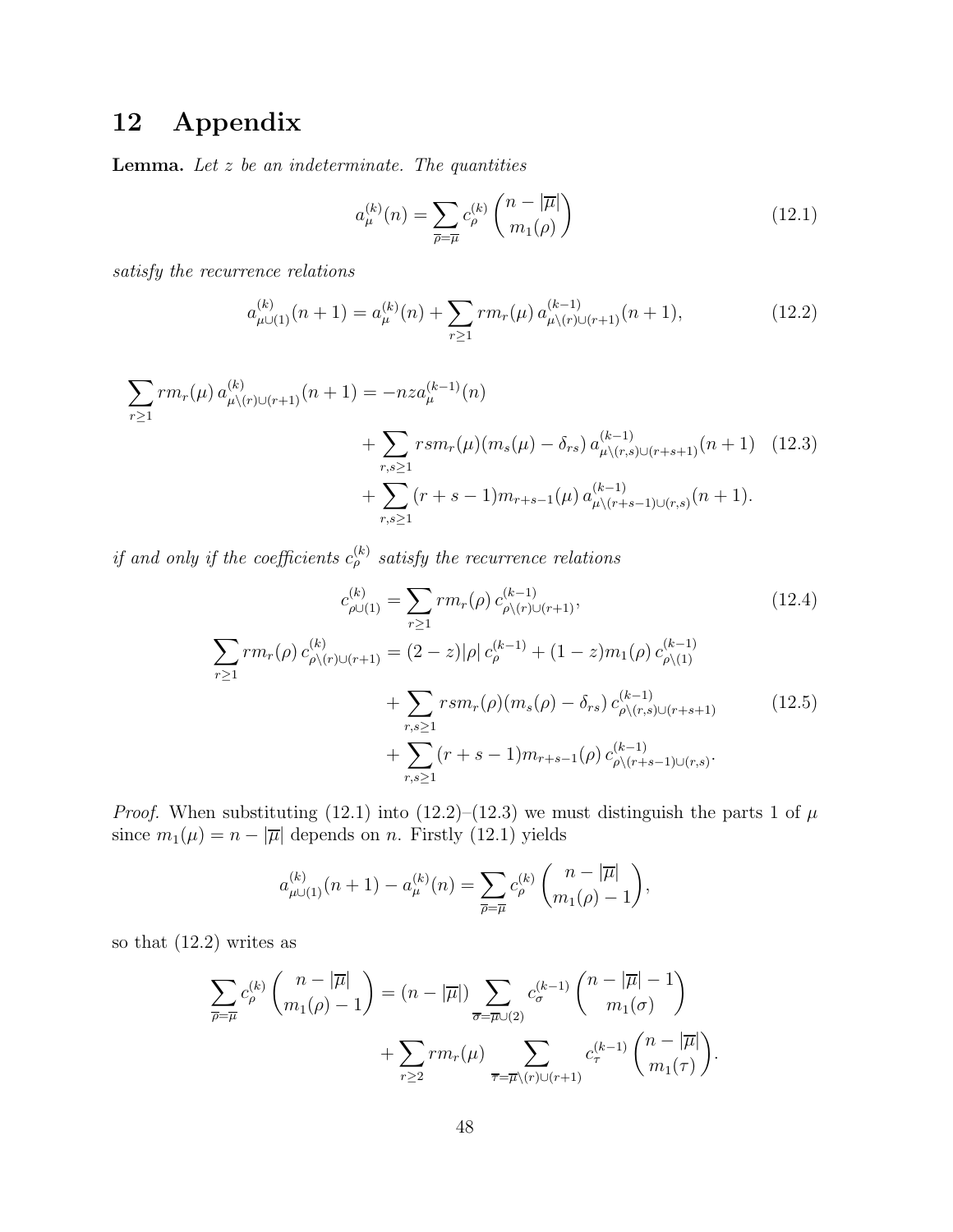By identification of the coefficients of  $\binom{n-|\overline{\mu}|}{m_1(\rho)}$  $\binom{n-|\overline{\mu}|}{m_1(\rho)}$  on both sides, (12.4) follows. Secondly we have

$$
\sum_{\{r=1\}\cup\{s=1\}} (r+s-1)m_{r+s-1}(\mu) a_{\mu\backslash(r+s-1)\cup(r,s)}^{(k-1)}(n+1) = (2n-m_1(\mu)) a_{\mu\cup(1)}^{(k-1)}(n+1)
$$

$$
= (n+|\overline{\mu}|) \sum_{\overline{\tau}=\overline{\mu}} c_{\tau}^{(k-1)} {n-|\overline{\mu}|+1 \choose m_1(\tau)},
$$

and (12.3) writes as

$$
(n - |\overline{\mu}|) \sum_{\overline{\sigma} = \overline{\mu} \cup (2)} c_{\sigma}^{(k)} \binom{n - |\overline{\mu}| - 1}{m_1(\sigma)} + \sum_{r \ge 2} r m_r(\mu) \sum_{\overline{\tau} = \overline{\mu} \setminus (r) \cup (r+1)} c_{\tau}^{(k)} \binom{n - |\overline{\mu}|}{m_1(\tau)}
$$
  
\n
$$
= -nz \sum_{\overline{\rho} = \overline{\mu}} c_{\rho}^{(k-1)} \binom{n - |\overline{\mu}|}{m_1(\rho)} + (n + |\overline{\mu}|) \sum_{\overline{\rho} = \overline{\mu}} c_{\rho}^{(k-1)} \binom{n - |\overline{\mu}| + 1}{m_1(\rho)}
$$
  
\n
$$
+ \sum_{r,s \ge 2} (r + s - 1) m_{r+s-1}(\mu) \sum_{\overline{\tau} = \overline{\mu} \setminus (r+s-1) \cup (r,s)} c_{\tau}^{(k-1)} \binom{n - |\overline{\mu}|}{m_1(\tau)}
$$
  
\n
$$
+ \sum_{r,s \ge 2} r s m_r(\mu) (m_s(\mu) - \delta_{rs}) \sum_{\overline{\sigma} = \overline{\mu} \setminus (r,s) \cup (r+s+1)} c_{\sigma}^{(k-1)} \binom{n - |\overline{\mu}|}{m_1(\sigma)}
$$
  
\n
$$
+ 2(n - |\overline{\mu}|) \sum_{r \ge 2} r m_r(\mu) \sum_{\overline{\sigma} = \overline{\mu} \setminus (r) \cup (r+2)} c_{\sigma}^{(k-1)} \binom{n - |\overline{\mu}| - 1}{m_1(\sigma)}
$$
  
\n
$$
+ (n - |\overline{\mu}|)(n - |\overline{\mu}| - 1) \sum_{\overline{\sigma} = \overline{\mu} \cup (3)} c_{\sigma}^{(k-1)} \binom{n - |\overline{\mu}| - 2}{m_1(\sigma)}.
$$

But we have the identity

$$
(n+a)\binom{n-a+1}{b} - nz\binom{n-a}{b} = (1-z)(b+1)\binom{n-a}{b+1} + (2-z)(a+b)\binom{n-a}{b} + (2a+b-1)\binom{n-a}{b-1},
$$

which we apply with  $a = |\overline{\mu}| = |\overline{\rho}|$  and  $b = m_1(\rho)$  so that  $a + b = |\rho|$  and  $2a + b =$  $2|\rho| - m_1(\rho)$ . Now (12.5) follows by identifying the coefficients of  $\binom{n-|\overline{\mu}|}{m_1(\rho)}$  $\binom{n-|\overline{\mu}|}{m_1(\rho)}$  on both sides and using

$$
\sum_{\{r=1\}\cup\{s=1\}} (r+s-1)m_{r+s-1}(\rho) c_{\rho\setminus(r+s-1)\cup(r,s)}^{(k-1)} = (2|\rho|-m_1(\rho))c_{\rho\cup(1)}^{(k-1)}.
$$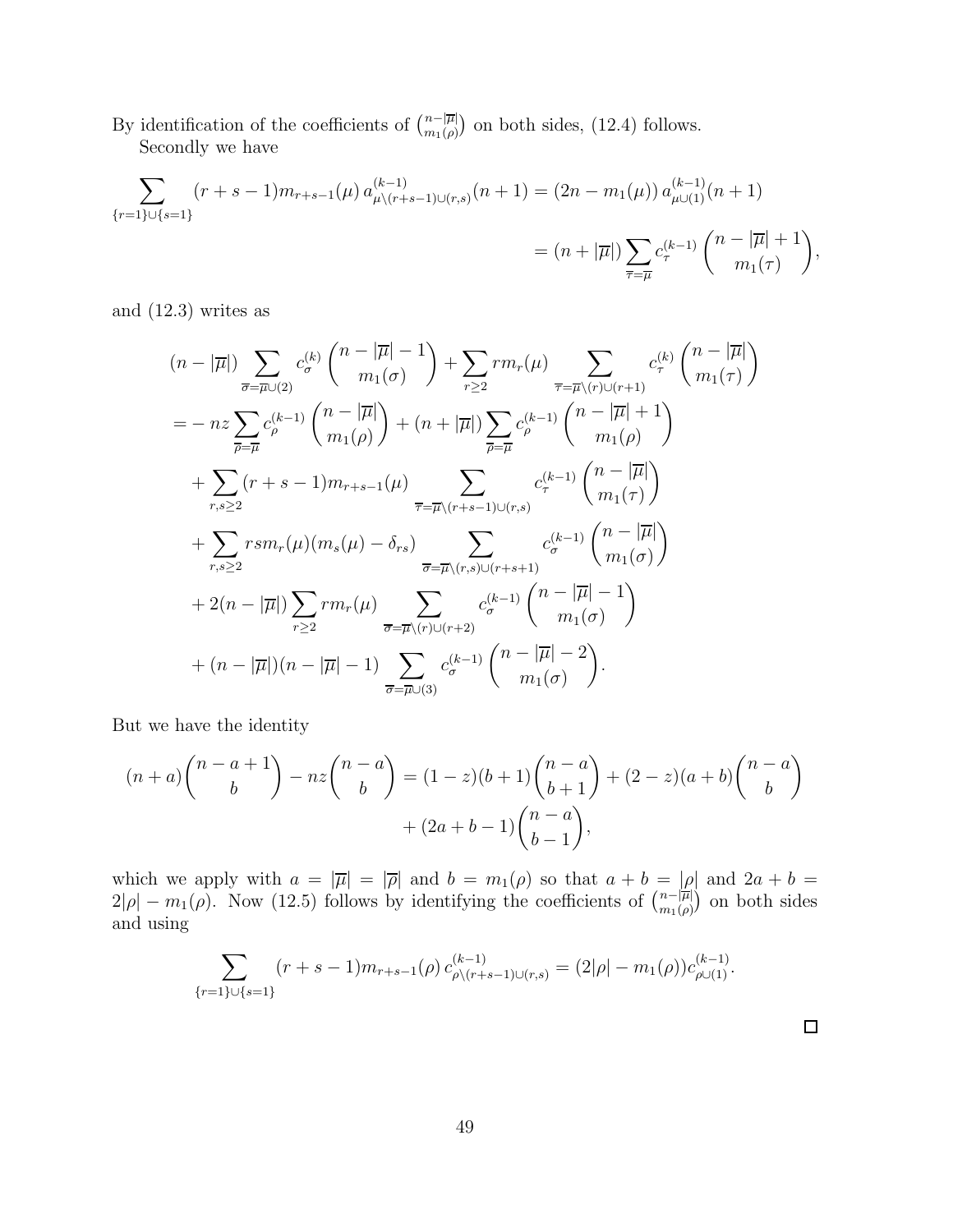# References

- [1] P. Biane, Representations of symmetric groups and free probability, Adv. Math. 138 (1998), 126-181.
- [2] P. Biane, Characters of symmetric groups and free cumulants, Lecture Notes in Math. 1815 (2003), 185-200, Springer, Berlin, 2003.
- [3] S. Corteel, A. Goupil, G. Schaeffer, Content evaluation and class symmetric functions, Adv. Math. 188 (2004), 315–336.
- [4] T. Ceccherini-Silberstein, F. Scarabotti, F. Tolli, Representation Theory of the Symmetric Groups, Cambridge University Press, Cambridge, 2010.
- [5] H. K. Farahat, G. Higman, The centres of symmetric group rings, Proc. Royal Soc. London (A) 250 (1959), 212-221.
- $[6]$  V. Féray, *Partial Jucys-Murphy elements and star factorizations*, ArXiv 0904-4854.
- [7] V. Ivanov, S. Kerov, The algebra of conjugacy classes in symmetric groups, and partial permutations, Zapiski Nauchnyh Seminarov POMI 256 (1999), 95–120.
- [8] A.-A. A. Jucys, Symmetric polynomials and the center of the symmetric group ring, Rep. Math. Phys. 5 (1974), 107–112.
- [9] S. V. Kerov, Transition probabilities for continual Young diagrams and the Markov moment problem, Funct. Anal. Appl. **27** (1993), 104-117.
- [10] S. V. Kerov, Anisotropic Young diagrams and Jack symmetric functions, Funct. Anal. Appl. 34 (2000), 41-51.
- [11] S. V. Kerov, G. I. Olshanski, Polynomial functions on the set of Young diagrams, C. R. Acad. Sci. Paris Sér. I, **319** (1994), 121–126.
- [12] A. Lascoux, Symmetric functions and combinatorial operators on polynomials, CBMS Regional Conference Series in Mathematics 99, Amer. Math. Soc., Providence, 2003.
- [13] A. Lascoux, J.-Y. Thibon, Vertex operators and the class algebras of symmetric groups, Zapiski Nauchnyh Seminarov POMI 283 (2001), 156–177.
- [14] M. Lassalle, Some combinatorial conjectures for Jack polynomials, Ann. Comb. 2 (1998), 61–83.
- $[15]$  M. Lassalle, Une q-spécialisation pour les fonctions symétriques monomiales, Adv. Math. **162** (2001), 217-242.
- [16] M. Lassalle, A new family of positive integers, Ann. Comb. 6 (2002), 399–405.